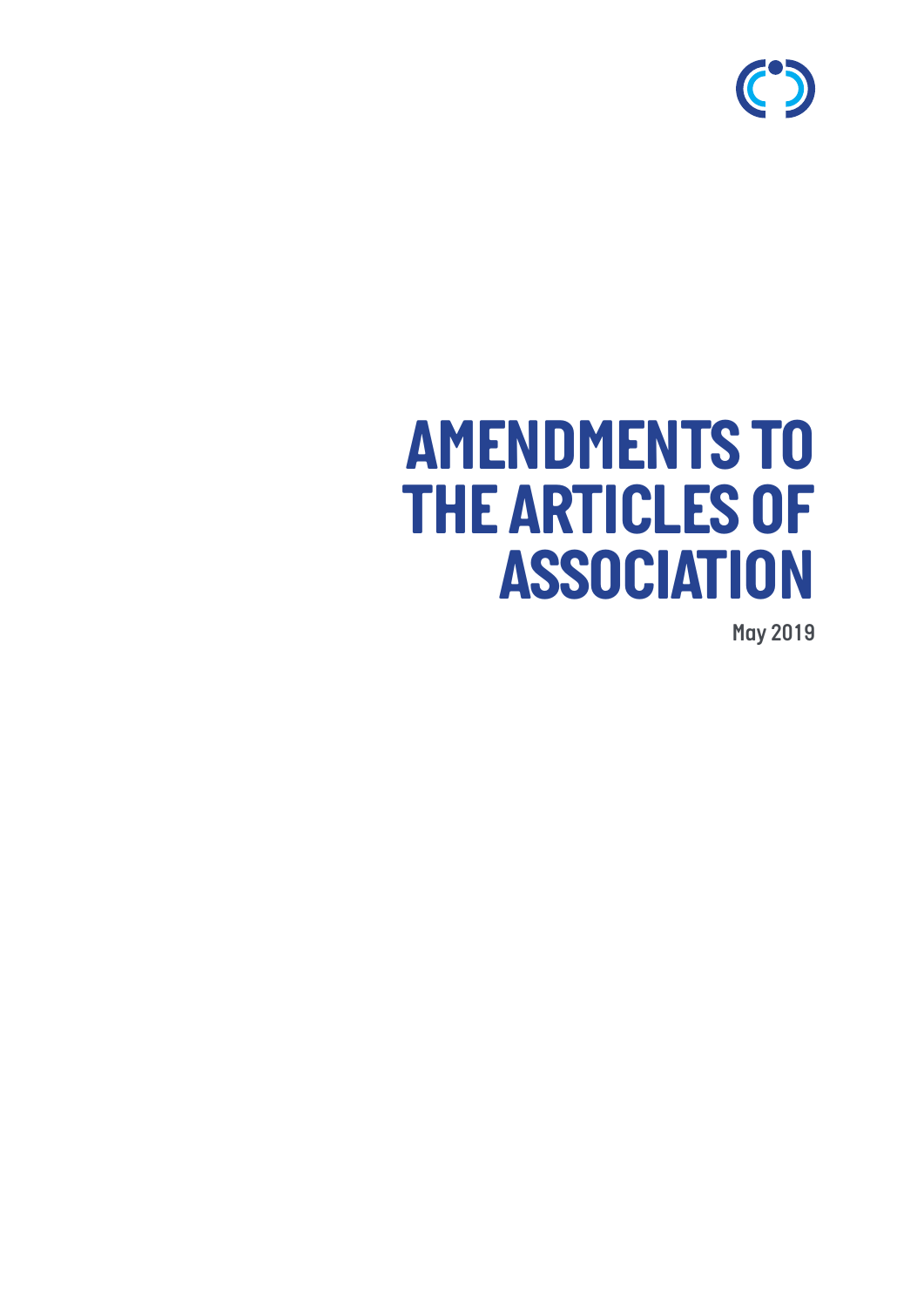# **THE COMPANIES ACT 2006**

# **COMPANY LIMITED BY SHARES**

# **ARTICLES OF ASSOCIATION**

## **Amended by Special Resolution passed on 16 May 2019**

**of**

#### **Computacenter plc**

#### **PRELIMINARY**

#### **1 Model Articles not to apply**

**1.1** Neither the regulations for public companies as contained in schedule 3 of The Companies (Model Articles) Regulations 2008 (SI 2008/3229) nor Table A in The Companies (Tables A to F) Regulations 1985 shall apply to the Company.

#### **2 Interpretation**

In these Articles (if not inconsistent with the subject or context) the words and expressions set out in the first column below shall bear the meanings set opposite to them respectively:

| The "Act"                      | The Companies Act 2006.                                                                                                                                                                       |
|--------------------------------|-----------------------------------------------------------------------------------------------------------------------------------------------------------------------------------------------|
| The "CREST Regulations"        | The Uncertificated Securities Regulations 2001 (SI<br>2001/3755) as amended by The Companies Act 2006<br>(Consequential Amendments) (Uncertificated Securities)<br>Order 2009 (SI 2009/1889). |
| "in writing"                   | Written or produced by any substitute for writing or partly<br>one and partly another (including anything in electronic<br>form).                                                             |
| The "London Stock<br>Exchange" | London Stock Exchange plc.                                                                                                                                                                    |
| "Month"                        | Calendar month.                                                                                                                                                                               |
| "Office"                       | The registered office of the Company for the time being.                                                                                                                                      |
| "Operator"                     | Euroclear UK & Ireland Limited or such other person as<br>may for the time being be approved by H.M. Treasury as<br>Operator under the CREST Regulations.                                     |
| "Operator-instruction"         | A properly authenticated dematerialised<br>instruction<br>attributable to the Operator.                                                                                                       |
| "Paid"                         | Paid or credited as paid.                                                                                                                                                                     |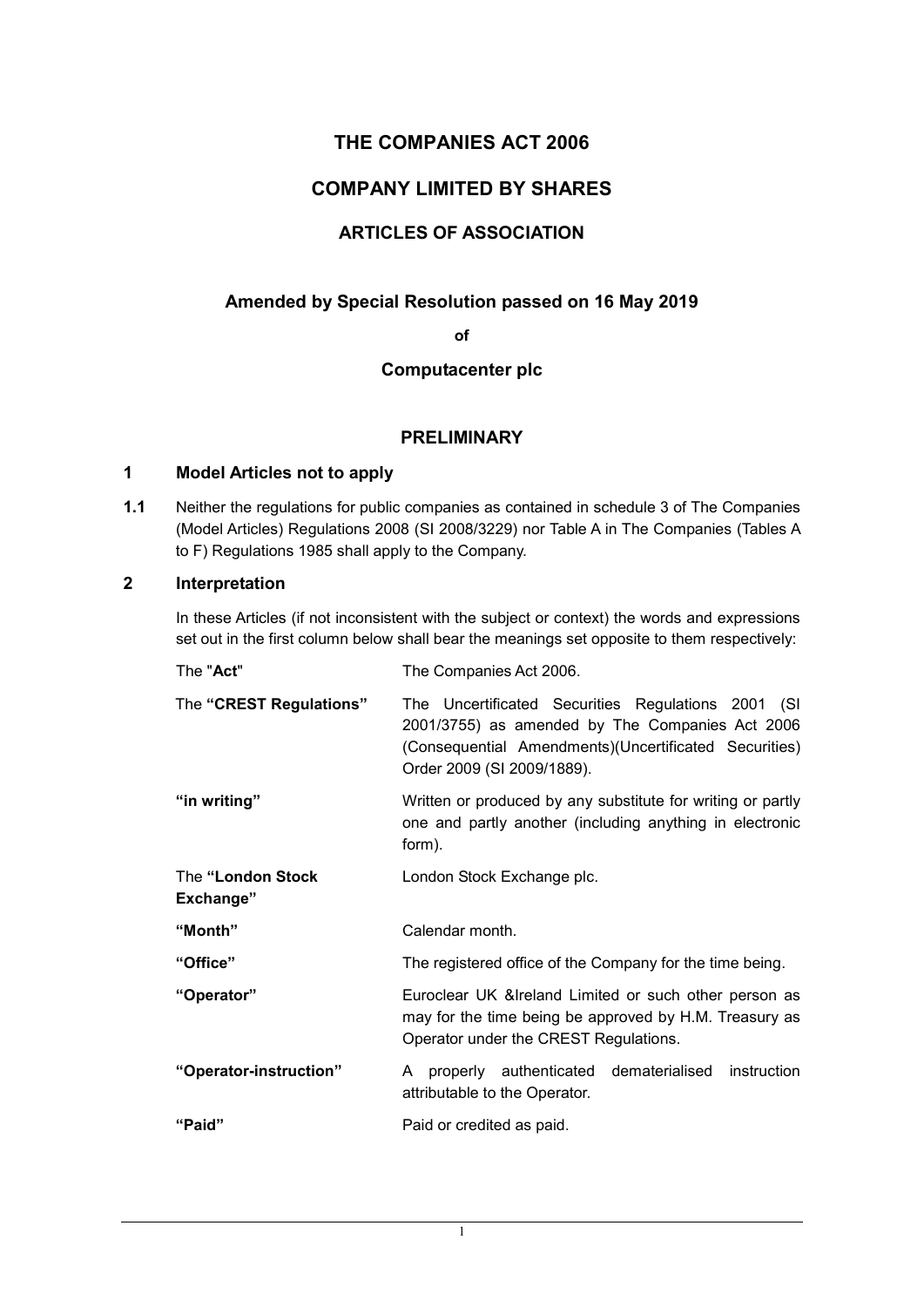| "participating security"   | A security title to units of which is permitted by the<br>Operator to be transferred by means of a relevant<br>system.                                                                                                                 |
|----------------------------|----------------------------------------------------------------------------------------------------------------------------------------------------------------------------------------------------------------------------------------|
| "Register"                 | The register of members of the Company.                                                                                                                                                                                                |
| "relevant system"          | A computer-based system, and procedures, which enable<br>title to units of security to be evidenced and transferred<br>without a written instrument pursuant to the CREST<br>Regulations.                                              |
| "Seal"                     | The Common Seal of the Company.                                                                                                                                                                                                        |
| "Securities Seal"          | An official seal kept by the Company by virtue of Section<br>50 of the Act.                                                                                                                                                            |
| The "Statutes"             | The Companies Acts, the CREST Regulations, and every<br>other statute, statutory instrument, regulation or order for<br>the time being in force concerning companies registered<br>under the Companies Acts and affecting the Company. |
| "these Articles"           | These Articles of Association as from time to time altered.                                                                                                                                                                            |
| "Transfer Office"          | The place where the Register is situated for the time<br>being.                                                                                                                                                                        |
| The "UK Listing Authority" | The Financial Conduct Authority in its capacity as<br>competent authority under the Financial Services and<br>Markets Act 2000.                                                                                                        |
| The "United Kingdom"       | Great Britain and Northern Ireland.                                                                                                                                                                                                    |
| "Working Day"              | A day that is not a Saturday or Sunday, Christmas Day,<br>Good Friday or any day that is a bank holiday under the<br>Banking and Financial Dealings Act 1971 (c80) in<br>England and Wales.                                            |
| "Year"                     | Calendar year.                                                                                                                                                                                                                         |

The expression the **"Companies Acts"** shall have the meaning given thereto by Section 2 of the Act, but shall only extend to provisions which are in force at the relevant date.

The expression the **"Company Communications Provisions"** shall have the same meaning as in the Companies Acts.

The expression **"debenture"** shall include debenture stock, bonds and any other securities of a Company whether constituting a charge on the assets of the Company or not and "**debenture stockholder**" shall mean any person who is entered in the register of holders of the debentures of the Company as holder of a debenture.

The expressions **"recognised clearing house"** and **"recognised investment exchange**" shall mean any clearing house or investment exchange (as the case may be) granted recognition under the Financial Services and Markets Act 2000.

The expression **"officer"** shall include a Director, manager and the Secretary, but shall not include an auditor.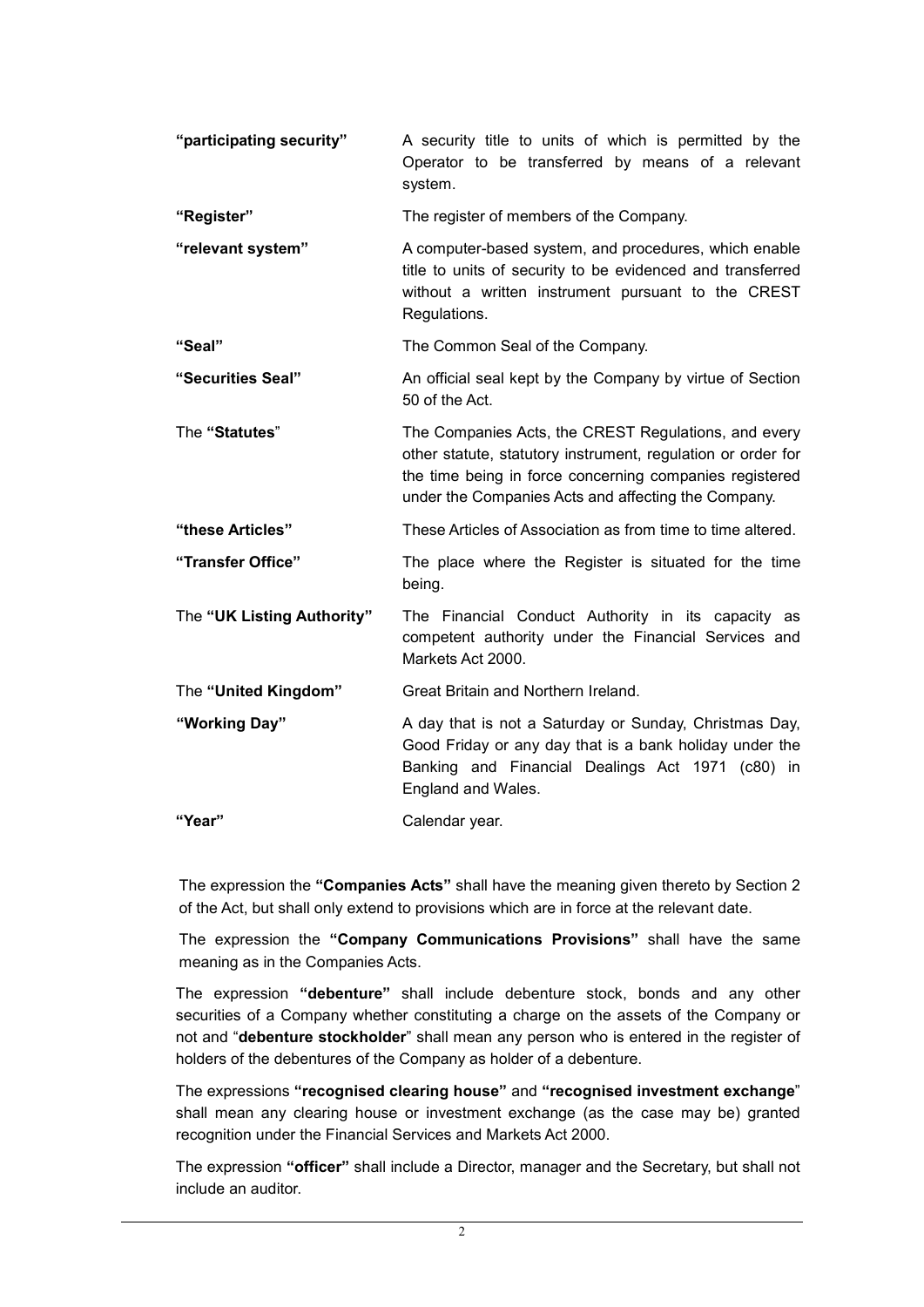The expression **"Secretary"** shall include any person appointed by the Directors to perform any of the duties of the Secretary including, but not limited to, a joint, assistant or deputy Secretary.

The expression **"shareholders' meeting**" shall include both a General Meeting and a meeting of the holders of any class of shares of the Company.

All such of the provisions of these Articles as are applicable to paid-up shares shall apply to stock, and the words **"share"** and **"shareholder"** shall be construed accordingly.

The expressions "**hard copy form**", **"electronic form" and "electronic means"** shall have the same respective meanings as in the Company Communications Provisions.

The expression **"address"** shall include any number or address (including, in the case of any Uncertificated Proxy Instruction permitted under Article 63, an identification number of a participant in the relevant system) used for the purposes of sending or receiving notices, documents or information by electronic means or by means of a website and the expression "**electronic address**" shall have the same meaning as in Section 333 of the Act).

Words denoting the singular shall include the plural and vice versa. Words denoting the masculine shall include the feminine. Words denoting persons shall include bodies corporate and unincorporated associations.

References to any statute or statutory provision shall be construed as relating to any statutory modification or re-enactment thereof for the time being in force (whether coming into force before or after the adoption of these Articles).

Subject as aforesaid any words or expressions defined in the Companies Acts or the CREST Regulations shall (if not inconsistent with the subject or context) bear the same meanings in these Articles.

A Special Resolution shall be effective for any purpose for which an Ordinary Resolution is expressed to be required under any provision of these Articles.

References to a share (or to a holding of shares) being in certificated or uncertificated form are references, respectively to that share being a certificated or an uncertificated unit of a security for the purposes of the CREST Regulations.

Any reference to issued shares of any class (whether of the Company or of any other company) shall not include any shares of that class held as treasury shares except where the contrary is expressly provided.

## **LIMITED LIABILITY**

#### **3 Limited liability**

The liability of the members is limited to the amount, if any, unpaid on the shares held by them.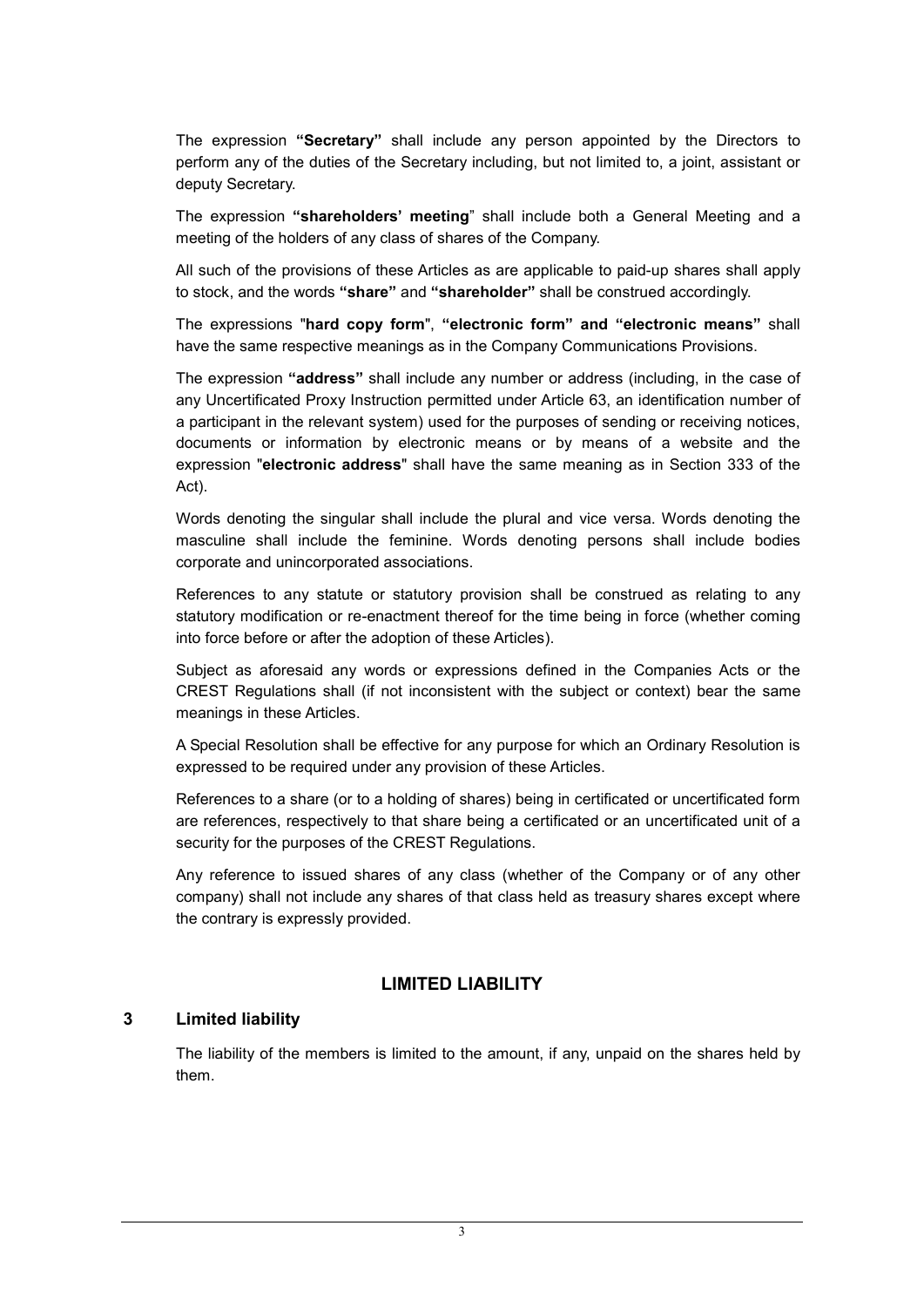#### **SHARES**

#### **4 Rights attaching to shares on issue**

Without prejudice to any special rights previously conferred on the holders of any shares or class of shares for the time being issued, any share in the Company may be issued with such preferred, deferred or other special rights, or subject to such restrictions, whether as regards dividend, return of capital, voting or otherwise, as the Company may from time to time by Ordinary Resolution determine (or, in the absence of any such determination, as the Directors may determine) and subject to the provisions of the Statutes the Company may issue any shares which are, or at the option of the Company or the holder are liable, to be redeemed.

#### **5 Commissions on issue of shares**

The Company may exercise the powers of paying commissions conferred by the Statutes to the full extent thereby permitted. The Company may also on any issue of shares pay such brokerage as may be lawful.

#### **6 Renunciation of allotment**

The Directors may at any time after the allotment of any share but before any person has been entered in the Register as the holder:

- (a) recognise a renunciation thereof by the allottee in favour of some other person and accord to any allottee of a share a right to effect such renunciation; and/or
- (b) allow the rights represented thereby to be one or more participating securities;

in each case upon and subject to such terms and conditions as the Directors may think fit to impose.

## **7 Trust etc. interests not recognised**

Except as required by law, no person shall be recognised by the Company as holding any share upon any trust, and the Company shall not be bound by or compelled in any way to recognise any equitable, contingent, future or partial interest in any share, or any interest in any fractional part of a share, or (except only as by these Articles or by law otherwise provided) any other right in respect of any share, except an absolute right to the entirety thereof in the holder.

## **SHARE CERTIFICATES**

#### **8 Issue of share certificates**

Every person (except a person to whom the Company is not required by law to issue a certificate) whose name is entered in the Register in respect of shares in certificated form shall upon the issue or transfer to him of shares be entitled without payment to a certificate therefor (in the case of issue) within one month (or such longer period as the terms of issue shall provide) after allotment or (in the case of a transfer of fully-paid shares) within five business days after lodgment of the transfer or (in the case of a transfer of partly-paid shares) within two months after lodgment of the transfer.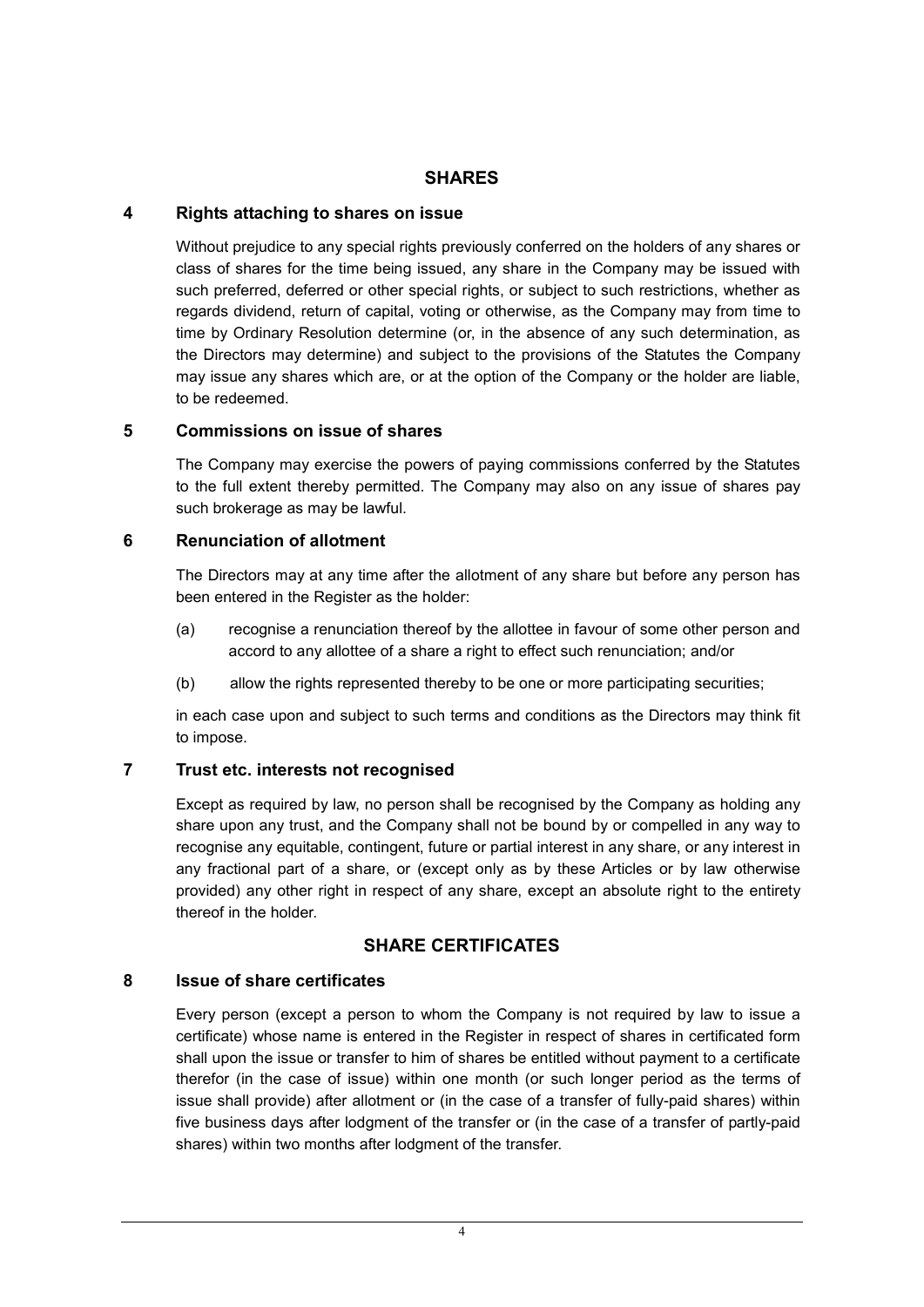# **9 Form of share certificate**

Every share certificate shall be executed by the Company in such manner as the Directors may decide (which may include use of the Seal or the Securities Seal (or, in the case of shares on a branch register, an official seal for use in the relevant territory) and/or manual or facsimile signatures by one or more Directors) and shall specify the number and class of shares to which it relates and the amount paid up thereon. No certificate shall be issued representing shares of more than one class.

#### **10 Joint holders**

In the case of a share held jointly by several persons in certificated form the Company shall not be bound to issue more than one certificate therefor and delivery of a certificate to one of the joint holders shall be sufficient delivery to all.

#### **11 Replacement of share certificates**

- **11.1** Any two or more certificates representing shares of any one class held by any member may at his request be cancelled and a single new certificate for such shares issued in lieu without charge.
- **11.2** If any member shall surrender for cancellation a share certificate representing shares held by him and request the Company to issue in lieu two or more share certificates representing such shares in such proportions as he may specify, the Directors may, if they think fit, comply with such request.
- **11.3** If a share certificate shall be damaged or defaced or alleged to have been lost, worn out, stolen or destroyed, a new certificate representing the same shares may be issued to the holder upon request subject to delivery up of the old certificate or (if alleged to have been lost, stolen or destroyed) compliance with such conditions as to evidence and indemnity and the payment of any exceptional out-of-pocket expenses of the Company reasonably incurred in connection with the request as the Directors may think fit but otherwise free of charge.
- **11.4** In the case of shares held jointly by several persons any such request may be made by any one of the joint holders.

# **CALLS ON SHARES**

#### **12 Power to make calls**

The Directors may from time to time make calls upon the members in respect of any moneys unpaid on their shares (whether on account of the nominal value of the shares or, when permitted, by way of premium) but subject always to the terms of allotment of such shares. A call shall be deemed to have been made at the time when the resolution of the Directors authorising the call was passed and may be made payable by instalments.

## **13 Liability for calls**

Each member shall (subject to receiving at least 14 days' notice specifying the time or times and place of payment) pay to the Company at the time or times and place so specified the amount called on his shares. The joint holders of a share shall be jointly and severally liable to pay all calls in respect thereof. A call may be wholly or partly revoked or postponed as the Directors may determine.

5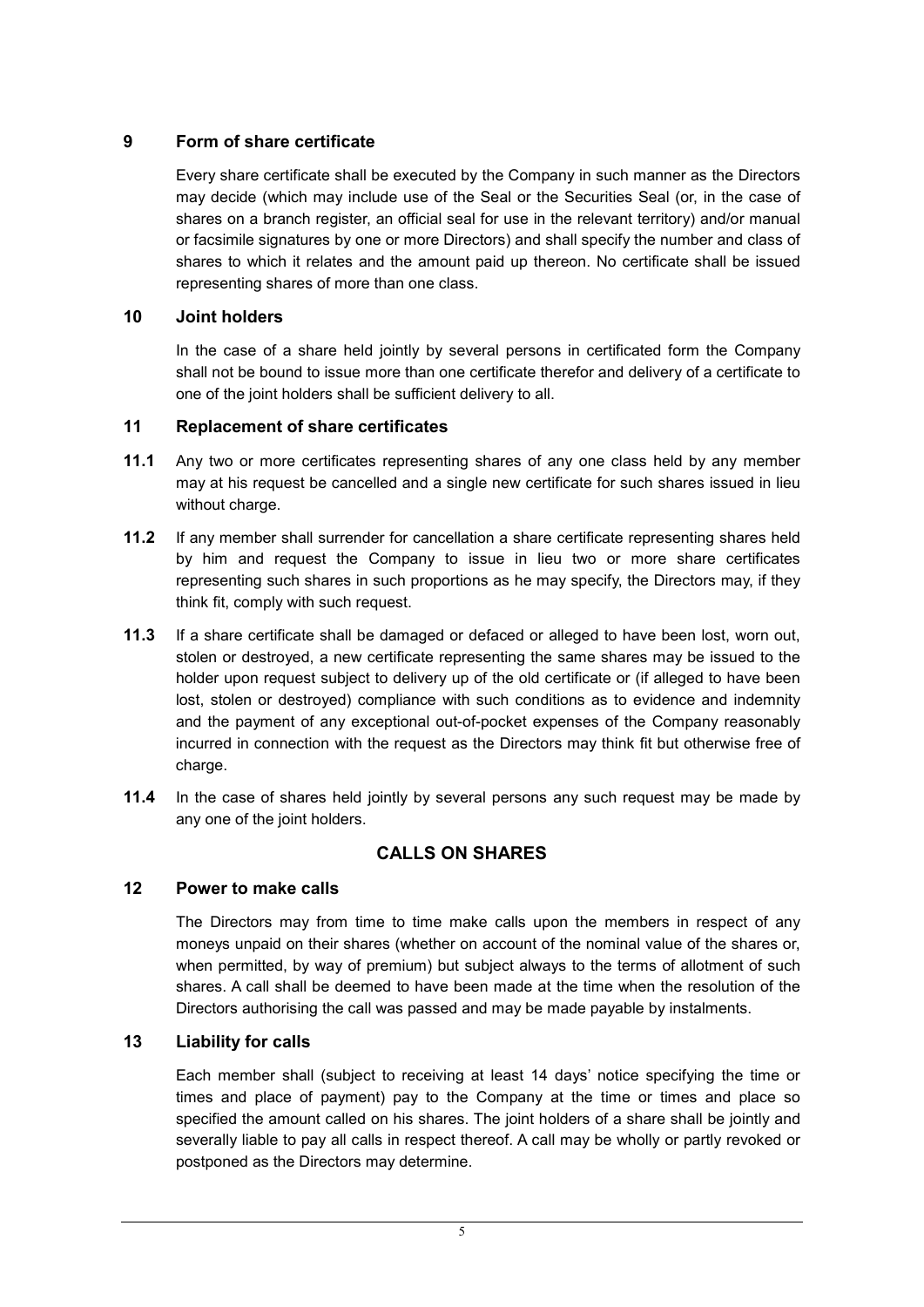## **14 Interest on overdue amounts**

If a sum called in respect of a share is not paid before or on the day appointed for payment thereof, the person from whom the sum is due shall pay interest on the sum from the day appointed for payment thereof to the time of actual payment at such rate (not exceeding 15 per cent per annum) as the Directors determine but the Directors shall be at liberty in any case or cases to waive payment of such interest wholly or in part.

#### **15 Other sums due on shares**

Any sum (whether on account of the nominal value of the share or by way of premium) which by the terms of allotment of a share becomes payable upon allotment or at any fixed date shall for all the purposes of these Articles be deemed to be a call duly made and payable on the date on which by the terms of allotment the same becomes payable. In case of non-payment all the relevant provisions of these Articles as to payment of interest and expenses, forfeiture or otherwise shall apply as if such sum had become payable by virtue of a call duly made and notified.

## **16 Power to differentiate between holders**

The Directors may on the allotment of shares differentiate between the holders as to the amount of calls to be paid and the times of payment.

## **17 Payment of calls in advance**

The Directors may if they think fit receive from any member willing to advance the same all or any part of the moneys (whether on account of the nominal value of the shares or by way of premium) uncalled and unpaid upon the shares held by him and such payment in advance of calls shall extinguish pro tanto the liability upon the shares in respect of which it is made and upon the money so received (until and to the extent that the same would but for such advance become payable) the Company may pay interest at such rate as the member paying such sum and the Directors may agree.

## **FORFEITURE AND LIEN**

## **18 Notice on failure to pay a call**

- **18.1** If a member fails to pay in full any call or instalment of a call on or before the due date for payment thereof, the Directors may at any time thereafter serve a notice on him requiring payment of so much of the call or instalment as is unpaid together with any interest which may have accrued thereon and any expenses incurred by the Company by reason of such non-payment.
- **18.2** The notice shall name a further day (not being less than seven days from the date of service of the notice) on or before which and the place where the payment required by the notice is to be made, and shall state that in the event of non-payment in accordance therewith the shares on which the call has been made will be liable to be forfeited.

## **19 Forfeiture for non-compliance**

If the requirements of any such notice as aforesaid are not complied with, any share in respect of which such notice has been given may at any time thereafter, before payment of all calls and interest and expenses due in respect thereof has been made, be forfeited by a resolution of the Directors to that effect. Such forfeiture shall include all dividends declared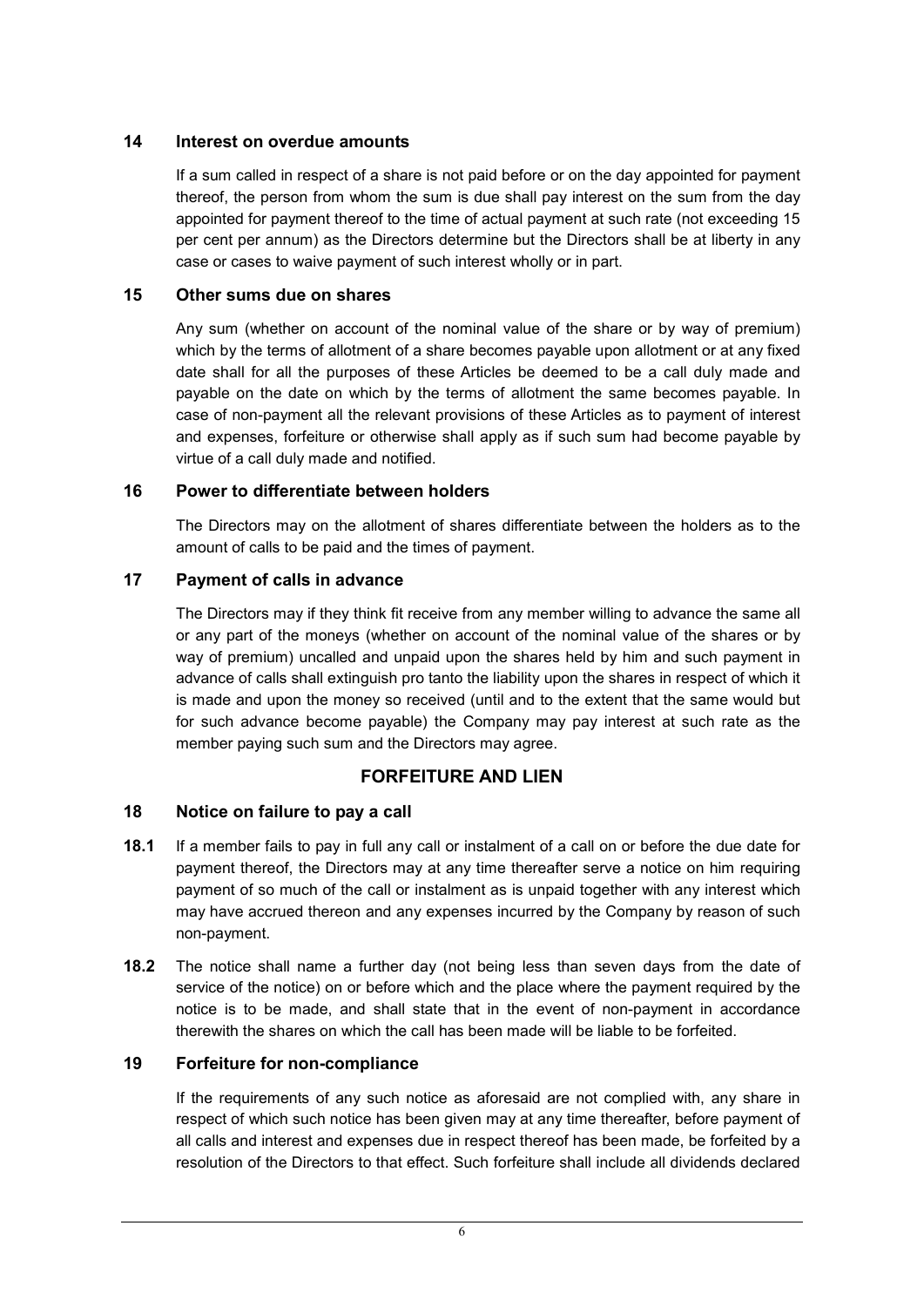in respect of the forfeited share and not actually paid before forfeiture. The Directors may accept a surrender of any share liable to be forfeited hereunder.

#### **20 Disposal of forfeited shares**

A share so forfeited or surrendered shall become the property of the Company and may be sold, re-allotted or otherwise disposed of either to the person who was before such forfeiture or surrender the holder thereof or entitled thereto or to any other person upon such terms and in such manner as the Directors shall think fit and at any time before a sale, re-allotment or disposal the forfeiture or surrender may be cancelled on such terms as the Directors think fit. The Directors may, if necessary, authorise some person to transfer a forfeited or surrendered share to any such other person as aforesaid.

#### **21 Holder to remain liable despite forfeiture**

A member whose shares have been forfeited or surrendered shall cease to be a member in respect of the shares (and shall, in the case of shares held in certificated form, surrender to the Company for cancellation the certificate for such shares) but shall notwithstanding the forfeiture or surrender remain liable to pay to the Company all moneys which at the date of forfeiture or surrender were presently payable by him to the Company in respect of the shares with interest thereon at 15 per cent per annum (or such lower rate as the Directors may determine) from the date of forfeiture or surrender until payment and the Directors may at their absolute discretion enforce payment without any allowance for the value of the shares at the time of forfeiture or surrender or for any consideration received on their disposal or waive payment in whole or in part.

#### **22 Lien on partly-paid shares**

The Company shall have a first and paramount lien on every share (not being a fully-paid share) for all moneys (whether presently payable or not) called or payable at a fixed time in respect of such share and the Directors may waive any lien which has arisen and may resolve that any share shall for some limited period be exempt wholly or partially from the provisions of this Article.

#### **23 Sale of shares subject to lien**

The Company may sell in such manner as the Directors think fit any share on which the Company has a lien, but no sale shall be made unless some sum in respect of which the lien exists is presently payable nor until the expiration of 14 days after a notice in writing demanding payment of the sum presently payable and giving notice of intention to sell the share in default of payment shall have been given to the holder for the time being of the share or the person entitled thereto by reason of his death or bankruptcy or otherwise by operation of law.

## **24 Proceeds of sale of shares subject to lien**

The net proceeds of such sale after payment of the costs of such sale shall be applied in or towards payment or satisfaction of the amount in respect whereof the lien exists so far as the same is then payable and any residue shall, upon surrender (in the case of shares held in certificated form) to the Company for cancellation of the certificate for the shares sold and subject to a like lien for sums not presently payable as existed upon the shares prior to the sale, be paid to the person entitled to the shares at the time of the sale. For the purpose of giving effect to any such sale the Directors may authorise some person to transfer the shares sold to, or in accordance with the directions of, the purchaser.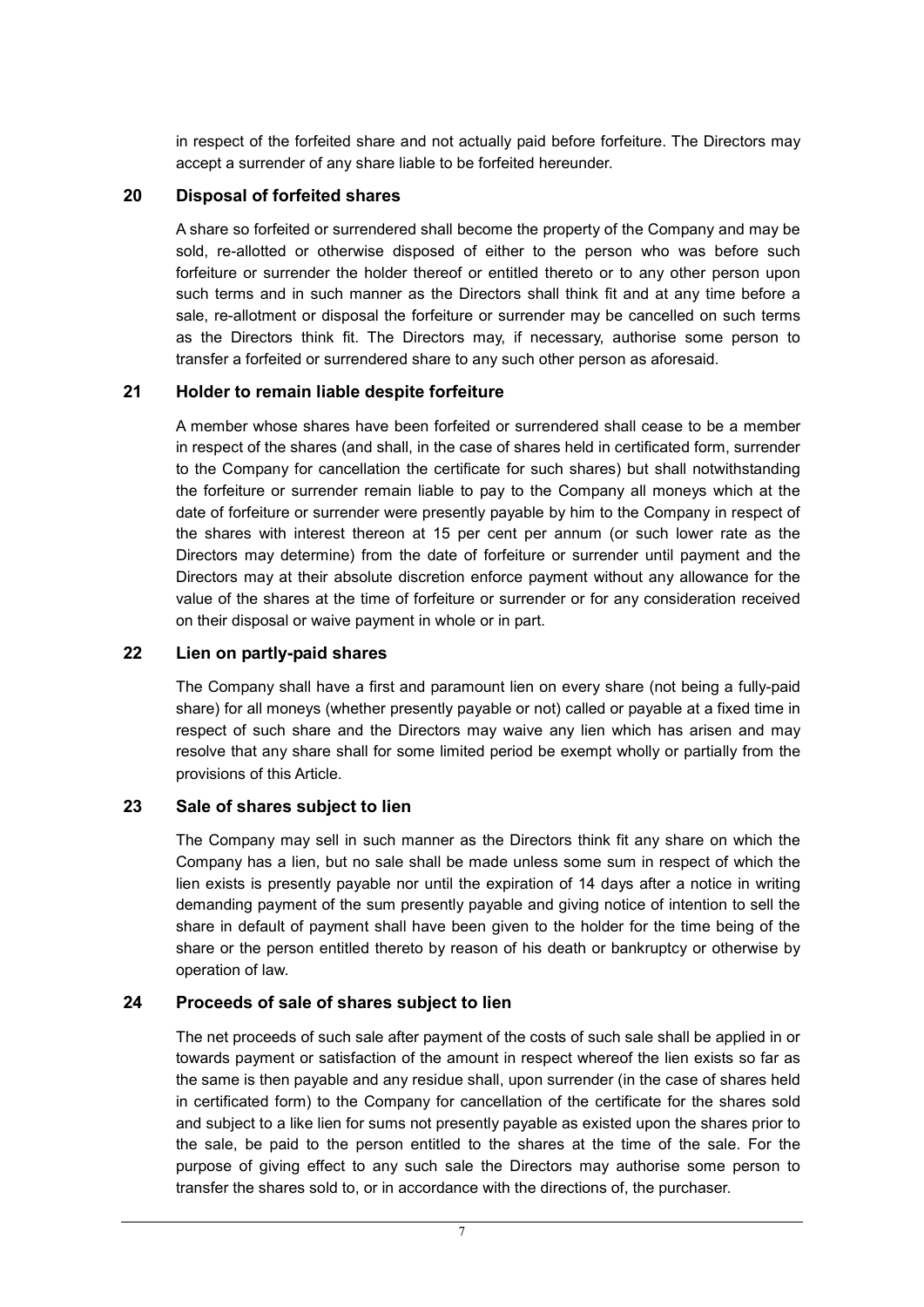# **25 Evidence of forfeiture**

A statutory declaration in writing that the declarant is a Director or the Secretary and that a share has been duly forfeited or surrendered or sold to satisfy a lien of the Company on a date stated in the declaration shall be conclusive evidence of the facts therein stated as against all persons claiming to be entitled to the share. Such declaration shall (subject to the relevant share transfer being made, if the same be required) constitute a good title to the share and the person to whom the share is sold, re-allotted or disposed of shall not be bound to see to the application of the consideration (if any) nor shall his title to the share be affected by any irregularity or invalidity in the proceedings relating to the forfeiture, surrender, sale, re-allotment or disposal of the share.

# **VARIATION OF RIGHTS**

# **26 Manner of variation of rights**

- **26.1** Whenever the share capital of the Company is divided into different classes of shares, the special rights attached to any class may, subject to the provisions of the Statutes, be varied or abrogated either with the consent in writing of the holders of three-quarters in nominal value of the issued shares of the class or with the sanction of a Special Resolution passed at a separate meeting of the holders of the shares of the class (but not otherwise) and may be so varied or abrogated either whilst the Company is a going concern or during or in contemplation of a winding-up.
- **26.2** To every such separate meeting all the provisions of these Articles relating to General Meetings and to the proceedings thereat shall mutatis mutandis apply, except that the necessary quorum shall be two persons at least holding or representing by proxy at least one-third in nominal value of the issued shares of the class (but so that at any adjourned meeting any holder of shares of the class present in person or by proxy shall be a quorum) and that any holder of shares of the class present in person or by proxy may demand a poll and that every such holder shall on a poll have one vote for every share of the class held by him.
- **26.3** The foregoing provisions of this Article shall apply to the variation or abrogation of the special rights attached to some only of the shares of any class as if each group of shares of the class differently treated formed a separate class the special rights whereof are to be varied.

## **27 Matters not constituting variation of rights**

The special rights attached to any class of shares having preferential rights shall not unless otherwise expressly provided by the terms of issue thereof be deemed to be varied by (a) the creation or issue of further shares ranking as regards participation in the profits or assets of the Company in some or all respects pari passu therewith but in no respect in priority thereto or (b) the purchase by the Company of any of its own shares.

# **TRANSFER OF SHARES**

## **28 Form of transfer**

**28.1** All transfers of shares which are in certificated form may be effected by transfer in writing in any usual or common form or in any other form acceptable to the Directors and may be under hand only. The instrument of transfer shall be signed by or on behalf of the transferor and (except in the case of fully-paid shares) by or on behalf of the transferee.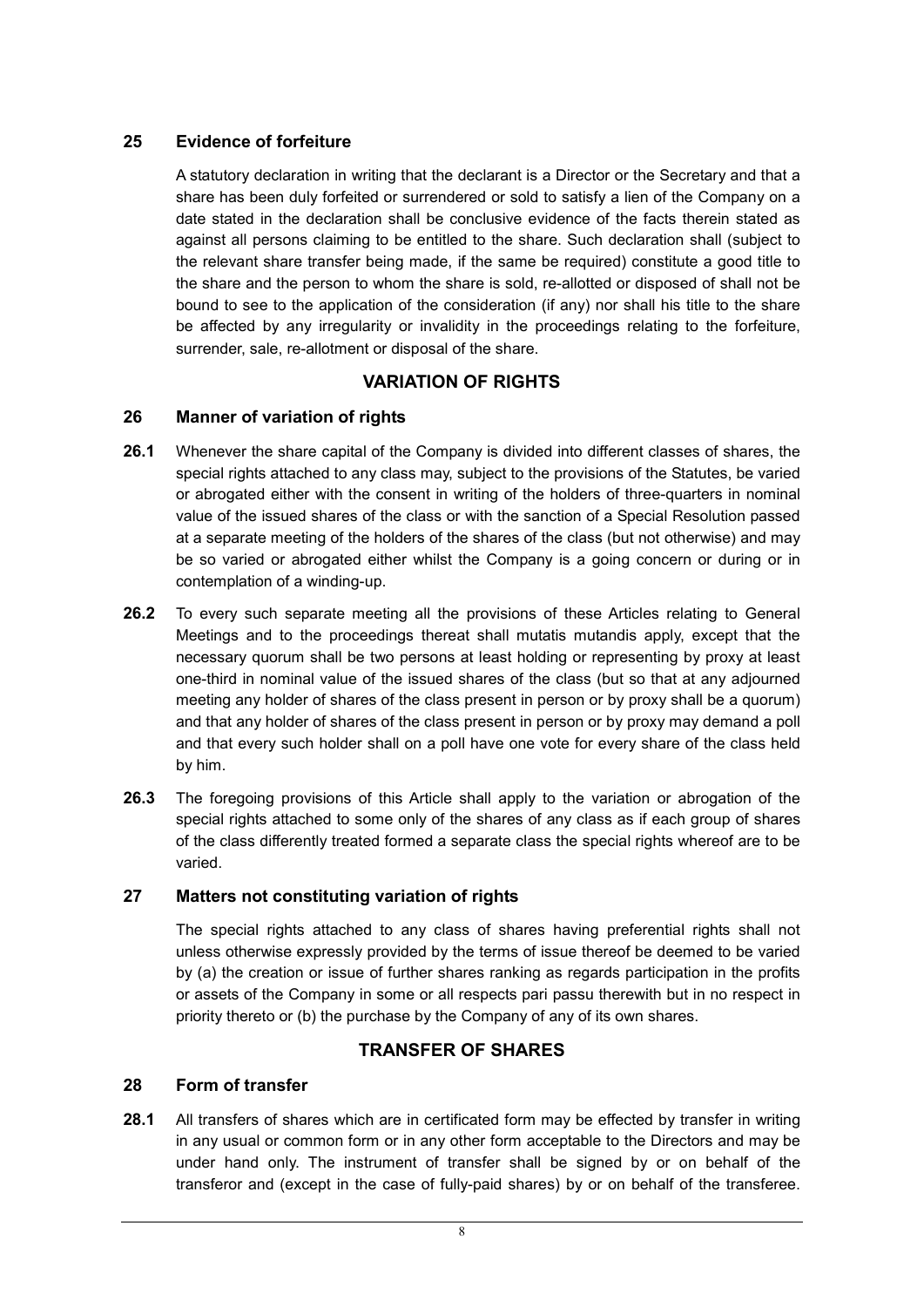The transferor shall remain the holder of the shares concerned until the name of the transferee is entered in the Register in respect thereof.

**28.2** All transfers of shares which are in uncertificated form may be effected by means of a relevant system.

#### **29 Balance certificate**

Where some only of the shares comprised in a share certificate are transferred the old certificate shall be cancelled and, to the extent that the balance is to be held in certificated form, a new certificate for the balance of such shares issued in lieu without charge.

#### **30 Right to refuse registration**

- **30.1** The Directors may decline to recognise any instrument of transfer relating to shares in certificated form unless it is in respect of only one class of share and is lodged (duly stamped if required) at the Transfer Office accompanied by the relevant share certificate(s) and such other evidence as the Directors may reasonably require to show the right of the transferor to make the transfer (and, if the instrument of transfer is executed by some other person on his behalf, the authority of that person so to do). In the case of a transfer of shares in certificated form by a recognised clearing house or a nominee of a recognised clearing house or of a recognised investment exchange the lodgment of share certificates will only be necessary if and to the extent that certificates have been issued in respect of the shares in question.
- **30.2** The Directors may, in the case of shares in certificated form, in their absolute discretion refuse to register any transfer of shares (not being fully-paid shares) provided that, where any such shares are admitted to the Official List of the UK Listing Authority, such discretion may not be exercised in such a way as to prevent dealings in the shares of that class from taking place on an open and proper basis.
- **30.3** The Directors may also refuse to register an allotment or transfer of shares (whether fullypaid or not) in favour of more than four persons jointly.
- **30.4** If the Directors refuse to register an allotment or transfer they shall within two months after the date on which:
	- (i) the letter of allotment or transfer was lodged with the Company (in the case of shares held in certificated form); or
	- (ii) the Operator-instruction was received by the Company (in the case of shares held in uncertificated form);

send to the allottee or transferee notice of the refusal giving their reasons for the refusal.

#### **31 Retention of transfers**

All instruments of transfer which are registered may be retained by the Company.

#### **32 No fee on registration**

No fee will be charged by the Company in respect of the registration of any transfer or other document relating to or affecting the title to any shares or otherwise for making any entry in the Register affecting the title to any shares.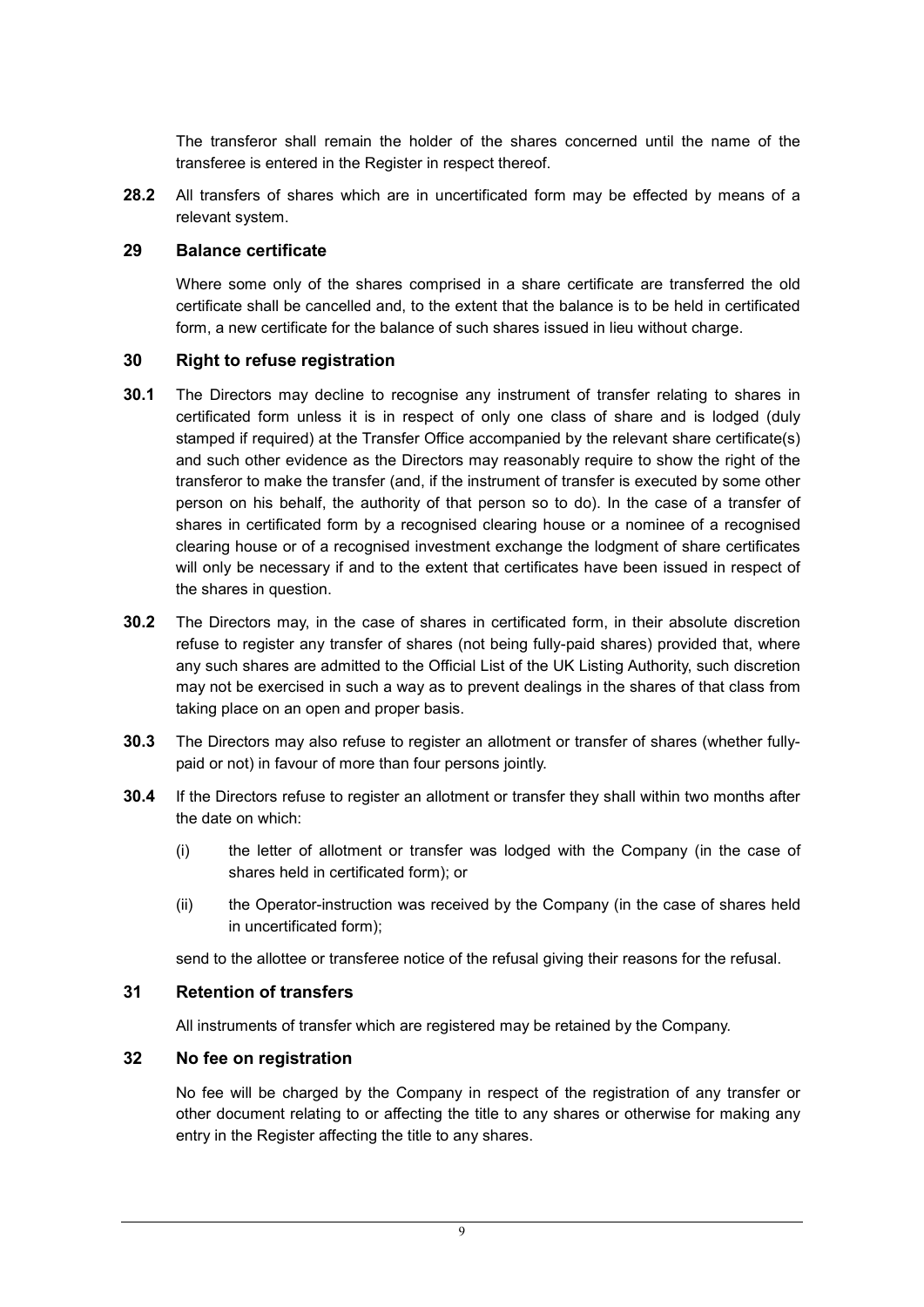## **33 Branch register**

Subject to and to the extent permitted by the Statutes, the Company, or the Directors on behalf of the Company, may cause to be kept in any territory a branch register of members resident in such territory, and the Directors may make and vary such regulations as they may think fit respecting the keeping of any such register.

#### **34 Further provisions on shares in uncertificated form**

- **34.1** Subject to the Statutes and the rules (as defined in the CREST Regulations), the Directors may determine that any class of shares may be held in uncertificated form and that title to such shares may be transferred by means of a relevant system or that shares of any class should cease to be held and transferred as aforesaid.
- **34.2** The provisions of these Articles shall not apply to shares of any class which are in uncertificated form to the extent that such Articles are inconsistent with:
	- (i) the holding of shares of that class in uncertificated form;
	- (ii) the transfer of title to shares of that class by means of a relevant system; or
	- (iii) any provision of the CREST Regulations.

For the purpose of effecting any actions by the Company, the Directors may determine that holdings of the same member in uncertified form and in certificated form shall be treated as separate holdings.

- **34.3** Notwithstanding Article 34.2, if
	- (i) the Articles give the Directors power to take action, or require other persons to take action, in order to sell, transfer or otherwise dispose of shares; and
	- (ii) uncertificated shares are subject to that power, but the power is expressed in terms which assume the use of a certificate or other written instrument.

the Directors may take such action as is necessary or expedient to achieve the same results when exercising that power in relation to uncertificated shares.

- **34.4** The Directors may take such action as they consider appropriate to achieve the sale, transfer, disposal, forfeiture, re-allotment or surrender of an uncertificated share or otherwise to enforce a lien in respect of it. This may include converting such share to certificated form.
- **34.5** The Company may by notice to the holder of a share require that share:
	- (i) if it is uncertificated, to be converted into certificated form; and
	- (ii) if it is certificated, to be converted into uncertificated form,

to enable it to be dealt with in accordance with the Articles.

# **TRANSMISSION OF SHARES**

## **35 Persons entitled on death**

In case of the death of a member, the survivors or survivor where the deceased was a joint holder, and the executors or administrators of the deceased where he was a sole or only surviving holder, shall be the only persons recognised by the Company as having any title to his interest in the shares, but nothing in this Article shall release the estate of a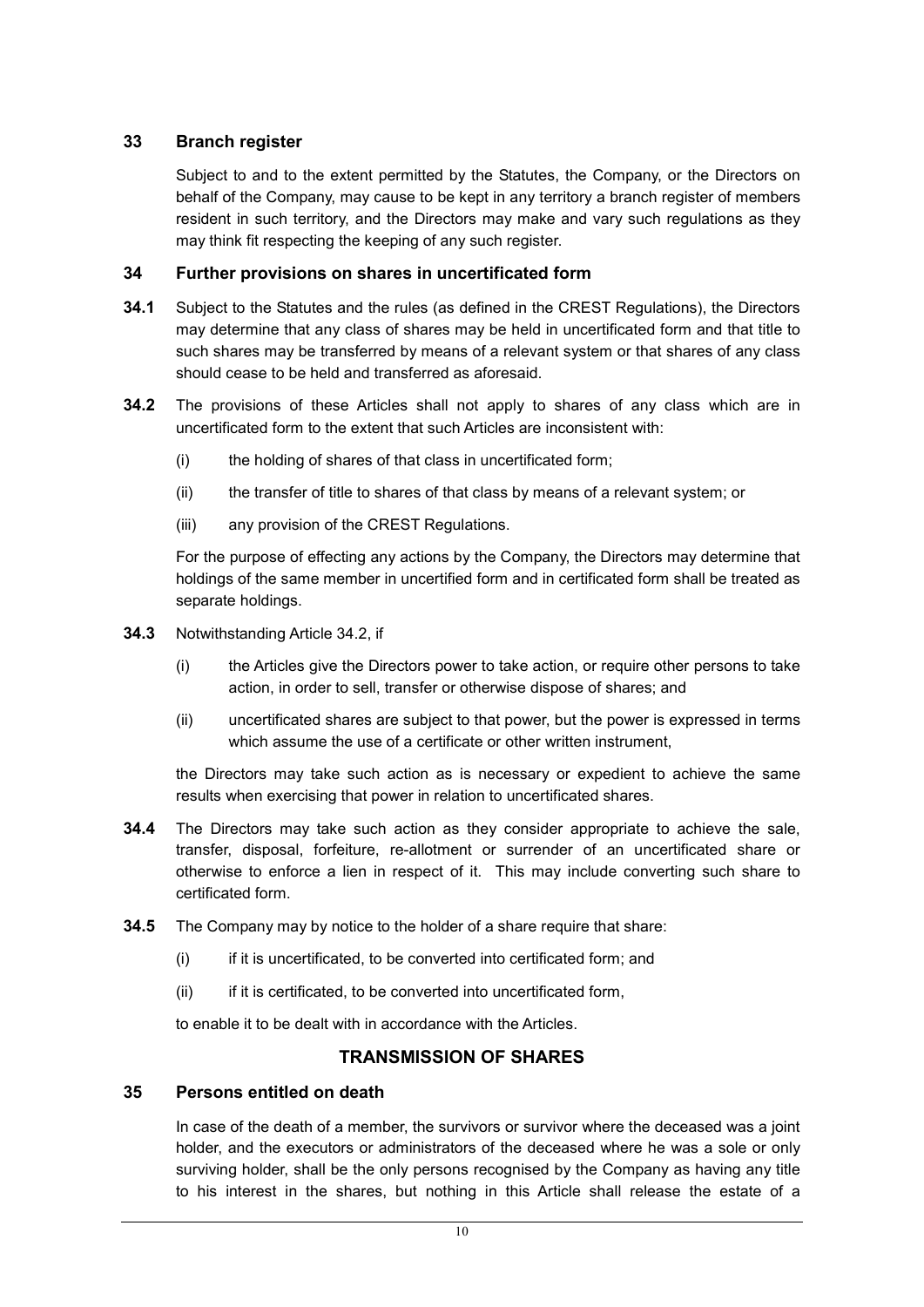deceased member (whether sole or joint) from any liability in respect of any share held by him.

# **36 Election by persons entitled by transmission**

A person becoming entitled to a share in consequence of the death or bankruptcy of a member or otherwise by operation of law may (subject as hereinafter provided) upon supplying to the Company such evidence as the Directors may reasonably require to show his title to the share either be registered himself as holder of the share upon giving to the Company notice in writing to that effect or transfer such share to some other person. All the limitations, restrictions and provisions of these Articles relating to the right to transfer and the registration of transfers of shares shall be applicable to any such notice or transfer as aforesaid as if the notice or transfer were a transfer made by the member registered as the holder of any such share.

# **37 Rights of persons entitled by transmission**

Save as otherwise provided by or in accordance with these Articles, a person becoming entitled to a share in consequence of the death or bankruptcy of a member or otherwise by operation of law (upon supplying to the Company such evidence as the Directors may reasonably require to show his title to the share) shall be entitled to the same dividends and other advantages as those to which he would be entitled if he were the registered holder of the share except that he shall not be entitled in respect thereof (except with the authority of the Directors) to exercise any right conferred by membership in relation to shareholders' meetings until he shall have been registered as a member in respect of the share.

# **UNTRACED SHAREHOLDERS**

## **38 Untraced shareholders**

- **38.1** The Company shall be entitled to sell at the best price reasonably obtainable at the time of sale the shares of a member or the shares to which a person is entitled by virtue of transmission on death or bankruptcy or otherwise by operation of law (for the purposes of this Article 38, the "**relevant holder**") if and provided that:
	- (a) during the period of 12 years prior to the sending of the notice referred to in Article 38.1(b) at least three dividends in respect of the shares have become payable and no dividend in respect of those shares has been claimed; and
	- (b) following the expiry of the 12 year period referred to in Article 38.1(a), the Company has sent a notice:
		- (i) in hard copy form to the last known physical address that the Company has for the relevant holder; or
		- (ii) in electronic form to the last known email address that the Company has for the relevant holder,

stating the Company's intention to sell the relevant shares. Before sending such notice, the Company must have used reasonable efforts to trace the relevant holder, engaging if the Company considers appropriate (in its sole discretion) a professional asset reunification company; and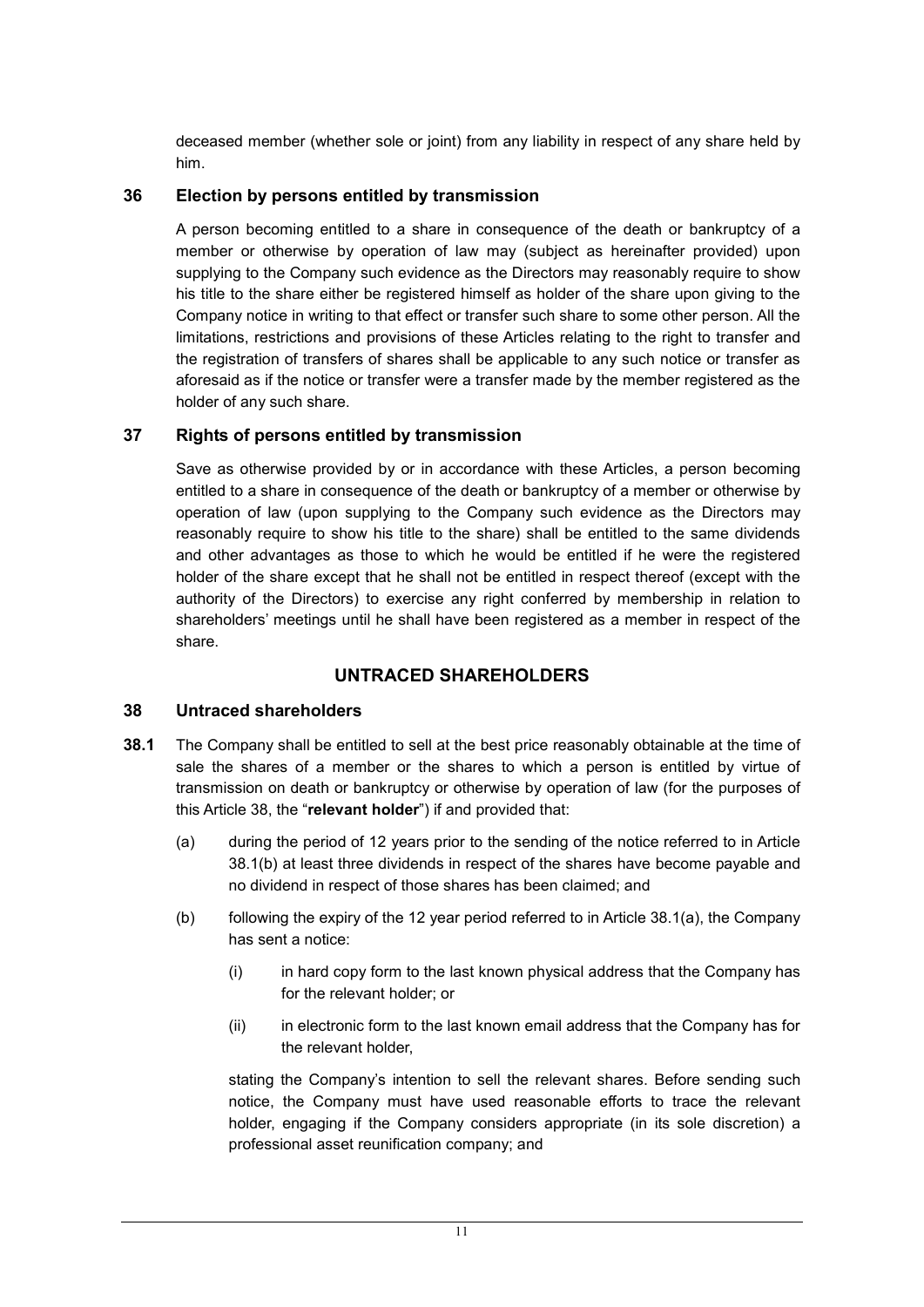(c) during the period of three months following the Company sending the notice referred to in Article 38.1(b), the Company has not received any communication from the relevant holder.

- **38.2** The Company can also sell, at the best price reasonably obtainable at the time of the sale under Article 38.1, any additional shares in the Company held by the same relevant holder that were issued by the Company during the 12 year period referred to in Article 38.1(a), in respect of any share to which Article 38.1 applies (or in respect of any share so issued), if the criteria in Articles 38.1(b) and 38.1(c) are satisfied in relation to the additional shares (but as if the words "following the expiry of the 12 year period" were omitted from Article 38.1(b)), provided that no dividend on such additional shares has been cashed or claimed by the relevant holder.
- **38.3** To give effect to any sale of shares under this Article 38, the Company may appoint any person to transfer those shares, and such transfer shall be as effective as if it had been carried out by the member or person entitled to the relevant shares by law, and the title of the transferee shall not be affected by any irregularity or invalidity in connection with the transfer relating thereto.
- **38.4** The net proceeds from the sale of shares under this Article 38 shall be forfeited by the relevant holder and shall belong to the Company. The Company shall not be liable in any respect, nor be required to account, to such relevant holder for the net proceeds of such sale. The Company shall be entitled to use or invest the net proceeds of such sale for the Company's benefit in any manner that the Directors may from time to time think fit.

## **GENERAL MEETINGS**

## **39 Annual General Meetings and General Meetings**

An Annual General Meeting shall be held in accordance with Section 336 of the Act and the place of the meeting may be determined by the Directors. All other meetings shall be called General Meetings.

#### **40 Convening of General Meetings**

The Directors may whenever they think fit, and shall on requisition in accordance with the Statutes, proceed with proper expedition to convene a General Meeting. On the requisition of members pursuant to the provisions of the Statutes, the Directors shall promptly convene a General Meeting in accordance with the requirements of the Statutes. If there are insufficient Directors in the UK to call a General Meeting, any Director of the Company may call a General Meeting but where no Director is willing or able to do so, members of the Company may summon a meeting for the purposes of appointing one or more Directors.

## **NOTICE OF GENERAL MEETINGS**

## **41 Length of notice for General Meetings**

An Annual General Meeting shall be called by 21 days' notice in writing at the least and, subject to the conditions of Section 307A of the Act being met, any General Meeting by 14 days' notice in writing at the least. The period of notice shall in each case be exclusive of the day on which it is served or deemed to be served and of the day on which the meeting is to be held and shall be given in manner hereinafter mentioned to all members other than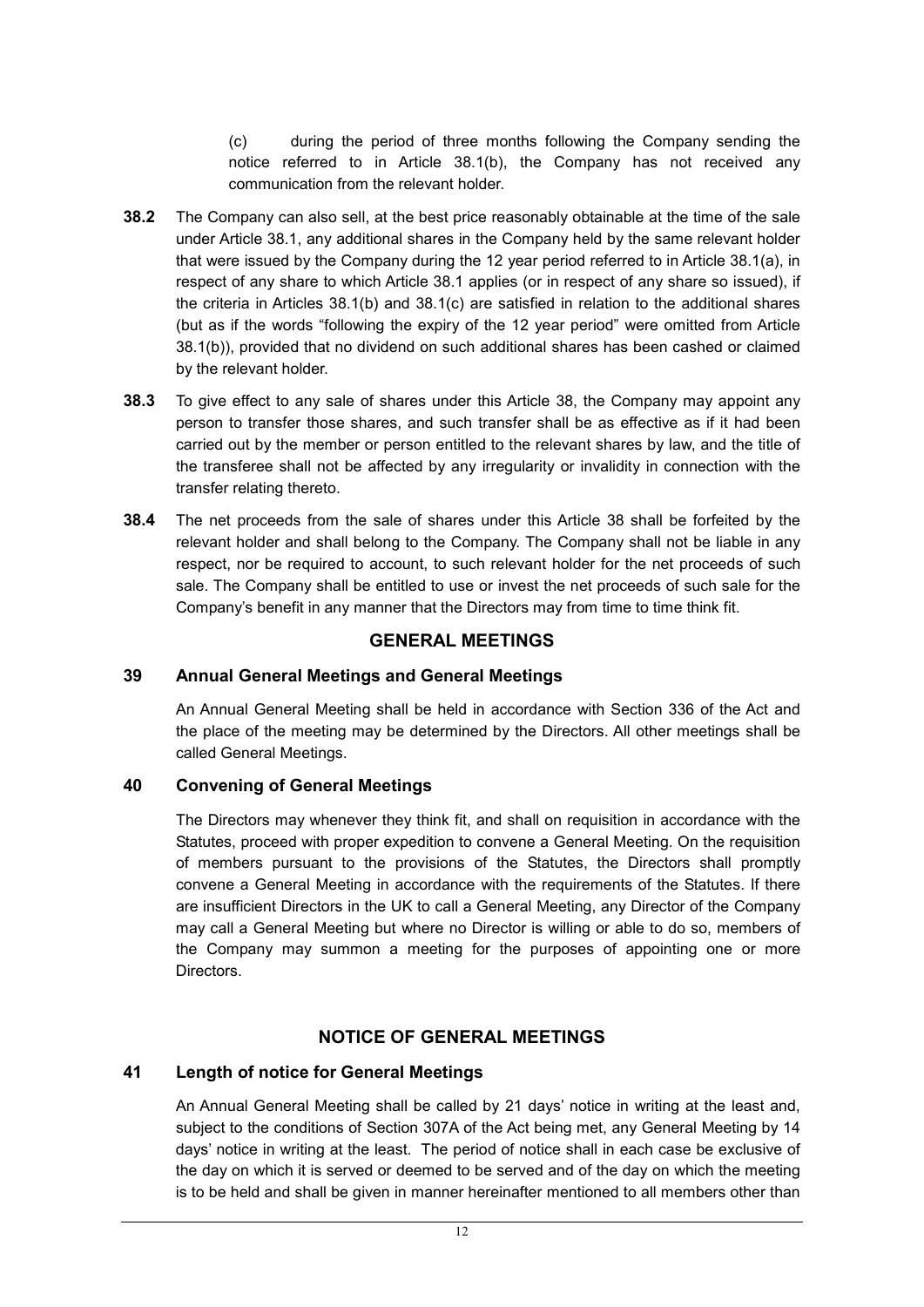such as are not under the provisions of these Articles entitled to receive such notices from the Company. Provided that the Company may determine that only those persons entered on the Register at the close of business on a day determined by the Company, such day being no more than 21 days before the day that notice of the meeting is sent, shall be entitled to receive such a notice.

## **42 Contents of notice of General Meetings**

- **42.1** Every notice calling a General Meeting shall specify the place and the day and hour of the meeting and any statements required by the Statutes.
- **42.2** The notice shall specify the general nature of the business to be transacted at the meeting; and if any resolution is to be proposed as a Special Resolution, the notice shall contain a statement to that effect.
- **42.3** In the case of an Annual General Meeting, the notice shall also specify the meeting as such.
- **42.4** Where the Company has given an electronic address in any notice of meeting, any document or information relating to proceedings at the meeting may be sent by electronic means to that address, subject to any conditions or limitations specified in the relevant notice of meeting.
- **42.5** For the purposes of determining which persons are entitled to attend or vote at a meeting and how many votes such person may cast, the Company may specify in the notice of the meeting a time, not more than 48 hours (excluding any part of a day that is not a Working Day) before the time fixed for the meeting, by which a person must be entered on the Register in order to have the right to attend or vote at the meeting.
- **42.6** The accidental omission to give notice of a meeting to, or the failure to give notice due to circumstances beyond the Company's control to, or the non-receipt of notice by, any person entitled to receive the notice shall not invalidate the proceedings of that meeting.

# **PROCEEDINGS AT GENERAL MEETINGS**

#### **43 Chairman**

- **43.1** The Chairman of the Directors, failing whom a Deputy Chairman, shall preside as chairman at a General Meeting. If there is no such Chairman or Deputy Chairman, or if at any meeting neither is present within five minutes after the time appointed for holding the meeting and willing to act, the Directors present shall choose one of their number to be chairman of the meeting. If there is only one Director present and willing to act, he shall be chairman. If no Director is present or if all the Directors present decline to take the chair, the members present and entitled to vote shall choose one of their number to be chairman of the meeting.
- **43.2** Whether or not he is a member, a director shall be entitled to attend and speak at any General Meeting of the Company and at any separate meeting of the holders of any class of shares of the Company.

## **44 Multiple locations for General Meetings**

At the discretion of the Directors, a General Meeting may be held in multiple locations, including a location outside the United Kingdom, provided that the proceedings of the meeting can be seen and heard at each location and a person attending any such location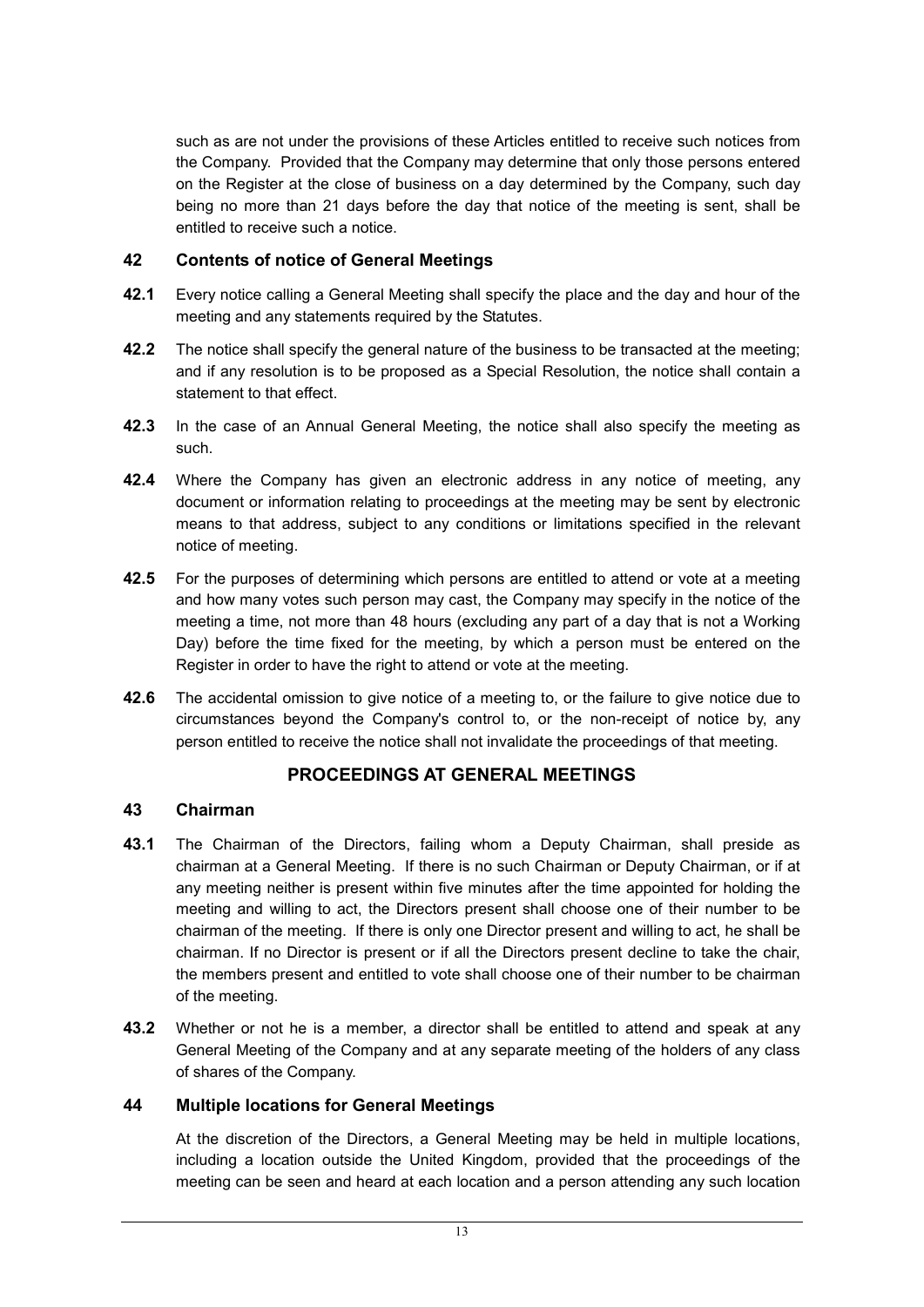is able to exercise their rights (if any) to speak or vote at that meeting. The meeting will be deemed to be held at the location where the chairman of the meeting is in attendance.

## **45 Quorum**

No business other than the appointment of a chairman shall be transacted at any General Meeting unless a quorum is present at the time when the meeting proceeds to business. Two members present in person or by proxy and entitled to vote shall be a quorum for all purposes. In determining attendance at a General Meeting, it is immaterial whether any two or members or their proxies attending it are in the same location as each other.

# **46 Lack of quorum**

If within five minutes from the time appointed for a General Meeting (or such longer interval as the chairman of the meeting may think fit to allow) a quorum is not present, or if during the meeting a quorum ceases to be present, the meeting, if convened on the requisition of members, shall be dissolved. In any other case it shall stand adjourned to such other day and such time and place as may have been specified for the purpose in the notice convening the meeting or (if not so specified) as the chairman of the meeting may determine, provided that:

- (a) no business it to be dealt with at the adjourned meeting the general nature of which was not stated in the notice of the original meeting; and
- (b) the adjourned meeting is to be held at least 10 days after the original meeting.

# **47 Adjournment**

- **47.1** The chairman of any General Meeting at which a quorum is present may with the consent of the meeting (and shall if so directed by the meeting) adjourn the meeting from time to time (or sine die) and from place to place, but no business shall be transacted at any adjourned meeting except business which might lawfully have been transacted at the meeting from which the adjournment took place. Where a meeting is adjourned sine die, the time and place for the adjourned meeting shall be fixed by the Directors. When a meeting is adjourned for 30 days or more or sine die, not less than seven days' notice of the adjourned meeting shall be given in like manner as in the case of the original meeting.
- **47.2** If it appears to the chairman that the place of the meeting specified in the notice convening the meeting is inadequate to accommodate all persons entitled and wishing to attend, the meeting is duly constituted and its proceedings are valid if the chairman is satisfied that adequate facilities are available, whether at the place of the meeting or elsewhere, to ensure that each such person who is unable to be accommodated at the place of the meeting is able to participate in the business for which the meeting has been convened and to hear and see all persons present who speak, whether by use of microphones, loudspeakers, audio-visual communications equipment or otherwise (whether in use when these Articles are adopted or developed subsequently).

# **48 Notice of adjourned meeting**

Save as hereinbefore expressly provided, it shall not be necessary to give any notice of an adjournment or of the business to be transacted at an adjourned meeting.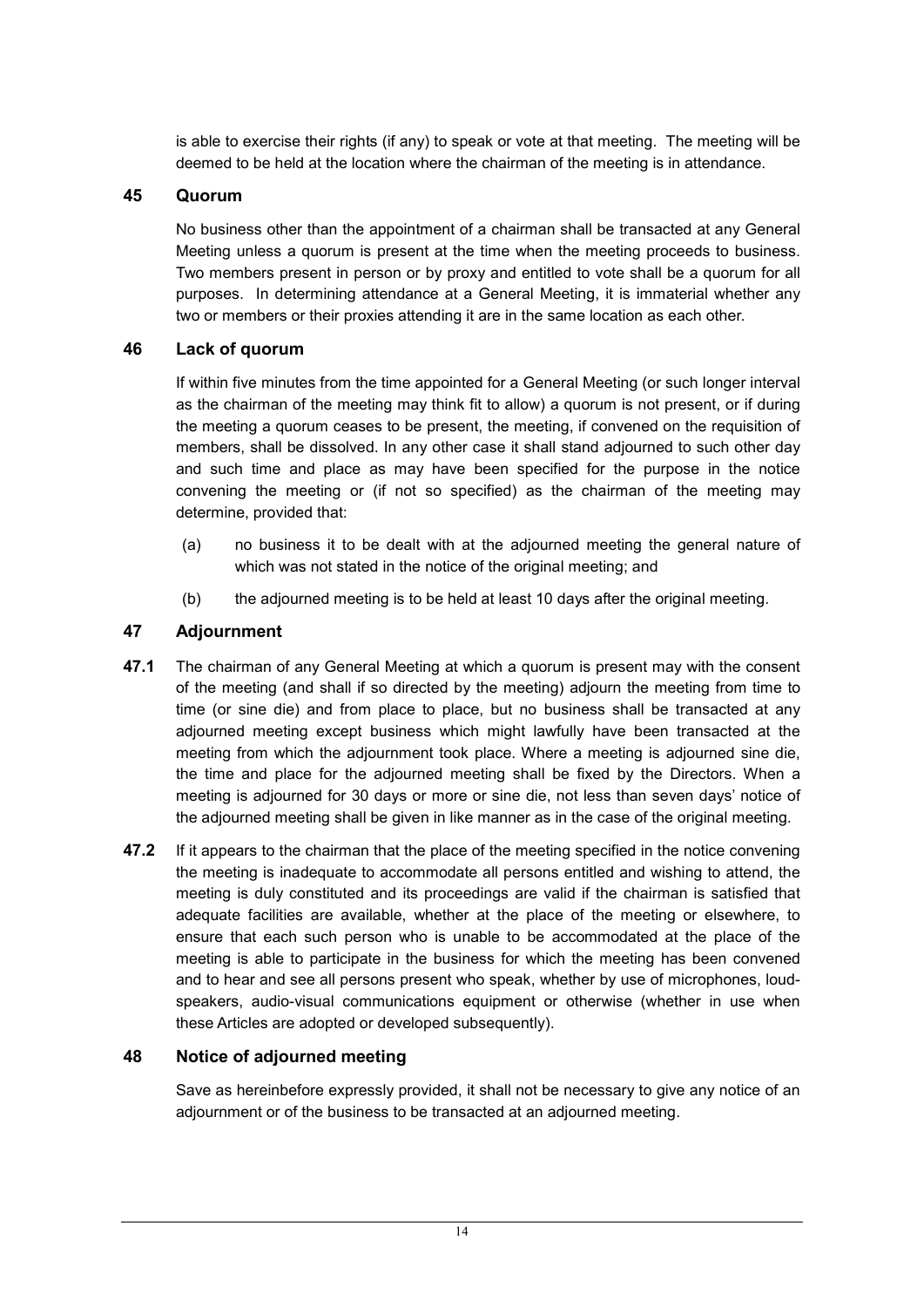## **49 Amendments to resolutions**

If an amendment shall be proposed to any resolution under consideration but shall in good faith be ruled out of order by the chairman of the meeting the proceedings on the substantive resolution shall not be invalidated by any error in such ruling. In the case of a resolution duly proposed as a Special Resolution, no amendment thereto (other than a mere clerical amendment to correct a patent error) may in any event be considered or voted upon.

#### **50 Security**

The Directors may make any security arrangements which they consider appropriate relating to the holding of a General Meeting of the Company or a separate general meeting of the holders of any class of shares of the Company, including, without limitation, arranging for any person attending a meeting to be searched and for items of personal property which may be taken into a meeting to be restricted. A Director or the Secretary may refuse entry to a meeting to any person who refuses to comply with any such arrangements.

## **POLLS**

## **51 Demand for poll**

- **51.1** At any General Meeting a resolution put to the vote of the meeting shall be decided on a show of hands unless a poll is (before, or on the declaration of the result of, the show of hands) demanded by:
	- (a) the chairman of the meeting; or
	- (b) not less than three members present in person or by proxy and entitled to vote; or
	- (c) member or members present in person or by proxy and representing not less than one-tenth of the total voting rights of all the members having the right to vote at the meeting; or
	- (d) a member or members present in person or by proxy and holding shares in the Company conferring a right to vote at the meeting being shares on which an aggregate sum has been paid up equal to not less than one-tenth of the total sum paid up on all the shares conferring that right.
- **51.2** A demand for a poll may, before the poll is taken, be withdrawn but only with the consent of the chairman. A demand so withdrawn shall not be taken to have invalidated the result of a show of hands declared before the demand was made.

#### **52 Procedure on a poll**

A poll shall be taken in such manner (including the use of ballot or voting papers or tickets or electronic means, or any combination thereof) as the chairman of the meeting may direct, and the result of the poll shall be deemed to be the resolution of the meeting at which the poll was demanded. The chairman of the meeting may (and if so directed by the meeting shall) appoint scrutineers (who need not be members) and may adjourn the meeting to some place and time fixed by him for the purpose of declaring the result of the poll.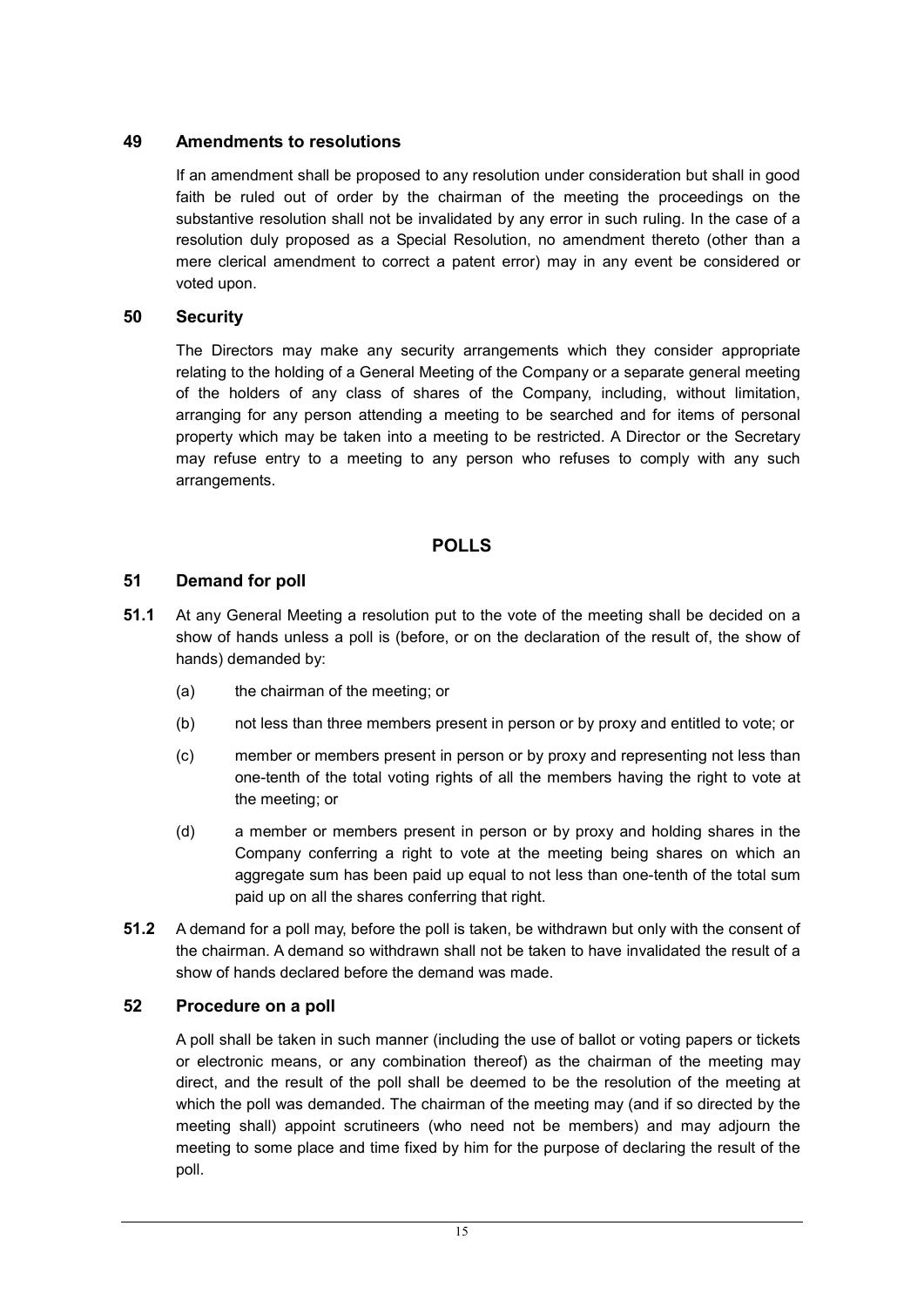# **53 Voting on a poll**

On a poll votes may be given either personally or by proxy and a person entitled to more than one vote need not use all his votes or cast all the votes he uses in the same way. Unless his appointment otherwise provides, the proxy may vote or abstain at his discretion on any matter coming before the meeting on which proxies are entitled to vote.

#### **54 Timing of poll**

A poll demanded on the choice of a chairman or on a question of adjournment shall be taken forthwith. A poll demanded on any other question shall be taken either immediately or at such subsequent time (not being more than 30 days from the date of the meeting) and place as the chairman may direct. No notice need be given of a poll not taken immediately. The demand for a poll shall not prevent the continuance of the meeting for the transaction of any business other than the question on which the poll has been demanded.

## **VOTES OF MEMBERS**

#### **55 Votes attaching to shares**

Subject to Article 42.5 and to any special rights or restrictions as to voting attached by or in accordance with these Articles to any class of shares:

- (a) on a show of hands every member who is present in person shall have one vote;
- (b) on a show of hands every proxy present who has been duly appointed by just one member entitled to vote has one vote;
- (c) on a show of hands where a proxy has been duly appointed by more than one member entitled to vote, such a proxy present shall have one vote for each way directed by the members, that is one vote affirming the resolution (if one or more members so direct), one vote opposing the resolution (if one or more members so direct) and one further vote to be cast at the discretion of the proxy where a member has given discretion on how to vote; and
- (d) on a poll every member who is present in person or by proxy shall have one vote for every share of which he is the holder or represents.

## **56 Votes of joint holders**

In the case of joint holders of a share the vote of the senior who tenders a vote, whether in person or by proxy, shall be accepted to the exclusion of the votes of the other joint holders and for this purpose seniority shall be determined by the order in which the names stand in the Register in respect of the share.

#### **57 Restriction on voting in particular circumstances**

- **57.1** No member shall, unless the Directors otherwise determine, be entitled in respect of any share held by him to vote either personally or by proxy at a shareholders' meeting or to exercise any other right conferred by membership in relation to shareholders' meetings if any call or other sum presently payable by him to the Company in respect of that share remains unpaid.
- **57.2** If any member, or any other person appearing to be interested in shares held by such member, has been duly served with a notice under Section 793 of the Act and is in default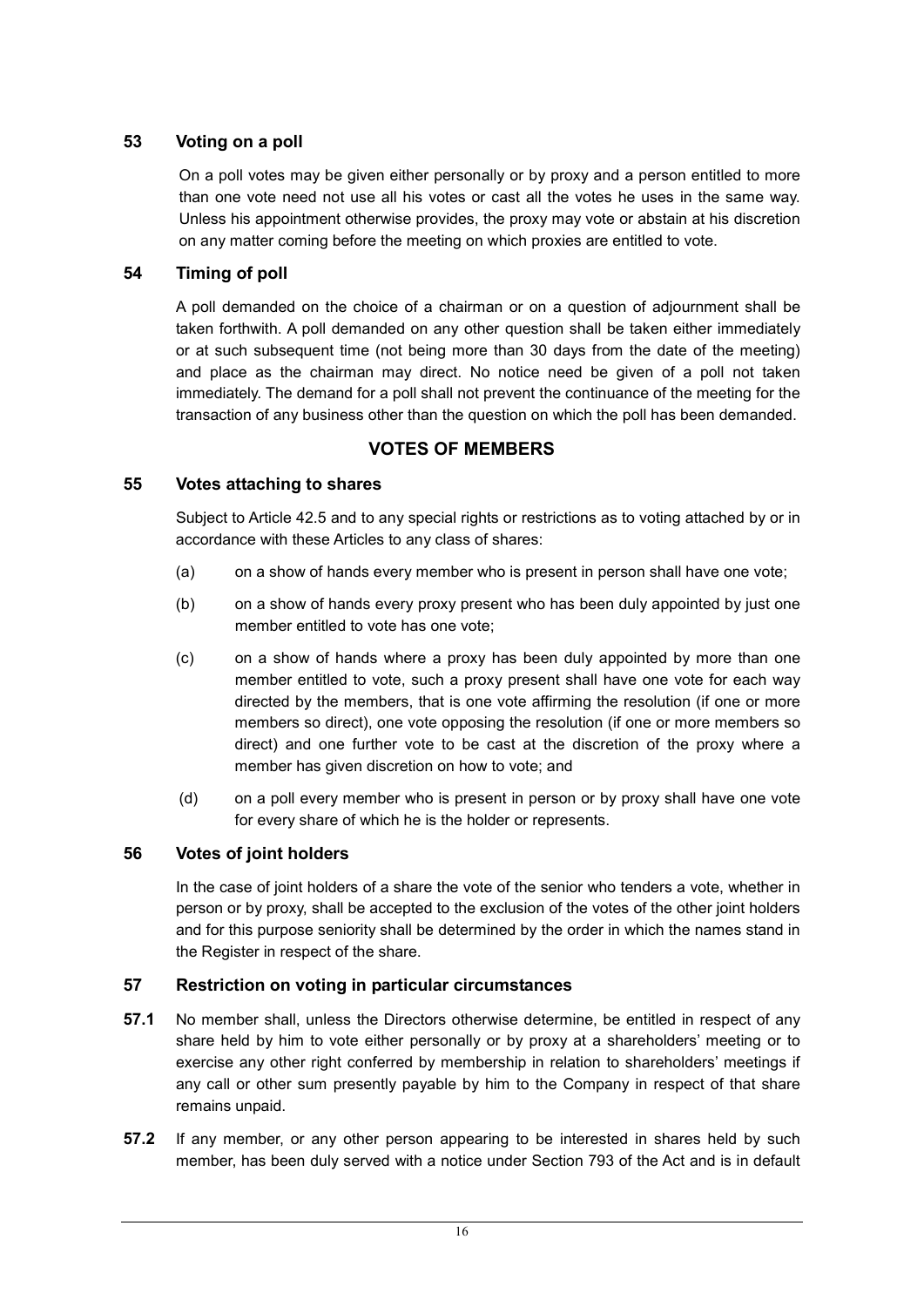for a period of 14 days in supplying to the Company the information thereby required, then (unless the Directors otherwise determine) in respect of:

- (a) the shares comprising the shareholding account in the Register which comprises or includes the shares in relation to which the default occurred (all or the relevant number as appropriate of such shares being the default shares, which expression shall include any further shares which are issued after the date of service of the notice under Section 793 of the 2006 Act in respect of such shares); and
- (b) any other shares held by the member;

the member shall not (for so long as the default continues) nor shall any transferee to whom any of such shares are transferred other than pursuant to an approved transfer or pursuant to paragraph 57.3(b) below be entitled to attend or vote either personally or by proxy at a shareholders' meeting or to exercise any other right conferred by membership in relation to shareholders' meetings.

- **57.3** Where the default shares represent 0.25 per cent or more of the issued shares of the class in question, the Directors may in their absolute discretion by notice (a direction notice) to such member direct that:
	- (a) any dividend or part thereof or other money which would otherwise be payable in respect of the default shares shall be retained by the Company without any liability to pay interest thereon when such money is finally paid to the member and the member shall not be entitled to elect to receive shares in lieu of dividend; and/or
	- (b) no transfer of any of the shares held by such member shall be registered unless the transfer is an approved transfer or:
		- (i) the member is not himself in default as regards supplying the information required; and
		- (ii) the transfer is of part only of the member's holding and, when presented for registration, is accompanied by a certificate by the member in a form satisfactory to the Directors to the effect that after due and careful enquiry the member is satisfied that none of the shares the subject of the transfer are default shares,

provided that, in the case of shares in uncertificated form, the Directors may only exercise their discretion not to register a transfer if permitted to do so by the CREST Regulations.

Any direction notice may treat shares of a member in certificated and uncertificated form as separate holdings and either apply only to the former or to the latter or make different provision for the former and the latter. Upon the giving of a direction notice its terms shall apply accordingly.

- **57.4** The Company shall send to each other person appearing to be interested in the shares the subject of any direction notice a copy of the notice, but the failure or omission by the Company to do so shall not invalidate such notice.
	- (a) Save as herein provided any direction notice shall have effect in accordance with its terms for so long as the default in respect of which the direction notice was issued continues and shall cease to have effect thereafter upon the Directors so determining (such determination to be made within a period of one week of the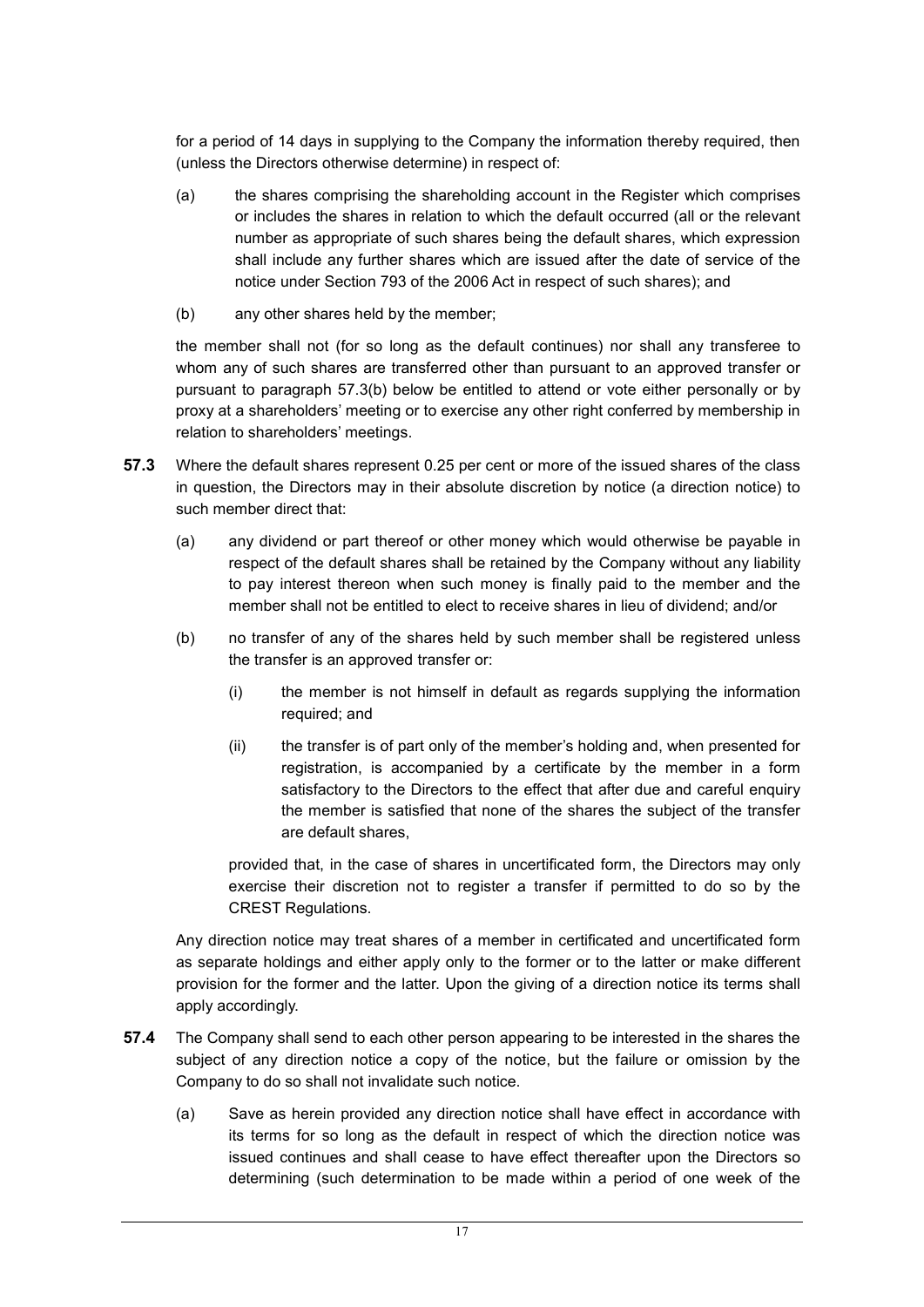default being duly remedied with notice in writing thereof being given forthwith to the member).

- (b) Any direction notice shall cease to have effect in relation to any shares which are transferred by such member by means of an approved transfer or in accordance with paragraph 57.3(b) above.
- **57.5** For the purposes of this Article:
	- (a) a person shall be treated as appearing to be interested in any shares if the member holding such shares has been served with a notice under the said Section 793 and either (i) the member has named such person as being so interested or (ii) (after taking into account the response of the member to the said notice and any other relevant information) the Company knows or has reasonable cause to believe that the person in question is or may be interested in the shares; and
	- (b) "**interested**" shall be construed as it is for the purpose of Section 793 of the Act.
	- (c) a transfer of shares is an approved transfer if:
		- $(i)$  it is a transfer of shares to an offeror by way or in pursuance of acceptance of a takeover offer (as defined in Section 974 of the Act); or
		- (ii) the Directors are satisfied that the transfer is made pursuant to a bona fide sale of the whole of the beneficial ownership of the shares to a party unconnected with the member or with any person appearing to be interested in such shares including any such sale made through a recognised investment exchange or any other stock exchange outside the United Kingdom on which the Company's shares are normally traded. For the purposes of this sub-paragraph any associate (as that term is defined in Section 435 of the Insolvency Act 1986) shall be included amongst the persons who are connected with the member or any person appearing to be interested in such shares.
- **57.6** The provisions of this Article are in addition and without prejudice to the provisions of the Statutes.

## **58 Voting by guardian**

Where in England or elsewhere a guardian, receiver or other person (by whatever name called) has been appointed by any court claiming jurisdiction in that behalf to exercise powers with respect to the property or affairs of any member on the ground (however formulated) of their mental health, the Directors may in their absolute discretion, upon or subject to production of such evidence of the appointment as the Directors may require, permit such guardian, receiver or other person on behalf of such member to vote in person or by proxy at any shareholders' meeting or to exercise any other right conferred by membership in relation to shareholders' meetings.

# **59 Validity and result of vote**

**59.1** No objection shall be raised as to the admissibility of any vote except at the meeting or adjourned meeting at which the vote objected to is or may be given or tendered and every vote not disallowed at such meeting shall be valid for all purposes. Any such objection shall be referred to the chairman of the meeting whose decision shall be final and conclusive.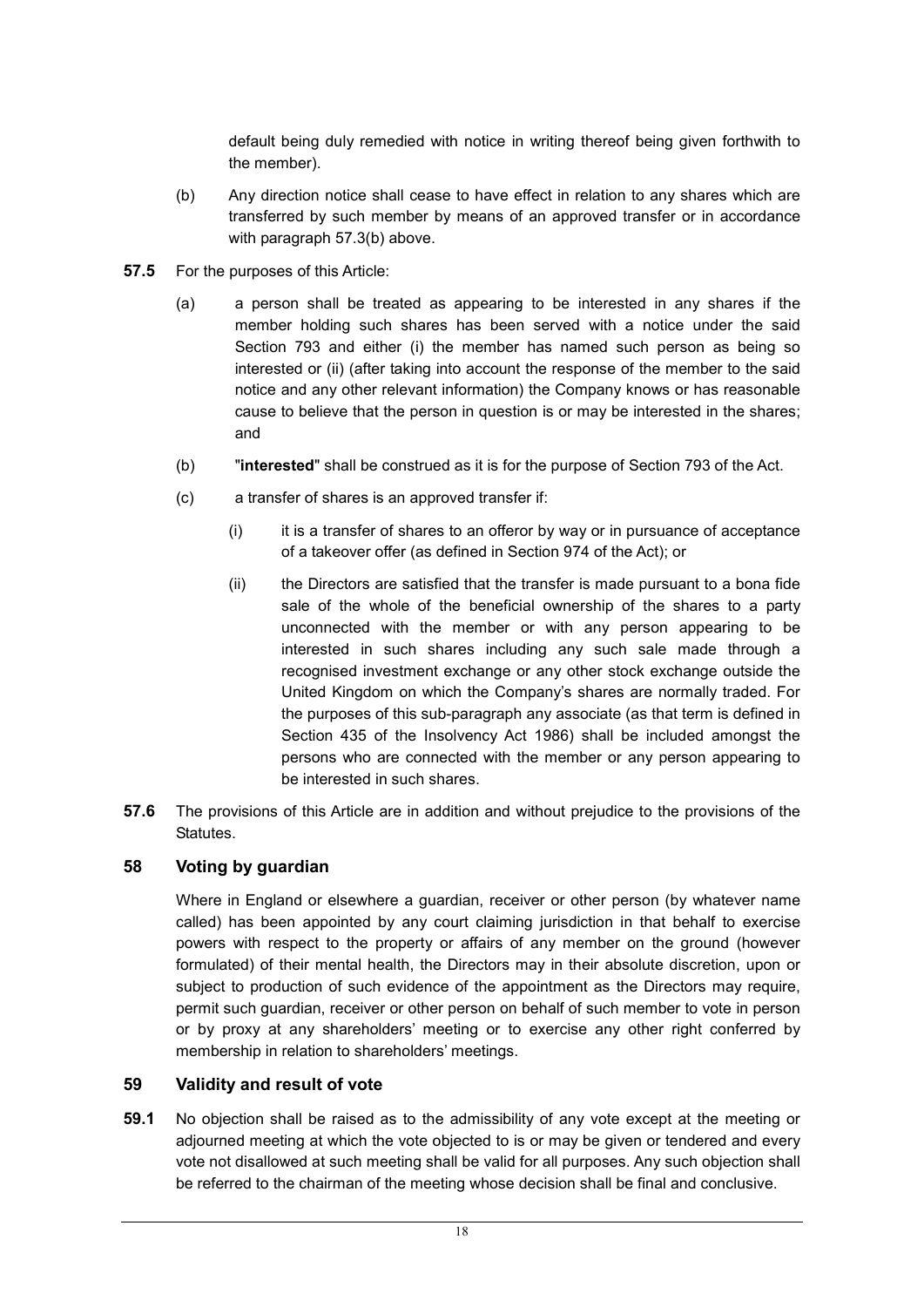- **59.2** The Company shall not be obliged to make any enquiries as to whether a proxy or a representative of a corporation that is a member has voted in accordance with the instructions of their appointor and should the instructions not be followed this will not invalidate any vote cast.
- **59.3** Unless a poll is taken a declaration by the chairman of the meeting that a resolution has been carried, or carried unanimously, or by a particular majority, or lost, and an entry to that effect in the minute book, shall be conclusive evidence of that fact without proof of the number or proportion of the votes recorded for or against such resolution.

# **PROXIES AND CORPORATE REPRESENTATIVES**

#### **60 Appointment of proxies**

- **60.1** A member is entitled to appoint another person as his proxy or (subject to Article 61) other persons as his proxies to exercise all or any of his rights to attend, speak and vote at a meeting of the Company. Delivery of an appointment of proxy shall not preclude a member from attending and voting at the meeting or at any adjournment of it.
- **60.2** A proxy need not be a member of the Company.

#### **61 Multiple Proxies**

- **61.1** A member may appoint more than one person as proxy in relation to a meeting of the Company provided that each such proxy is appointed to exercise the rights attached to a different share or shares held by the member.
- **61.2** If a member does appoint more than one person as proxy in relation to a meeting of the Company, he shall specify the number of shares held by him in respect of which each proxy is entitled to exercise rights.
- **61.3** Where two or more valid appointments of proxy are received in respect of the same share in relation to the same meeting, the one which is last sent shall be treated as replacing and revoking the other or others. If the Company is unable to determine which is last sent, the one which is last received shall be so treated. If the Company is unable to determine either which is last sent or which is last received, none of such appointments shall be treated as valid in respect of that share.

## **62 Form of proxy**

- **62.1** The appointment of a proxy must be in writing in any usual or common form or in any other form which the Directors may approve and:
	- (a) in the case of an individual must either be signed by the appointor or his attorney or authenticated in accordance with Article 129; and
	- (b) in the case of a corporation must be either given under its common seal or be signed on its behalf by an attorney or a duly authorised officer of the corporation or authenticated in accordance with Article 129.
- **62.2** The appointment of a proxy may be sent or supplied in electronic form subject to any conditions or limitations as the Statutes or the Directors may specify. An electronic address shall be provided for such purpose, details of which will be stated when sending out any instrument of proxy or issuing invitation to appoint a proxy or making it available on a website. Any document or information relating to proxies for the meeting (including any document necessary to show the validity of, or otherwise relating to, the appointment of a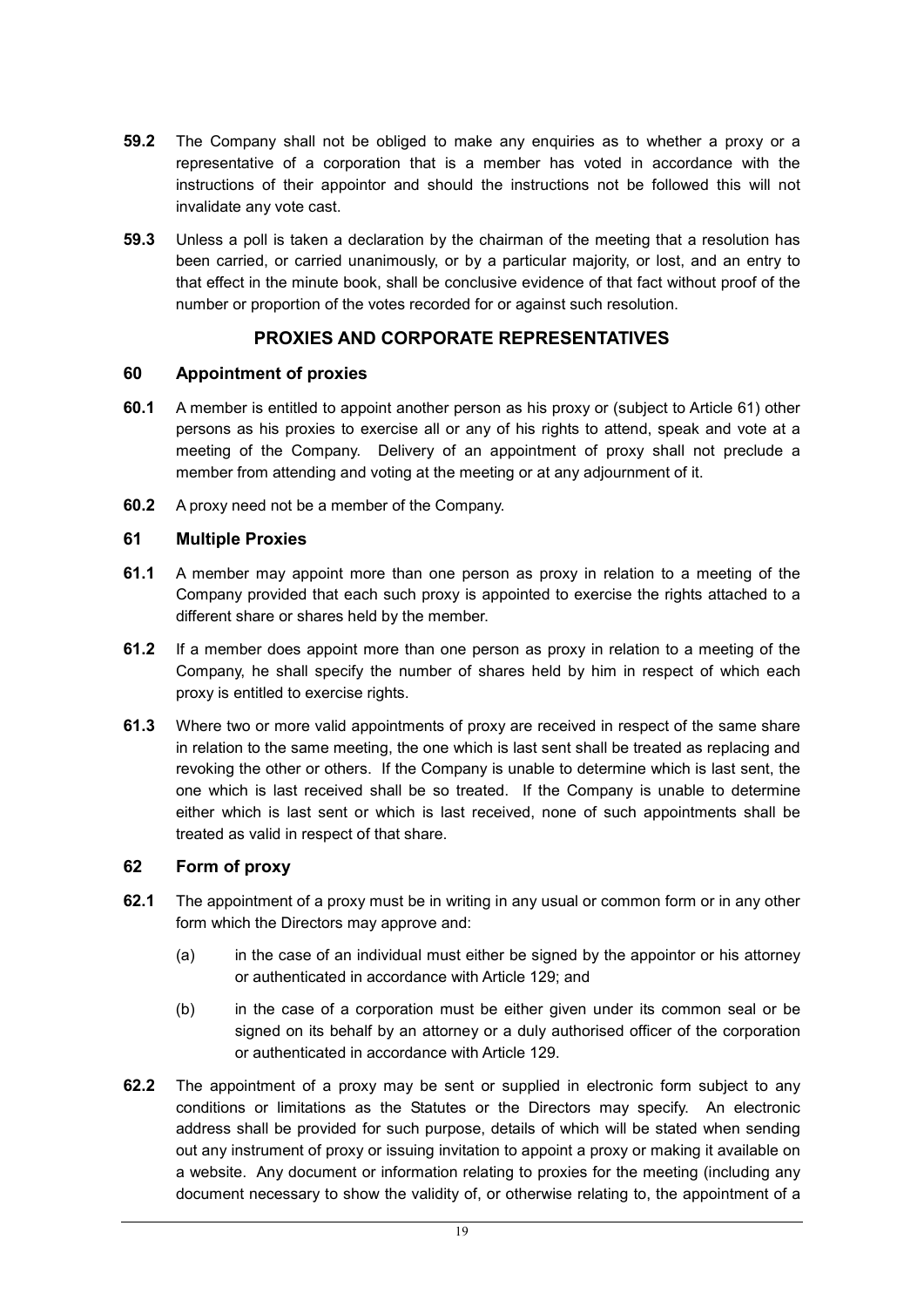proxy, or notice of the termination of the authority of the proxy) may be sent by electronic means to the address given, subject to any conditions or limitations as may be specified by the Directors.

**62.3** Any signature on or authentication of such appointment need not be witnessed. Where appointment of a proxy is signed or authenticated in accordance with Article 129 on behalf of the appointor by an attorney, the power of attorney or a copy thereof certified notarially or in some other way approved by the Directors must (failing previous registration with the Company) be submitted to the Company, failing which the appointment may be treated as invalid.

## **63 Deposit of appointment of proxy**

- **63.1** The appointment of a proxy must be received at such address or one of such addresses (if any) as may be specified for that purpose in or by way of note to or in any document accompanying the notice convening the meeting (or, if no address is so specified, must be left at the Transfer Office) not less than 48 hours (excluding any part of a day that is not a Working Day) before the time appointed for the holding of the meeting or adjourned meeting or (in the case of a poll taken otherwise than at or on the same day as the meeting or adjourned meeting) for the taking of the poll at which it is to be used, and in default shall not be treated as valid. The appointment shall, unless the contrary is stated thereon, be valid as well for any adjournment of the meeting as for the meeting to which it relates.
- **63.2** Without limiting the foregoing, in relation to any shares in uncertificated form the Directors may permit a proxy to be appointed by electronic means or by means of a website in the form of an Uncertificated Proxy Instruction (that is, a properly authenticated dematerialised instruction, and/or other instruction or notification, sent by means of a relevant system to such participant in that system acting on behalf of the Company as the Directors may prescribe, in such form and subject to such terms and conditions as may from time to time be prescribed by the Directors (subject always to the facilities and requirements of the relevant system)); and may permit any supplement to, or amendment or revocation of, any such Uncertificated Proxy Instruction to be made by a further Uncertificated Proxy Instruction. The Directors may in addition prescribe the method of determining the time at which any such instruction or notification is to be treated as received by the Company. The Directors may treat any such instruction or notification purporting or expressed to be sent on behalf of a holder of a share as sufficient evidence of the authority of the person sending the instruction to send it on behalf of that holder.

#### **64 Revocation of proxy**

A vote cast or demand for a poll made by proxy shall not be invalidated by the previous death or insanity of the member or by the revocation of the appointment of the proxy or of the authority under which the appointment was made unless notice in writing of such death, insanity or revocation shall have been received by the Company at the address or one of the addresses specified under Article 63 (subject to any conditions attached to the use of a particular address imposed under that Article) or, if no address was specified, at the Transfer Office at least 48 hours (excluding any part of a day that is not a Working Day) before the commencement of the meeting or adjourned meeting or (in the case of a poll taken otherwise than at or on the same day as the meeting or adjourned meeting) the time appointed for the taking of the poll at which the vote is cast.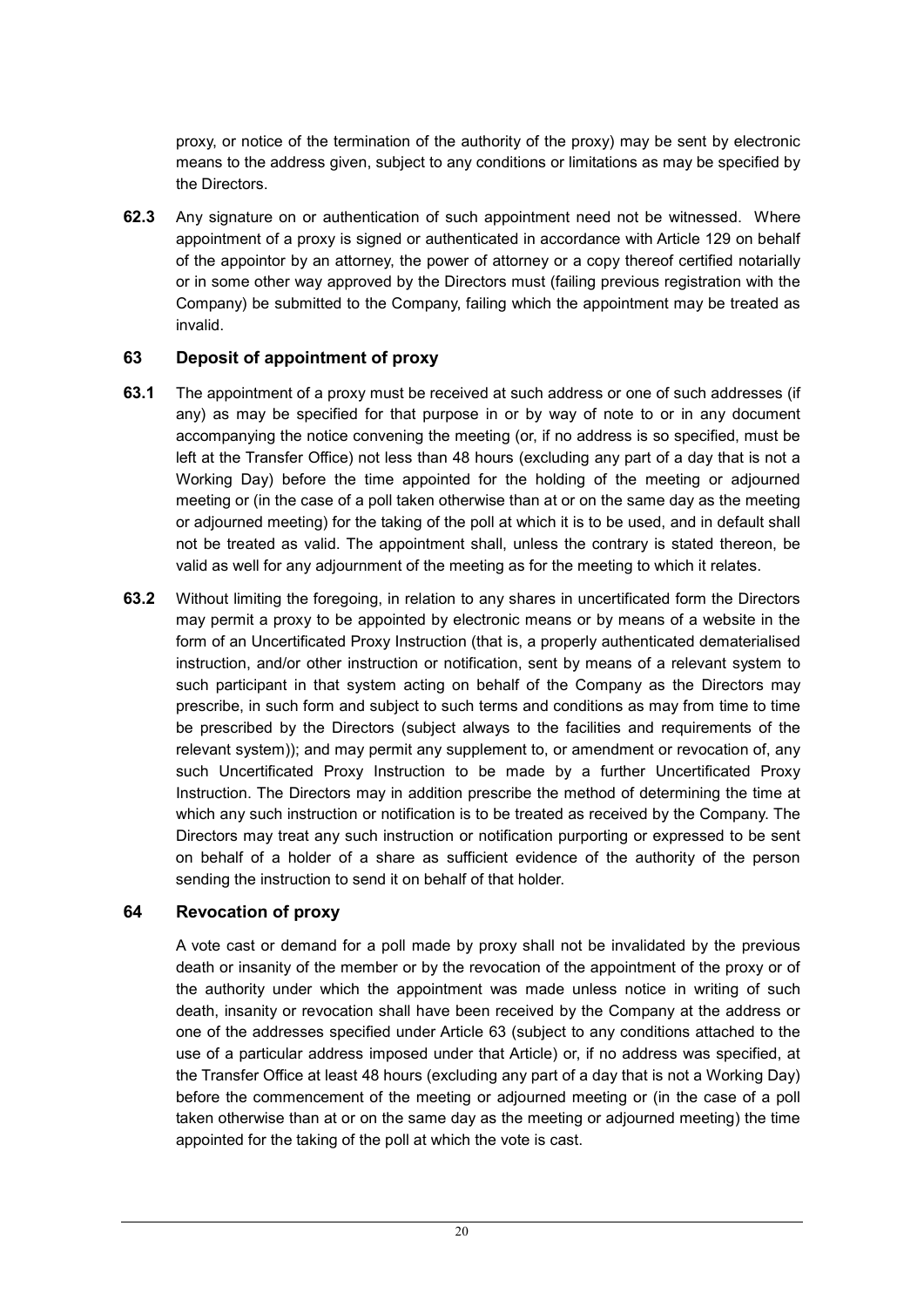# **65 Corporations acting by representatives**

Subject to the provisions of the Companies Acts, any corporation which is a member of the Company may by resolution of its directors or other governing body authorise such person or persons (subject to Section 323 of the Act) as it thinks fit to act as its representative or representatives at any shareholders' meeting, provided that each such representative is appointed to exercise the rights attached to a different share or shares held by the corporation. The person so authorised or, where the corporation has authorised more than one person, any of them so authorised, shall be entitled to exercise the same powers on behalf of such corporation (in respect of the corporation's holding to which the authority relates) as the corporation could exercise if it were an individual member of the Company and such corporation shall for the purposes of these Articles be deemed to be present in person at any such meeting if a person or persons so authorised is present thereat.

# **DIRECTORS**

## **66 Number of Directors**

Subject as hereinafter provided the Directors shall not be less than 3 nor more than 20 in number. The Company may by Ordinary Resolution from time to time vary the minimum number and/or maximum number of Directors.

#### **67 Share qualification**

A Director shall not be required to hold any shares of the Company by way of qualification. A Director who is not a member of the Company shall nevertheless be entitled to attend and speak at shareholders' meetings.

#### **68 Directors' fees**

The ordinary remuneration of the Directors shall from time to time be determined by the Directors except that such remuneration shall not exceed £500,000 per annum in aggregate or such higher amount as may from time to time be determined by Ordinary Resolution of the Company and shall (unless such resolution otherwise provides) be divisible among the Directors as they may agree, or, failing agreement, equally, except that any Director who shall hold office for part only of the period in respect of which such remuneration is payable shall be entitled only to rank in such division for a proportion of remuneration related to the period during which he has held office.

Any fee payable under this Article shall be distinct from any remuneration or other amounts payable to a director under other provisions of these Articles.

## **69 Other remuneration of Directors**

Any Director who holds any executive office (including for this purpose the office of Chairman or Deputy Chairman whether or not such office is held in an executive capacity), or who serves on any committee of the Directors, or who otherwise performs services which in the opinion of the Directors are outside the scope of the ordinary duties of a Director, may be paid such extra remuneration by way of lump sum, salary, commission, participation in profits or otherwise or may receive such other benefits in addition to any remuneration provided for, by or pursuant to any other provision of these Articles as the Directors may determine.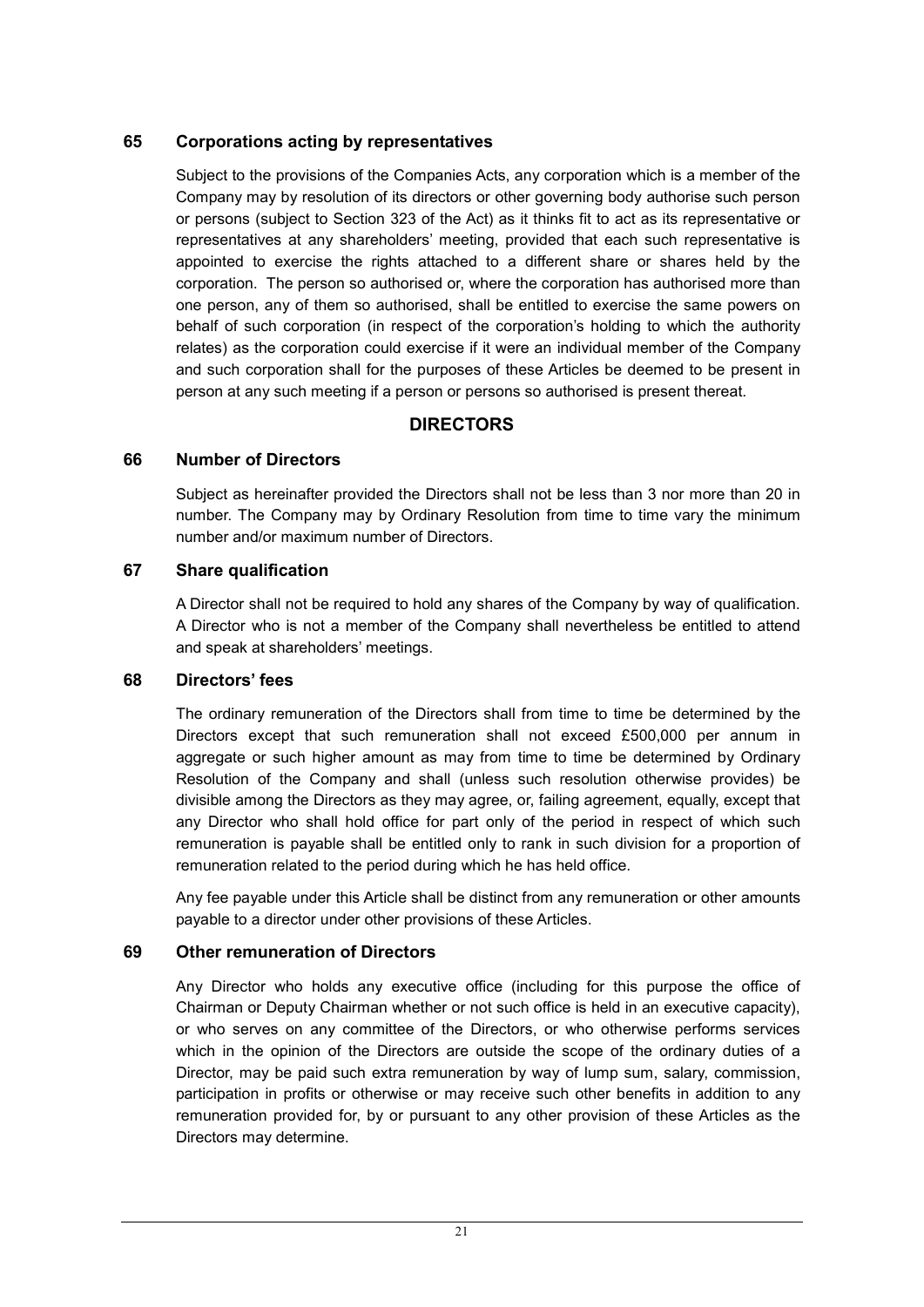## **70 Directors' expenses**

The Directors may repay to any Director all such reasonable expenses as he may incur in attending and returning from meetings of the Directors or of any committee of the Directors or shareholders' meetings or otherwise in connection with the business of the Company.

#### **71 Directors' pensions and other benefits**

The Directors shall have power to pay and agree to pay gratuities, pensions or other retirement, superannuation, death or disability benefits to (or to any person in respect of) any Director or ex-Director and for the purpose of providing any such gratuities, pensions or other benefits to contribute to any scheme or fund or to pay premiums.

#### **72 Appointment of executive Directors**

- **72.1** The Directors may from time to time appoint one or more of their body to be the holder of any executive office (including, where considered appropriate, the office of Chairman or Deputy Chairman or Chief Executive) on such terms and for such period as they may (subject to the provisions of the Statutes) determine and, without prejudice to the terms of any contract entered into in any particular case, may at any time revoke or vary the terms of any such appointment.
- **72.2** The appointment of any Director to the office of Chairman or Deputy Chairman or Managing or Joint Managing or Deputy or Assistant Managing Director or Chief Executive shall automatically determine if he ceases to be a Director but without prejudice to any claim for damages for breach of any contract of service between him and the Company.
- **72.3** The appointment of any Director to any other executive office shall not automatically determine if he ceases from any cause to be a Director, unless the contract or resolution under which he holds office shall expressly state otherwise, in which event such determination shall be without prejudice to any claim for damages for breach of any contract of service between him and the Company.

#### **73 Powers of executive Directors**

The Directors may entrust to and confer upon any Director holding any executive office any of the powers exercisable by them as Directors upon such terms and conditions and with such restrictions as they think fit, and either collaterally with or to the exclusion of their own powers, and may from time to time revoke, withdraw, alter or vary all or any of such powers.

## **APPOINTMENT AND RETIREMENT OF DIRECTORS**

#### **74 Retirement by rotation at Annual General Meetings**

At each Annual General Meeting:

- (a) any Director who was elected or last re-elected at or before the Annual General Meeting held in the third calendar year before the current year shall retire by rotation or at such earlier Annual General Meeting as the Directors may resolve;
- (b) such further Directors (if any) shall retire by rotation as would bring the number retiring by rotation up to one-third of the number of Directors in office at the date of the notice of meeting (or, if their number is not three or a multiple of three, the number nearest to but not greater than one-third). The number of Directors in office for the purpose of calculating the one-third, as aforesaid, shall not include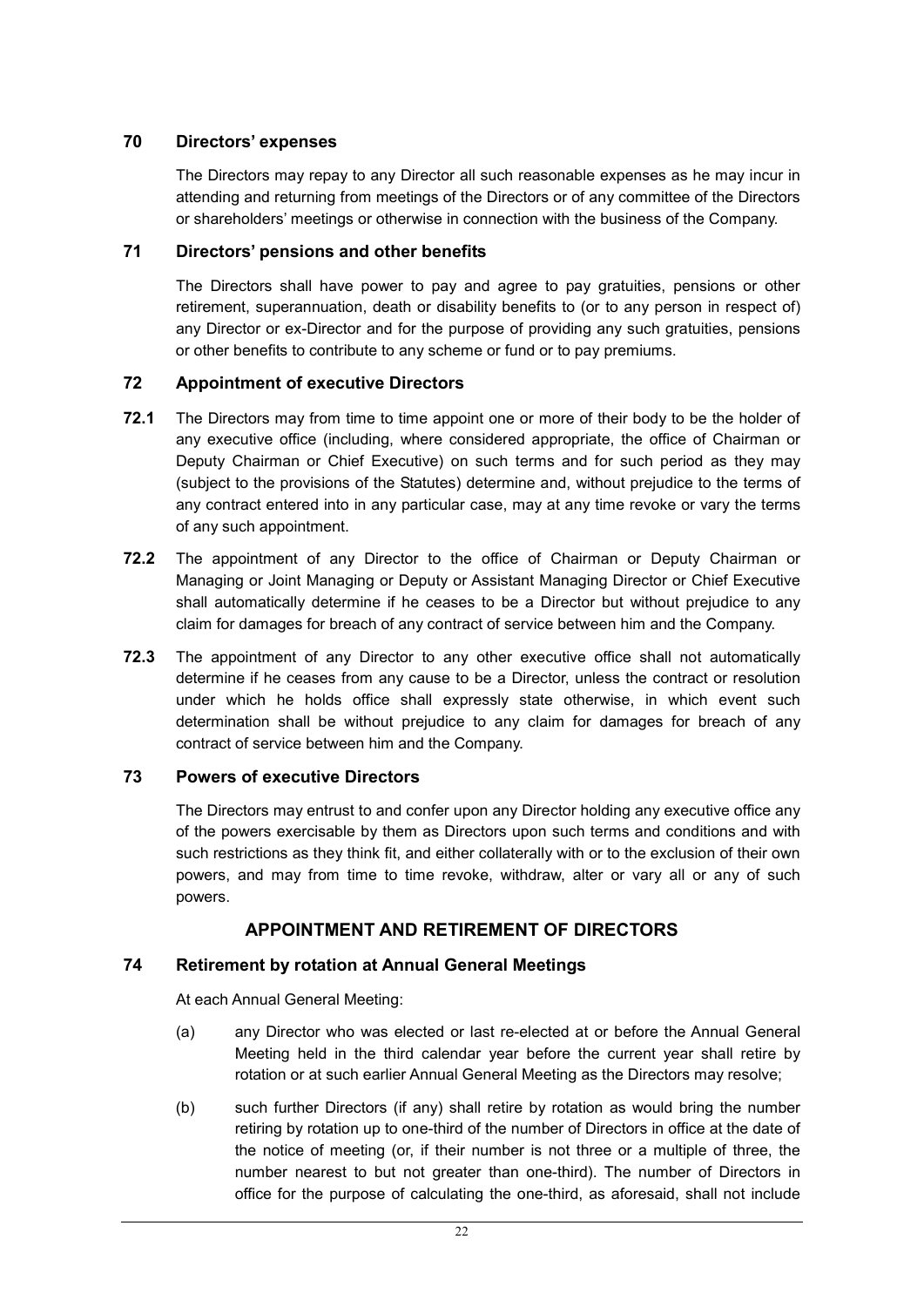any Director who is required to retire from office at the Annual General Meeting under Article 78 or pursuant to any regulation other than these Articles of Association; and

(c) a Director retiring by rotation or otherwise shall be eligible for re-election.

# **75 Re-election of retiring Director**

The Company at the meeting at which a Director retires under any provision of these Articles may by Ordinary Resolution fill the office being vacated by electing thereto the retiring Director or some other person eligible for election. In default the retiring Director shall be deemed to have been re-elected except in any of the following cases:

- (a) where at such meeting it is expressly resolved not to fill such office or a resolution for the re-election of such Director is put to the meeting and lost;
- (b) where such Director has given notice in writing to the Company that he is unwilling to be re-elected; or
- (c) where the default is due to the moving of a resolution in contravention of the next following Article; or
- (d) where such Director has attained any retiring age applicable to him as Director.

The retirement shall not have effect until the conclusion of the meeting except where a resolution is passed to elect some other person in the place of the retiring Director or a resolution for his re-election is put to the meeting and lost and accordingly a retiring Director who is re-elected or deemed to have been re-elected will continue in office without a break.

## **76 Election of two or more Directors**

A resolution for the election of two or more persons as Directors by a single resolution shall not be moved at any General Meeting unless a resolution that it shall be so moved has first been agreed to by the meeting without any vote being given against it; and any resolution moved in contravention of this provision shall be void.

## **77 Nomination of Director for election**

No person other than a Director retiring at the meeting shall, unless recommended by the Directors for election, be eligible for election as a Director at any General Meeting unless not less than seven nor more than 42 days (inclusive of the date on which the notice is given) before the date appointed for the meeting there shall have been lodged at the Office notice in writing signed or authenticated in accordance with Article 129 by some member (other than the person to be proposed) duly qualified to attend and vote at the meeting for which such notice is given of his intention to propose such person for election and also notice in writing signed (or authenticated in accordance with Article 129) by the person to be proposed of his willingness to be elected.

## **78 Election or appointment of additional Director**

The Company may by Ordinary Resolution elect, and without prejudice thereto the Directors shall have power at any time to appoint, any person to be a Director either to fill a casual vacancy or as an additional Director, but so that the total number of Directors shall not thereby exceed the maximum number fixed by or in accordance with these Articles.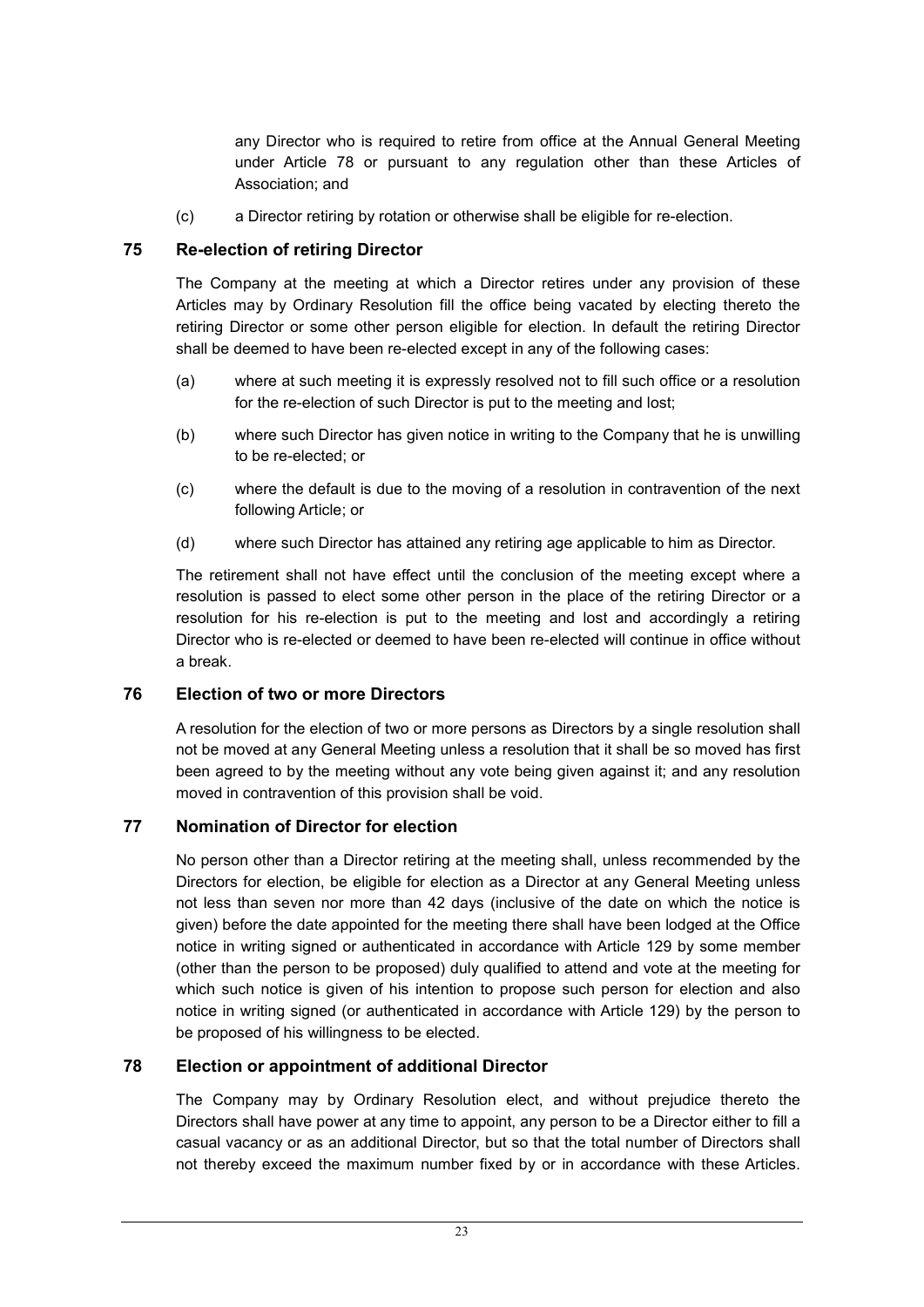Any person so appointed by the Directors shall hold office only until the next Annual General Meeting and shall then be eligible for election.

# **79 Vacation of office**

The office of a Director shall be vacated in any of the following events, namely:

- (a) if he ceases to be a Director by virtue of any provision of the Act or shall become prohibited by law from acting as a Director;
- (b) if he shall resign by writing under his hand left at the Office or if he shall in writing offer to resign and the Directors shall resolve to accept such offer;
- (c) if he shall have a bankruptcy order made against him or shall compound with his creditors generally or shall apply to the court for an interim order under Section 253 of the Insolvency Act 1986 in connection with a voluntary arrangement under that Act;
- (d) a registered medical practitioner who is treating that Director gives a written opinion to the Company stating that that Director has become physically or mentally incapable of acting as a Director and may remain so for more than three months;
- (e) by reason of that Director's mental health, a court makes an order which wholly or partly prevents that Director from personally exercising any powers or rights which that Director would otherwise have;
- (f) if he shall be absent from meetings of the Directors for six months without leave and the Directors shall resolve that his office be vacated; or
- (g) if a notice in writing is served upon him, signed by not less than three-quarters of the Directors for the time being, to the effect that his office as Director shall on receipt of such notice ipso facto be vacated, but so that if he holds an appointment to an executive office which thereby automatically determines such removal shall be deemed an act of the Company and shall have effect without prejudice to any claim for damages for breach of any contract of service between him and the Company.

## **80 Removal of Director**

The Company may in accordance with and subject to the provisions of the Statutes by Ordinary Resolution of which special notice has been given remove any Director from office (notwithstanding any provision of these Articles or of any agreement between the Company and such Director, but without prejudice to any claim he may have for damages for breach of any such agreement) and elect another person in place of a Director so removed from office.

# **MEETINGS AND PROCEEDINGS OF DIRECTORS**

## **81 Convening of meetings of Directors**

**81.1** Subject to the provisions of these Articles the Directors may meet together for the despatch of business, adjourn and otherwise regulate their proceedings as they think fit. At any time any Director may, and the Secretary at the request of a Director shall, summon a meeting of the Directors. Any Director may waive notice of any meeting and any such waiver may be retroactive.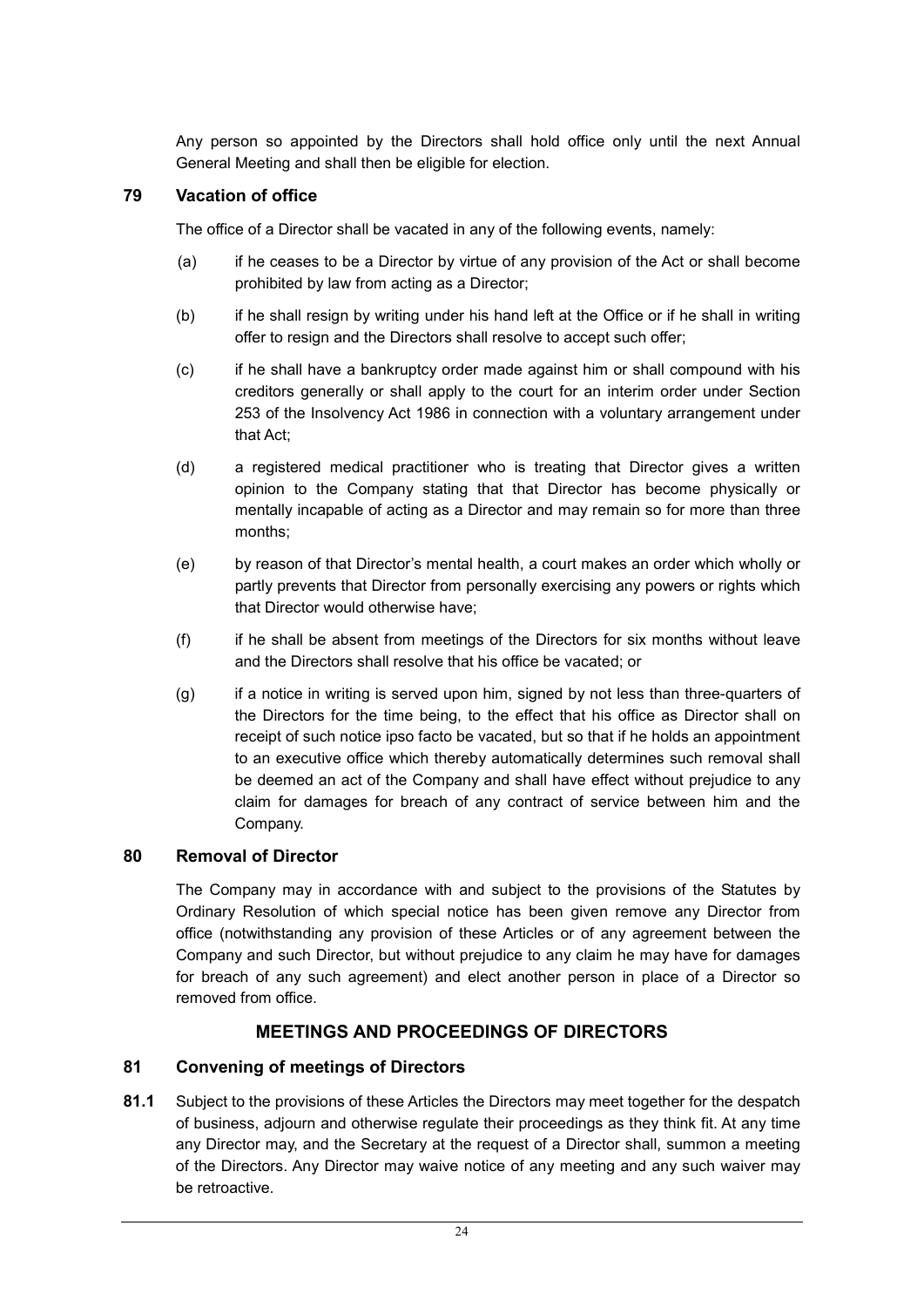**81.2** The Directors shall be deemed to meet together if, being in separate locations, they are nonetheless linked by conference telephone or other communication equipment which allows those participating to hear and speak to each other, and a quorum in that event shall be two Directors so linked. Such a meeting shall be deemed to take place where the largest group of Directors participating is assembled or, if there is no such group, where the chairman of the meeting then is.

#### **82 Quorum**

The quorum necessary for the transaction of business of the Directors may be fixed from time to time by the Directors and unless so fixed at any other number shall be two. A meeting of the Directors at which a quorum is present shall be competent to exercise all powers and discretions for the time being exercisable by the Directors.

#### **83 Chairman**

- **83.1** The Directors may elect from their number a Chairman and a Deputy Chairman (or two or more Deputy Chairmen) and determine the period for which each is to hold office. If no Chairman or Deputy Chairman shall have been appointed or if at any meeting of the Directors no Chairman or Deputy Chairman shall be present within five minutes after the time appointed for holding the meeting, the Directors present may choose one of their number to be chairman of the meeting.
- **83.2** If at any time there is more than one Deputy Chairman the right in the absence of the Chairman to preside at a meeting of the Directors or of the Company shall be determined as between the Deputy Chairmen present (if more than one) by seniority in length of appointment or otherwise as resolved by the Directors.

#### **84 Casting vote**

Questions arising at any meeting of the Directors shall be determined by a majority of votes. In the case of an equality of votes, the chairman of the meeting shall have a second or casting vote.

#### **85 Number of Directors below minimum**

The continuing Directors may act notwithstanding any vacancies, but if and so long as the number of Directors is reduced below the minimum number fixed by or in accordance with these Articles the continuing Directors or Director may act for the purpose of filling such vacancies or of summoning General Meetings, but not for any other purpose. If there be no Directors or Director able or willing to act, then any two members may summon a General Meeting for the purpose of appointing Directors.

#### **86 Written resolutions**

A resolution in writing signed by all the Directors entitled to vote thereon shall be as valid and effectual as a resolution duly passed at a meeting of the Directors and may consist of several documents in the like form each signed by one or more Directors.

## **87 Validity of proceedings**

All acts done by any meeting of Directors, or of any committee or sub-committee of the Directors, or by any person acting as a Director or as a member of any such committee or sub-committee, shall as regards all persons dealing in good faith with the Company, notwithstanding that there was some defect in the appointment of any of the persons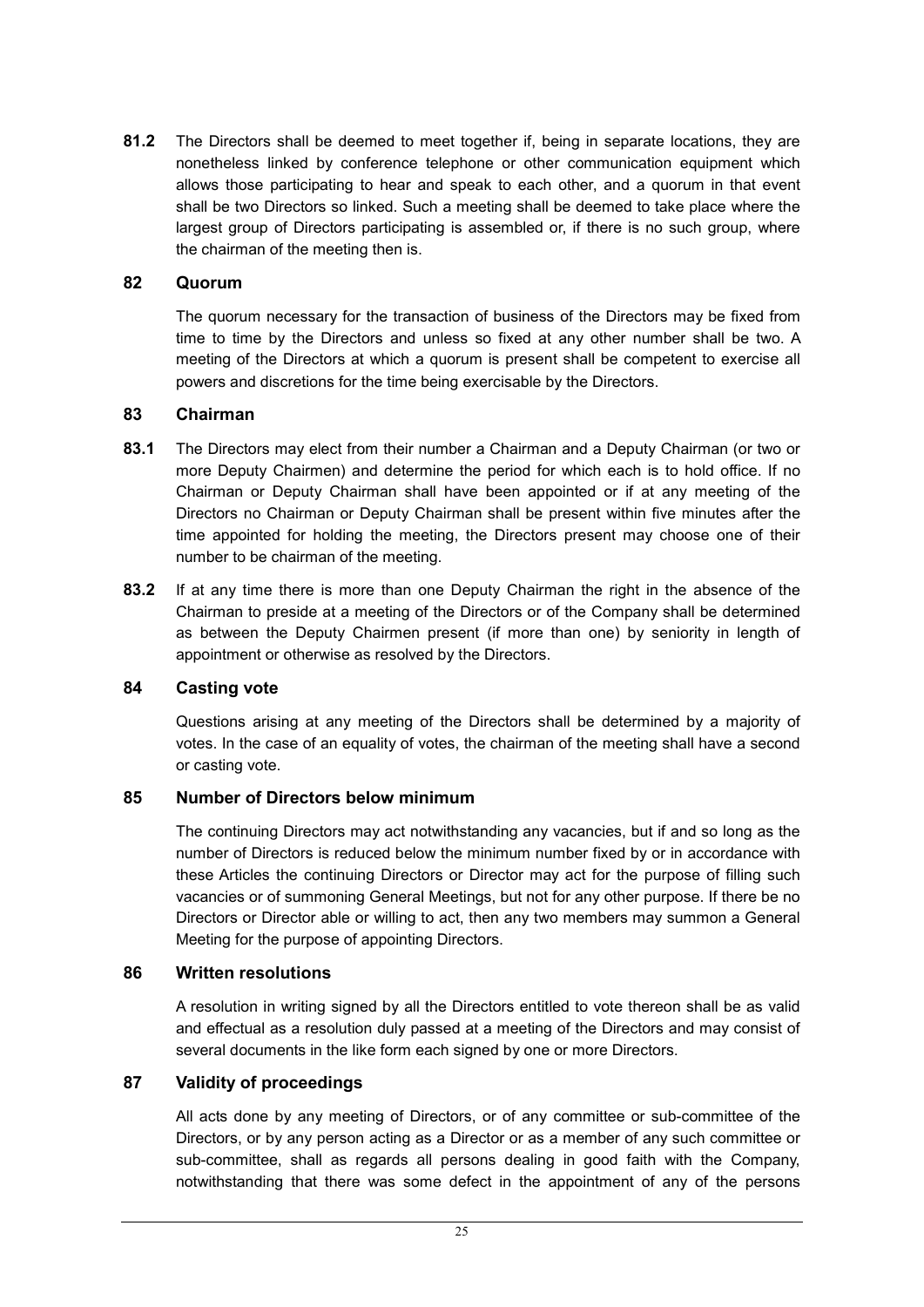acting as aforesaid, or that any such persons were disqualified or had vacated office, or were not entitled to vote, be as valid as if every such person had been duly appointed and was qualified and had continued to be a Director or member of the committee or subcommittee and had been entitled to vote.

#### **DIRECTORS' INTERESTS**

#### **88 Directors' conflicts of interest**

- **88.1** For the purposes of Section 175 of the 2006 Act, the Directors shall have the power to authorise any matter which would or might otherwise constitute or give rise to a breach of the duty of a Director under that Section to avoid a situation in which he has, or can have, a direct or indirect interest that conflicts, or possibly may conflict, with the interests of the Company.
- **88.2** Authorisation of a matter under this Article shall be effective only if:
	- (a) the matter in question shall have been proposed for consideration at a meeting of the Directors in accordance with the Board's normal procedures or in such other manner as the Directors may approve;
	- (b) any requirement as to the quorum at the meeting of the Directors at which the matter is considered is met without counting the Director in question, or any other interested Director (together "**Interested Directors**"); and
	- (c) the matter was agreed without the Interested Directors voting or would have been agreed if the votes of the Interested Directors had not been counted.
- **88.3** Any authorisation of a matter pursuant to this Article shall extend to any actual or potential conflict of interest which may reasonably be expected to arise out of the matter so authorised.
- **88.4** Any authorisation of a matter pursuant to this Article shall be subject to such conditions or limitations as the Directors may determine, whether at the time such authorisation is given or subsequently, and may be terminated by the Directors at any time. A Director shall comply with any obligations imposed on him by the Directors pursuant to any such authorisation.
- **88.5** Any authorisation of a matter pursuant to this Article may provide that, where the Director obtains (other than through his position as a Director of the Company) information that is confidential to a third party, he will not be obliged to disclose it to the Company or to use it in relation to the Company's affairs in circumstances where to do so would amount to a breach of that confidence.
- **88.6** Any authorisation of a matter pursuant to this Article may provide that the Interested Director is:
	- (a) excluded from discussions (whether at meetings of the Directors or otherwise) related to the conflict;
	- (b) is not given any documents or other information relating to the conflict; and/or
	- (c) may or may not vote (or may or may not be counted in the quorum) at any future meeting of the Directors in relation to any resolution relating to the conflict.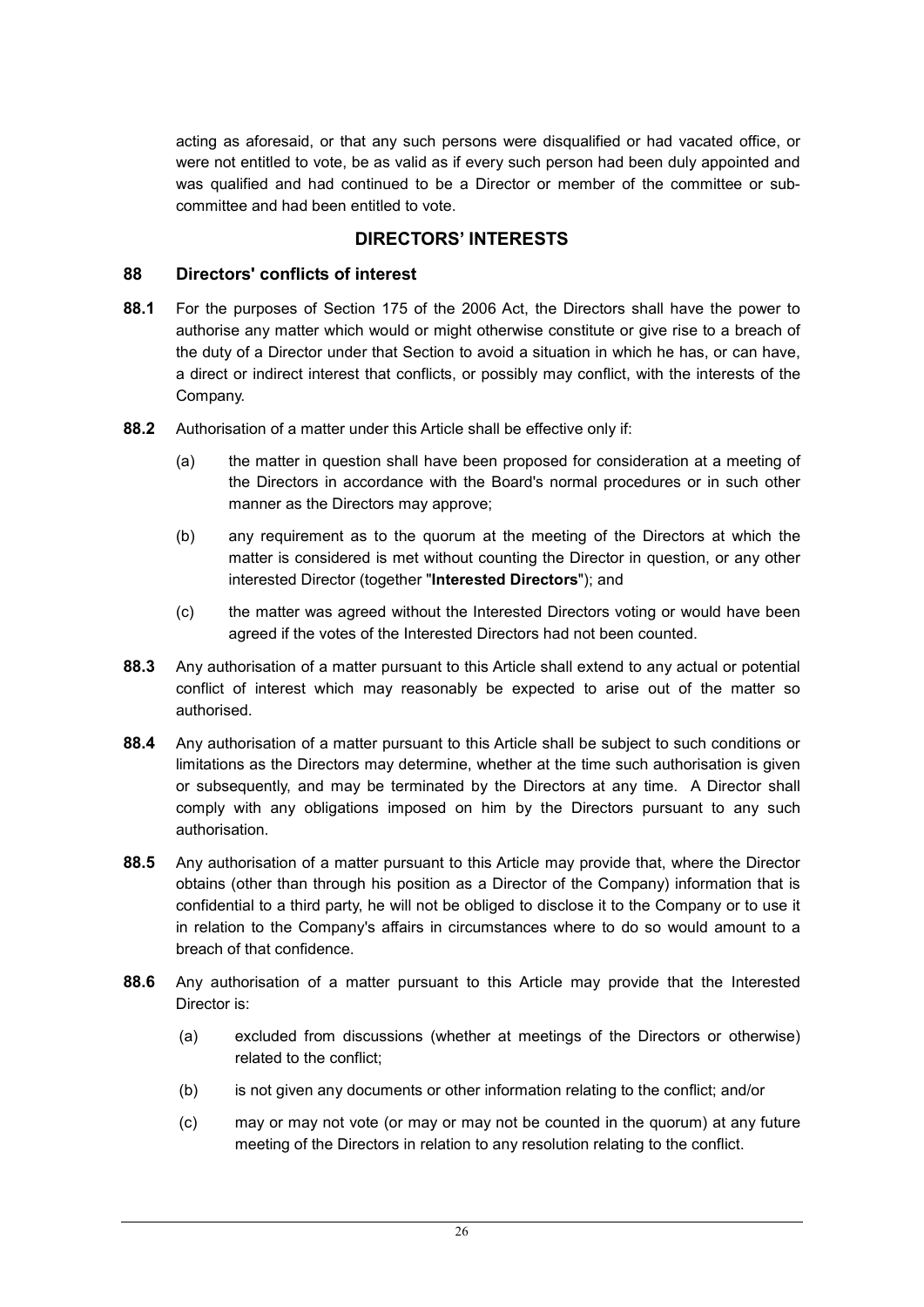## **89 Directors may have interests**

Subject to the provisions of the Statutes and these Articles, and:

- (a) provided that he has disclosed to the Directors the nature and extent of any interest of his; and
- (b) the matter has been authorised by the Directors pursuant to Article 88,

a Director notwithstanding his office:

- (a) may be a party to, or otherwise interested in, any contract, transaction or arrangement with the Company or in which the Company is otherwise interested;
- (b) may be a director or other officer of, or employed by, or a party to any contract, transaction or arrangement with, or otherwise interested in, any body corporate promoted by the Company or in which the Company is otherwise interested;
- (c) may (or any firm of which he is a partner, employee or member may) act in a professional capacity for the Company (other than as Auditor) and be remunerated therefor; and
- (d) shall not, save as otherwise agreed by him, be accountable to the Company for any benefit which he (or a person connected with him) derives from any such contract, transaction or arrangement or from any such office or employment or from any interest in any such body corporate or for such remuneration or from any other matter authorised by the Directors under Article 88 and no such contract, transaction or arrangement shall be liable to be avoided on the grounds of any such interest or benefit.

## **90 Restrictions on voting**

- **90.1** Save as herein provided, a Director shall not vote in respect of any contract or arrangement or any other proposal whatsoever in which he has any material interest otherwise than by virtue of interests in shares or debentures or other securities of, or otherwise in or through, the Company. A Director shall not be counted in the quorum at a meeting in relation to any resolution on which he is not entitled to vote.
- **90.2** Subject to the provisions of the Statutes, a Director shall (in the absence of some other material interest than is indicated below) be entitled to vote (and be counted in the quorum) in respect of any resolution concerning any of the following matters, namely:
	- (a) the giving of any security, guarantee or indemnity in respect of (i) money lent or obligations incurred by him or by any other person at the request of or for the benefit of the Company or any of its subsidiary undertakings or (ii) a debt or other obligation of the Company or any of its subsidiary undertakings for which he himself has assumed responsibility in whole or in part under a guarantee or indemnity or by the giving of security;
	- (b) any contract or arrangement or any other proposal concerning an offer of shares or debentures or other securities of or by the Company or any of its subsidiary undertakings in which offer he is or may be entitled to participate as a holder of securities or in the underwriting or sub-underwriting of which he is to participate;
	- (c) any contract or arrangement or any other proposal concerning any other body corporate in which he is interested, directly or indirectly and whether as an officer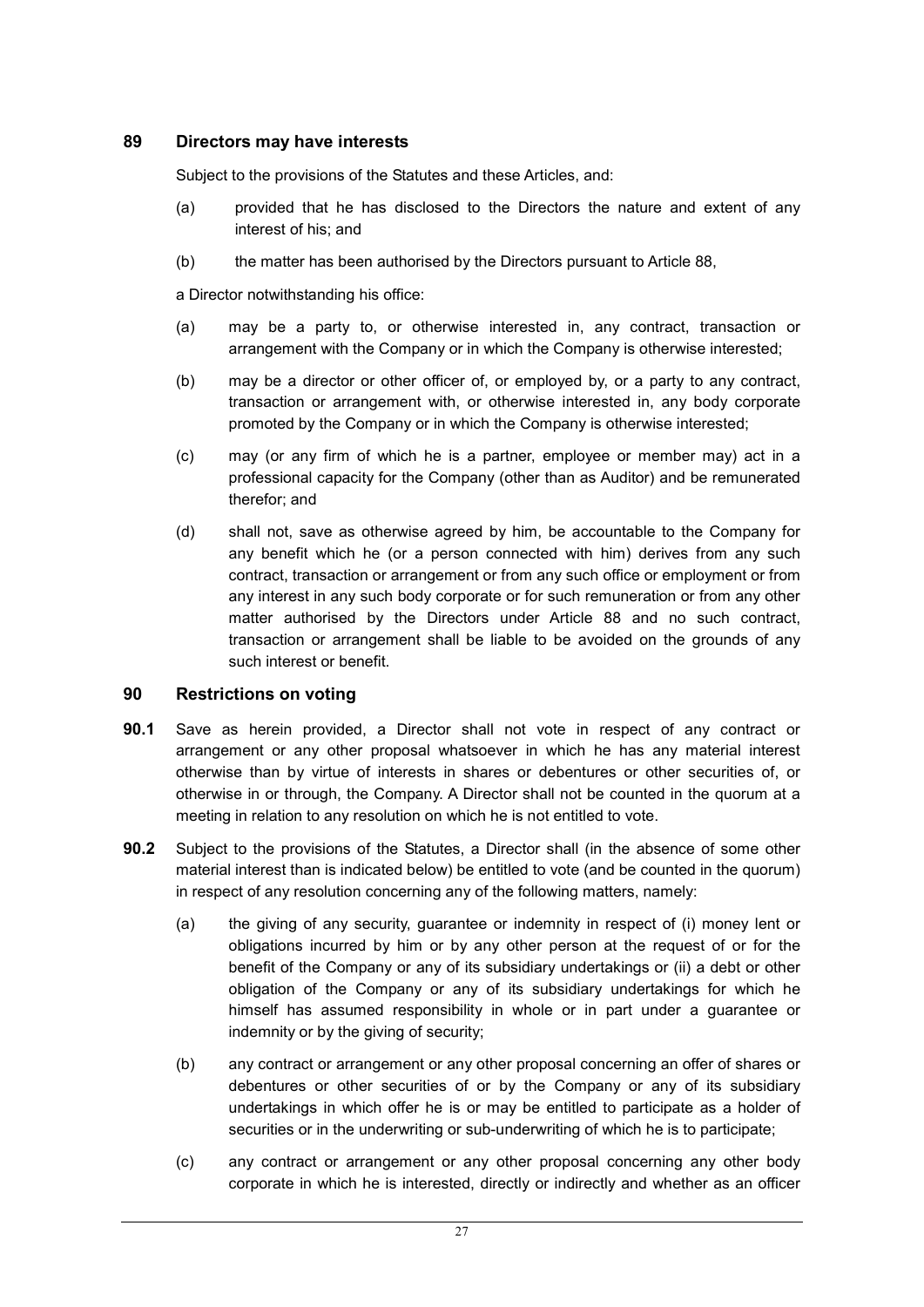or shareholder or otherwise, provided that he does not have an interest (as that term is used in Part 22 of the Act) in one per cent or more of the issued equity share capital of any class of such body corporate (or of any third company through which his interest is derived) or of the voting rights available to members of the relevant body corporate (any such interest being deemed for the purpose of this Article to be a material interest in all circumstances);

- (d) any contract or arrangement or any other proposal relating to an arrangement for the benefit of the employees of the Company or any of its subsidiary undertakings which does not award him any privilege or benefit not generally awarded to the employees to whom such arrangement relates; and
- (e) any contract or arrangement or any other proposal concerning insurance which the Company proposes to maintain or purchase for the benefit of Directors or for the benefit of persons who include Directors.
- **90.3** Where proposals are under consideration concerning the appointment (including fixing or varying the terms of appointment) of two or more Directors to offices or employments with the Company or any body corporate in which the Company is interested, the proposals may be divided and considered in relation to each Director separately and in such case each of the Directors concerned (if not debarred from voting under paragraph 90.2(c) of this Article) shall be entitled to vote (and be counted in the quorum) in respect of each resolution except that concerning his own appointment.
- **90.4** If a question arises at any time as to the materiality of a Director's interest or as to his entitlement to vote and such question is not resolved by his voluntarily agreeing to abstain from voting, such question shall be referred to the chairman of the meeting and his ruling in relation to any Director other than himself shall be final and conclusive except in a case where the nature or extent of the interest of such Director has not been fairly disclosed.

#### **91 Directors' interests - general**

For the purposes of the two preceding Articles:

- (a) a declaration at a meeting of the Directors, a general notice or a notice in writing given to the Directors that a Director is to be regarded as having an interest of the nature and extent specified in the notice in any contract, transaction or arrangement in which a specified person or class of persons is interested shall be deemed to be a disclosure that the Director has an interest in any such contract, transaction or arrangement of the nature and extent so specified;
- (b) an interest of a person who is connected (within the meaning of Section 252 of the Act) with a Director shall be treated as an interest of the Director; and
- (c) an interest (whether of his or of such a connected person) of which a Director has no knowledge and of which it is unreasonable to expect him to have knowledge shall not be treated as an interest of his.

# **COMMITTEES OF THE DIRECTORS**

## **92 Appointment and constitution of committees**

The Directors may delegate any of their powers or discretions (including without prejudice to the generality of the foregoing all powers and discretions whose exercise involves or may involve the payment of remuneration to or the conferring of any other benefit on all or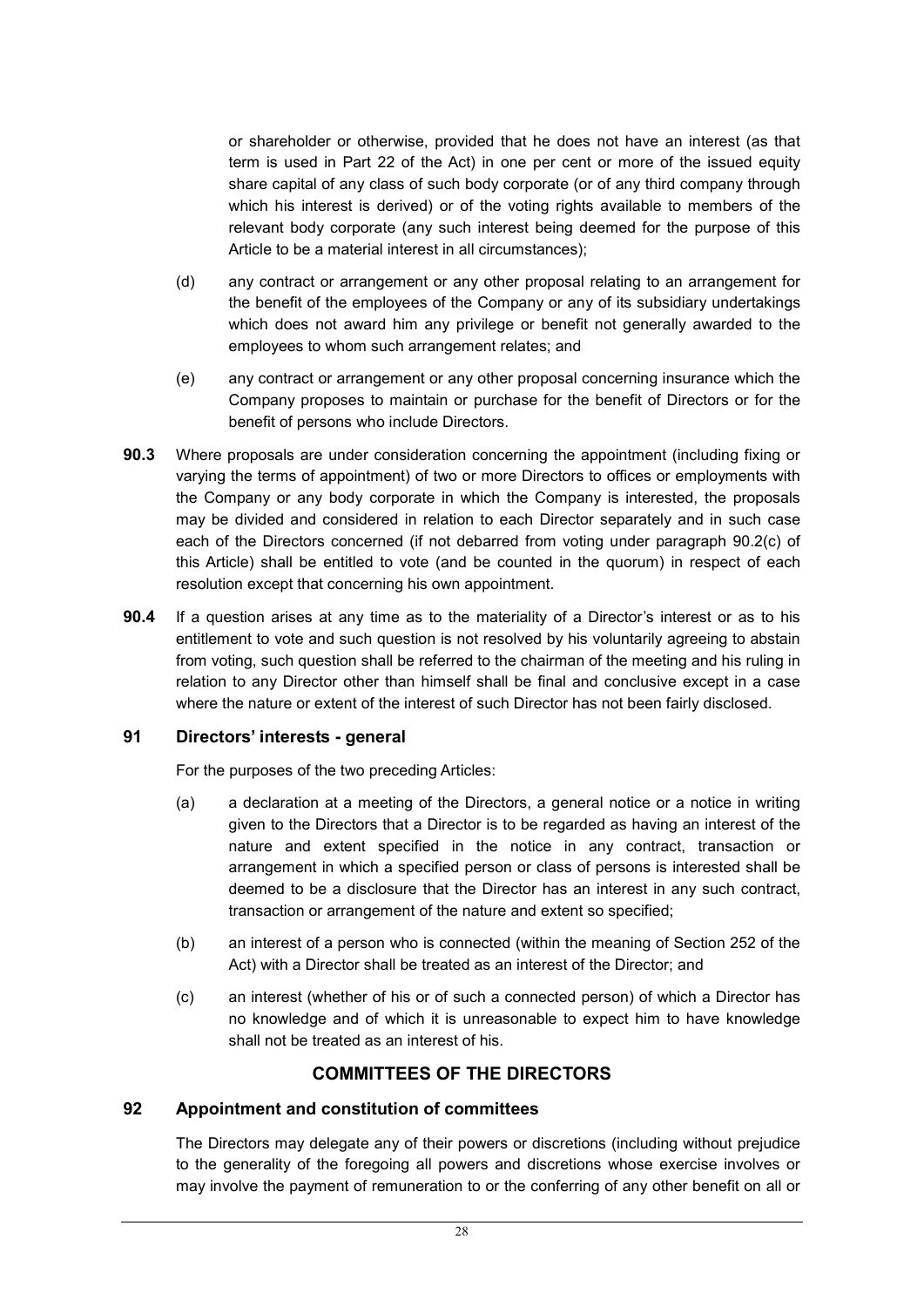any of the Directors) to committees. Any such committee shall, unless the Directors otherwise resolve, have power to sub-delegate to sub-committees any of the powers or discretions delegated to it. Any such committee or sub-committee shall consist of one or more Directors and (if thought fit) one or more other named person or persons to be coopted as hereinafter provided. Insofar as any such power or discretion is delegated to a committee or sub-committee, any reference in these Articles to the exercise by the Directors of the power or discretion so delegated shall be read and construed as if it were a reference to the exercise thereof by such committee or sub-committee. Any committee or sub-committee so formed shall in the exercise of the powers so delegated conform to any regulations which may from time to time be imposed by the Directors. Any such regulations may provide for or authorise the co-option to the committee or sub-committee of persons other than Directors and may provide for members who are not Directors to have voting rights as members of the committee or sub-committee.

#### **93 Proceedings of committee meetings**

The meetings and proceedings of any such committee or sub-committee consisting of two or more persons shall be governed mutatis mutandis by the provisions of these Articles regulating the meetings and proceedings of the Directors, so far as the same are not superseded by any regulations made by the Directors under the last preceding Article.

## **POWERS OF DIRECTORS**

#### **94 General powers**

The business and affairs of the Company shall be managed by the Directors, who may exercise all such powers of the Company as are not by the Statutes or by these Articles required to be exercised by the Company in General Meeting subject nevertheless to any regulations of these Articles, to the provisions of the Statutes and to such direction as may be prescribed by Special Resolution of the Company, but no direction so made by the Company shall invalidate any prior act of the Directors which would have been valid if such direction had not been made. The general powers given by this Article shall not be limited or restricted by any special authority or power given to the Directors by any other Article.

## **95 Local boards**

The Directors may establish any local boards or agencies for managing any of the affairs of the Company, either in the United Kingdom or elsewhere, and may appoint any persons to be members of such local boards, or any managers or agents, and may fix their remuneration, and may delegate to any local board, manager or agent any of the powers, authorities and discretions vested in the Directors, with power to sub-delegate, and may authorise the members of any local boards, or any of them, to fill any vacancies therein, and to act notwithstanding vacancies, and any such appointment or delegation may be made upon such terms and subject to such conditions as the Directors may think fit, and the Directors may remove any person so appointed, and may annul or vary any such delegation, but no person dealing in good faith and without notice of any such annulment or variation shall be affected thereby.

## **96 Appointment of attorney**

The Directors may from time to time and at any time by power of attorney or otherwise appoint any company, firm or person or any fluctuating body of persons, whether nominated directly or indirectly by the Directors, to be the attorney or attorneys of the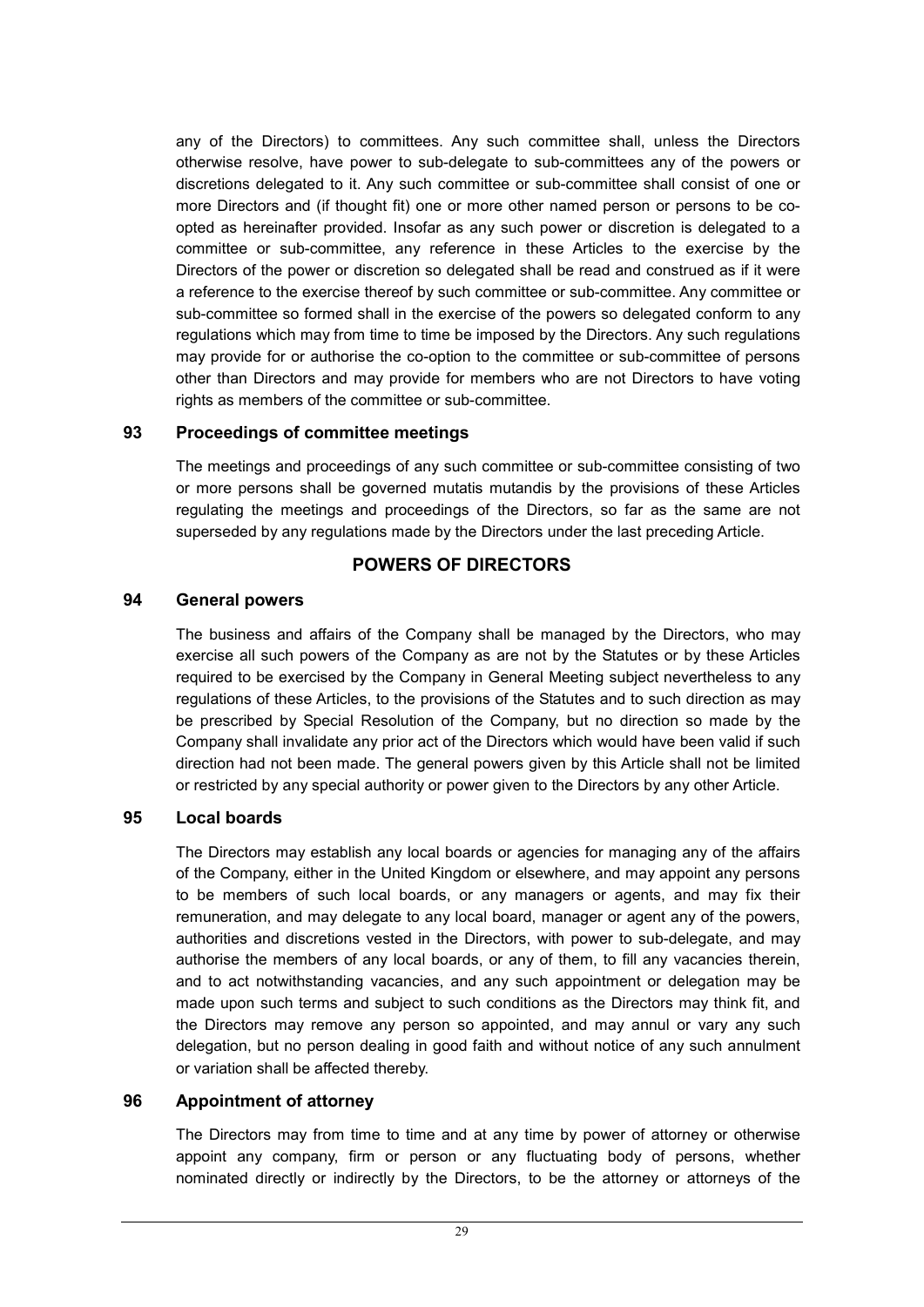Company for such purposes and with such powers, authorities and discretions (not exceeding those vested in or exercisable by the Directors under these Articles) and for such period and subject to such conditions as they may think fit, and any such appointment may contain such provisions for the protection and convenience of persons dealing with any such attorney as the Directors may think fit, and may also authorise any such attorney to sub-delegate all or any of the powers, authorities and discretions vested in him.

#### **97 President**

The Directors may from time to time elect a President of the Company and may determine the period for which he shall hold office. Such President may be either honorary or paid such remuneration as the Directors in their discretion shall think fit, and need not be a Director but shall, if not a Director, be entitled to receive notice of and attend and speak, but not to vote, at all meetings of the Board of Directors.

#### **98 Signature on cheques etc.**

All cheques, promissory notes, drafts, bills of exchange, and other negotiable or transferable instruments, and all receipts for moneys paid to the Company, shall be signed, drawn, accepted, endorsed, or otherwise executed, as the case may be, in such manner as the Directors shall from time to time by resolution determine.

#### **99 Borrowing powers**

- **99.1** Subject as hereinafter provided and to the provisions of the Statutes, the Directors may exercise all the powers of the Company to borrow money, and to mortgage or charge its undertaking, property, assets (both present and future) and uncalled capital or any part or parts thereof and to issue debentures and other securities, whether outright or as collateral security for any debt, liability or obligation of the Company or of any third party.
- **99.2** The Directors shall restrict the borrowings of the Company and exercise all voting and other rights, powers of control or rights of influence exercisable by the Company in relation to its subsidiary undertakings (if any) so as to secure (so far, as regards subsidiary undertakings, as by such exercise they can secure) that the aggregate amount for the time being remaining outstanding at any time of all moneys borrowed by the Group and for the time being owing to persons outside the Group shall not at any time without the previous sanction of an Ordinary Resolution of the Company exceed an amount equal to three times the Adjusted Capital and Reserves.
- **99.3** For the purpose of this Article:
	- (a) the **Group** means the Company and its subsidiary undertakings for the time being;
	- (b) the **relevant balance sheet** means at any time the latest audited consolidated balance sheet dealing with the state of affairs of the Company and (with or without exceptions) its subsidiary undertakings. Provided that if in any case such balance sheet has been prepared on a basis not being in substance a historical cost basis then all such adjustments shall be made therein as in the opinion of the Auditors (such opinion to be conclusive and binding on all concerned) are appropriate to bring such balance sheet into line with the accounting bases and principles which were applied in relation to the last audited consolidated balance sheet of the Company which was prepared on an historical cost basis and "the relevant balance sheet" shall then be the balance sheet as so adjusted;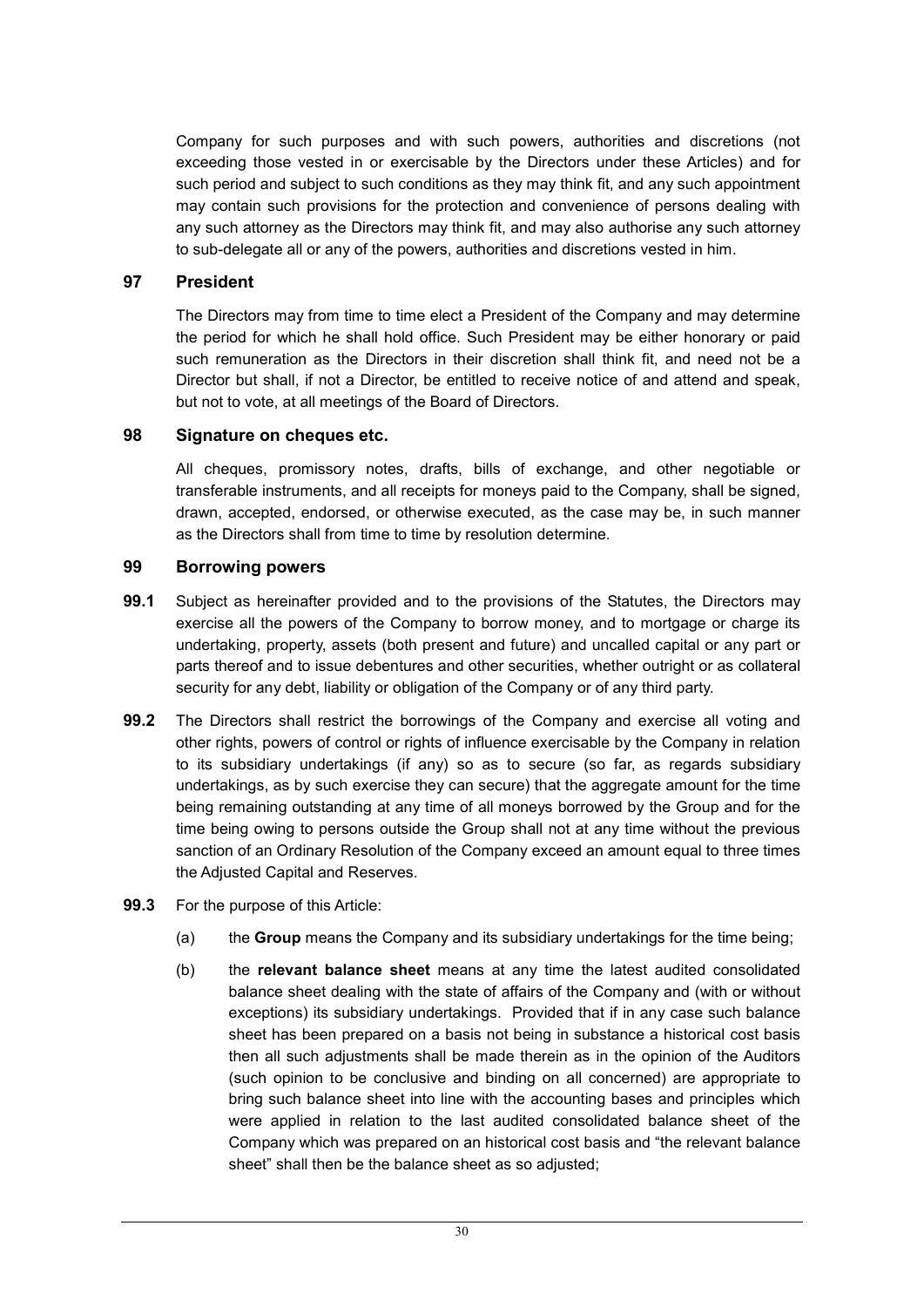- (c) the **Adjusted Capital and Reserves** shall mean at any material time a sum equal to the aggregate, as shown by the relevant balance sheet, of the amount paid up on the issued or allotted share capital of the Company and the amount standing to the credit of the reserves (including the profit and loss account and any share premium account or capital redemption reserve) of the Group included in the consolidation in the relevant balance sheet but after:
	- (i) deducting therefrom any debit balance on profit and loss account or on any other reserve;
	- (ii) excluding any amount included in such reserves but set aside for taxation (including deferred taxation) less any sums properly added back in respect of any such amount;
	- (iii) making such adjustments as may be appropriate in respect of any variation in the amount of such paid up share capital and/or any such reserves (other than profit and loss account) subsequent to the date of the relevant balance sheet and so that for this purpose if any issue or allotment or proposed issue or allotment of shares by the Company for cash has been underwritten or agreed to be subscribed then such shares shall be deemed to have been issued or allotted and the amount (including any premium) of the subscription monies payable in respect thereof (not being monies payable later than six months after the date of allotment) shall to the extent so underwritten or agreed to be subscribed be deemed to have been paid up on the date when the issue of such shares was underwritten or agreed to be subscribed (or, if such underwriting or subscription was conditional, on the date when it became unconditional);
	- (iv) making such adjustments as may be appropriate in respect of any distribution declared, recommended or made by the Company or its subsidiary undertakings (to the extent not attributable directly or indirectly to the Company) out of profits accrued up to and including the date of the relevant balance sheet to the extent that such distribution is not provided for in such balance sheet;
	- (v) making such adjustments as may be appropriate in respect of any variation in the interests of the Company in its subsidiary undertakings (including a variation whereby an undertaking becomes or ceases to be a subsidiary undertaking) since the date of the relevant balance sheet;
	- (vi) if the calculation is required for the purposes of or in connection with a transaction under or in connection with which any undertaking is to become or cease to be a subsidiary undertaking of the Company, making all such adjustments as would be appropriate if such transaction had been carried into effect;
	- (vii) excluding minority interests in subsidiary undertakings to the extent not already excluded;
- (d) **moneys borrowed** shall be deemed to include (to the extent that the same would not otherwise fall to be taken into account):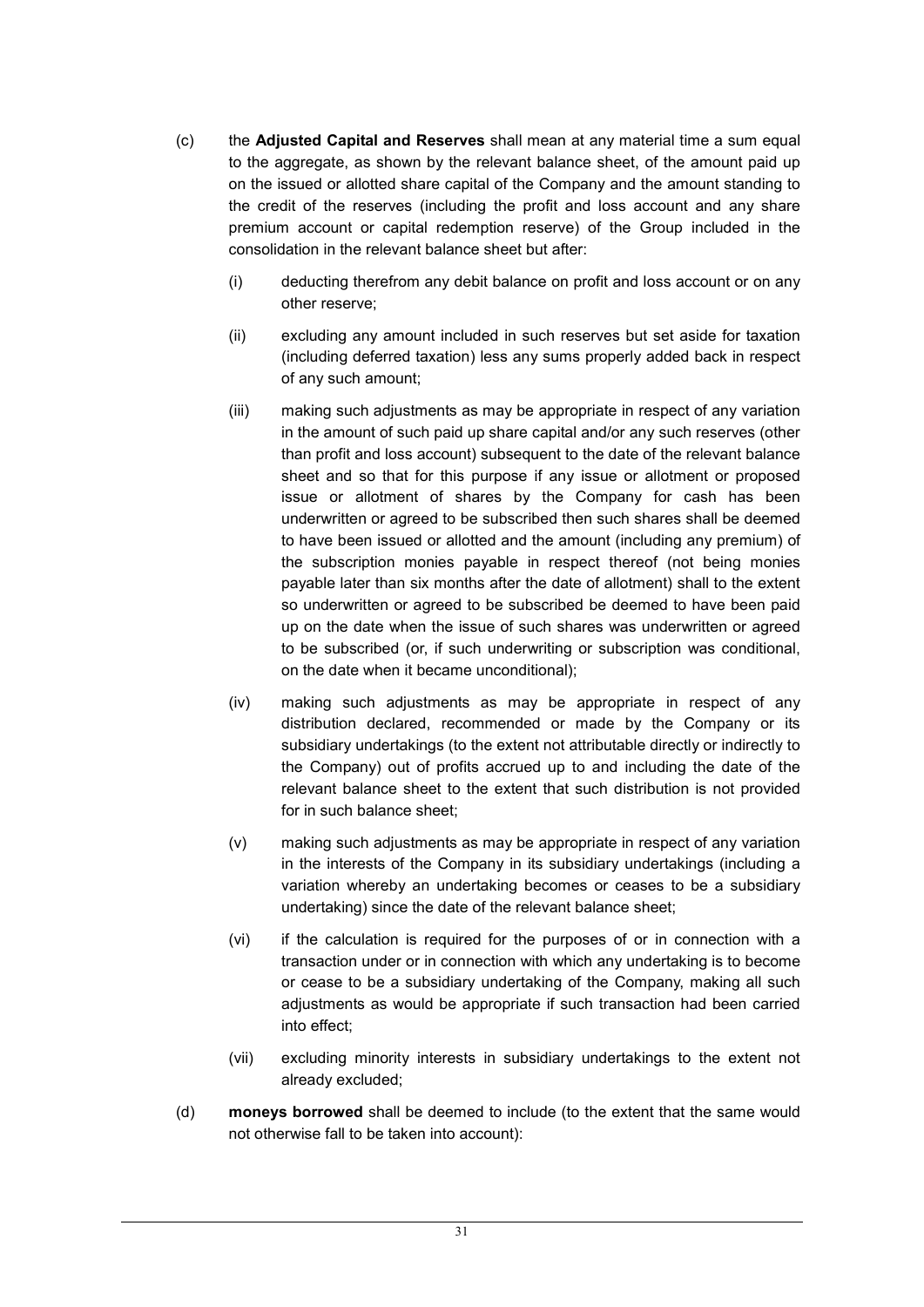- (i) the amount of all debentures allotted or issued (whether or not for cash) by any member of the Group which are not for the time being beneficially owned by a company within the Group;
- (ii) the outstanding amount of acceptances (not being acceptances of trade bills in respect of the purchase or sale of goods in the ordinary course of trading) by any member of the Group or by any bank or accepting house under any acceptance credit opened on behalf of and in favour of any member of the Group;
- (iii) the nominal amount of any allotted or issued and paid up share capital (other than equity share capital) of any subsidiary undertaking which is a body corporate of the Company not for the time being beneficially owned by other members of the Group;
- (iv) the amount of any other allotted or issued and paid up share capital and of any other debentures or other borrowed moneys (not being shares or debentures or borrowed moneys the indebtedness in respect of which is for the time being beneficially owned within the Group) the redemption or repayment whereof is guaranteed (or is the subject of an indemnity granted) by any member of the Group or which any member of the Group may be required to purchase;
- (v) the minority proportion of moneys borrowed and owing to a partly-owned subsidiary undertaking by another member of the Group;
- (vi) the aggregate amount owing by any member of the Group under finance leases (as determined in accordance with the lessor provisions of International Financial Reporting Standard 16 or any then current Financial Reporting Standard or otherwise in accordance with United Kingdom generally accepted accounting principles but excluding leaseholds of immovable property);
- (vii) the principal amount of any book debts of any member of the Group which have been sold or agreed to be sold, to the extent that any member of the Group is for the time being liable to indemnify or reimburse the purchaser in respect of any non-payment in respect of such book debts; and
- (viii) any part of the purchase price of any movable or immovable assets acquired by any member of the Group, the payment of which is deferred beyond the date of completion of the conveyance, assignment or transfer of the legal estate to such assets or, if no such conveyance, assignment or transfer is to take place within six months after the date on which the contract for such purchase is entered into or (if later) becomes unconditional, beyond that date,

but shall be deemed not to include:

(ix) moneys borrowed by any member of the Group for the purpose of repaying, redeeming or purchasing (with or without premium) in whole or in part any other borrowed moneys falling to be taken into account and intended to be applied for such purpose within six months after the borrowing thereof pending the application for such purpose or, if earlier, the end of such period;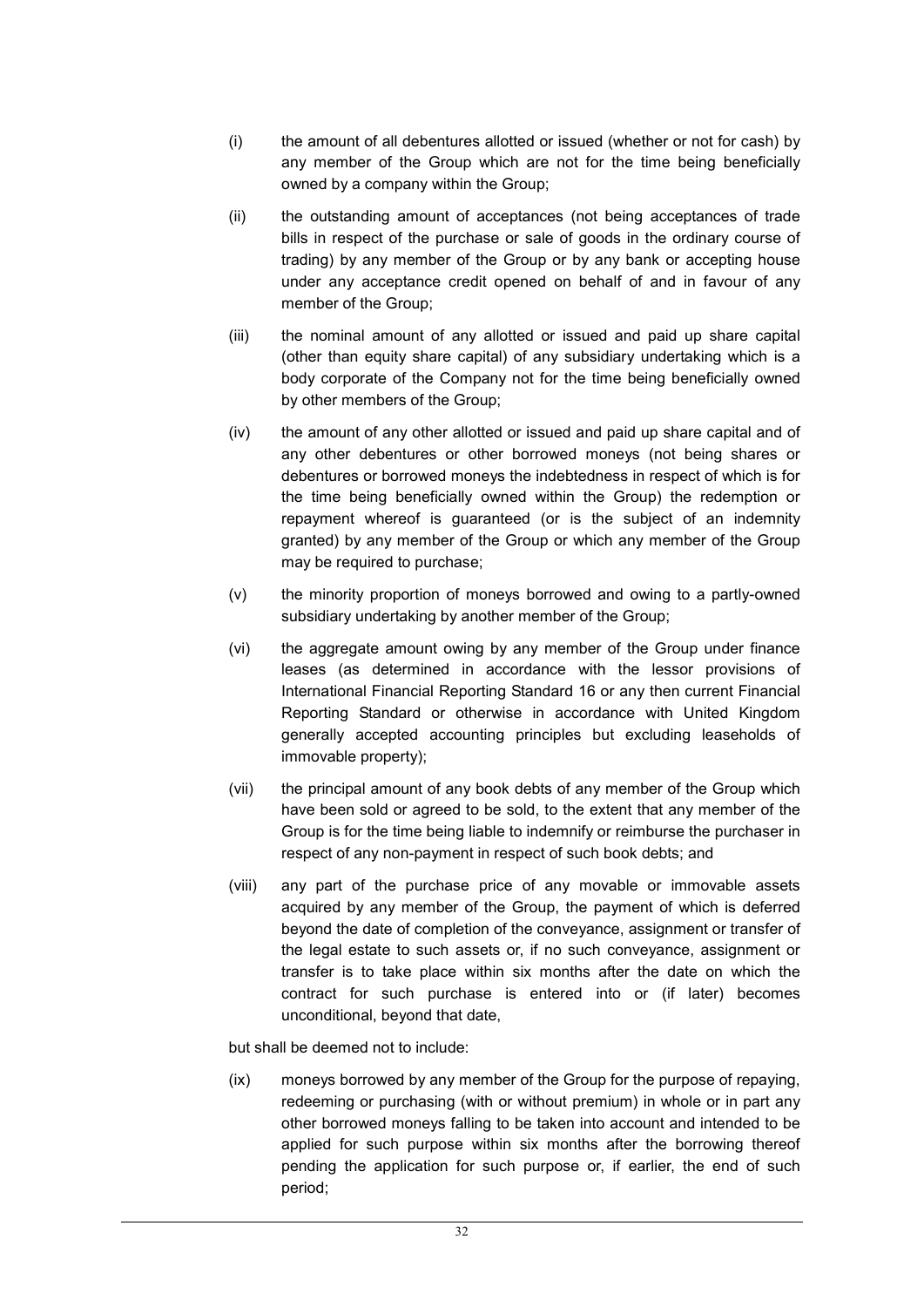- (x) any amounts borrowed by any member of the Group from bankers or others for the purpose of financing any contract up to an amount not exceeding that part of the price receivable under such contract which is guaranteed or insured by any government, governmental agency or body or by a person (not being the Company or any of its subsidiaries carrying on the business of providing credit insurance up to an amount equal to that part of the price which is guaranteed or insured including the Export Credits Guarantee Department;
- (xi) the minority proportion of moneys borrowed by a partly-owned subsidiary undertaking and not owing to another member of the Group; and
- (xii) the aggregate amount owing by any member of the Group under operating leases (as determined in accordance with the lessor provisions of International Financial Reporting Standard 16 or with any then current Financial Reporting Standard or otherwise in accordance with United Kingdom generally accepted accounting principles but including leaseholds of immovable property);

and so that:

- (xiii) no amount shall be taken into account more than once in the same calculation but subject thereto (i) to (xii) above shall be read cumulatively; and
- (xiv) in determining the amount of any debentures or other moneys borrowed or of any share capital for the purpose of this paragraph 99.3(d) there shall be taken into account the nominal or principal amount thereof (or, in the case of partly-paid debentures or shares, the amount for the time being paid up thereon) together with any fixed or minimum premium payable on final redemption or repayment. Provided that if moneys are borrowed or shares are issued on terms that they may be repayable or redeemable (or that any member of the Group may be required to purchase them) earlier than their final maturity date (whether by exercise of an option on the part of the issuer or the creditor (or a trustee for the creditor) or the shareholder, by reason of a default or for any other reason) at a premium or discount to their nominal or principal amount then there shall be taken into account the amount (or the greater or greatest of two or more alternative amounts) which would, if those circumstances occurred, be payable on such repayment or, redemption or purchase at the date as at which the calculation is being made; and
- (e) in relation to a partly-owned subsidiary undertaking the **minority proportion** is a proportion equal to the proportion of its issued equity share capital which is not directly or indirectly attributable to the Company.
- **99.4** For the purposes of the foregoing paragraphs borrowed moneys expressed in or calculated by reference to a currency other than sterling shall be converted into sterling at the relevant rate of exchange used for the purposes of the relevant balance sheet save that moneys borrowed (or first brought into account for the purposes of this Article) since the date of such balance sheet shall be converted at the rate of exchange or approximate rate of exchange (determined on such basis as the Auditors may determine or approve) ruling on the date on which such moneys are borrowed (or first taken into account as aforesaid):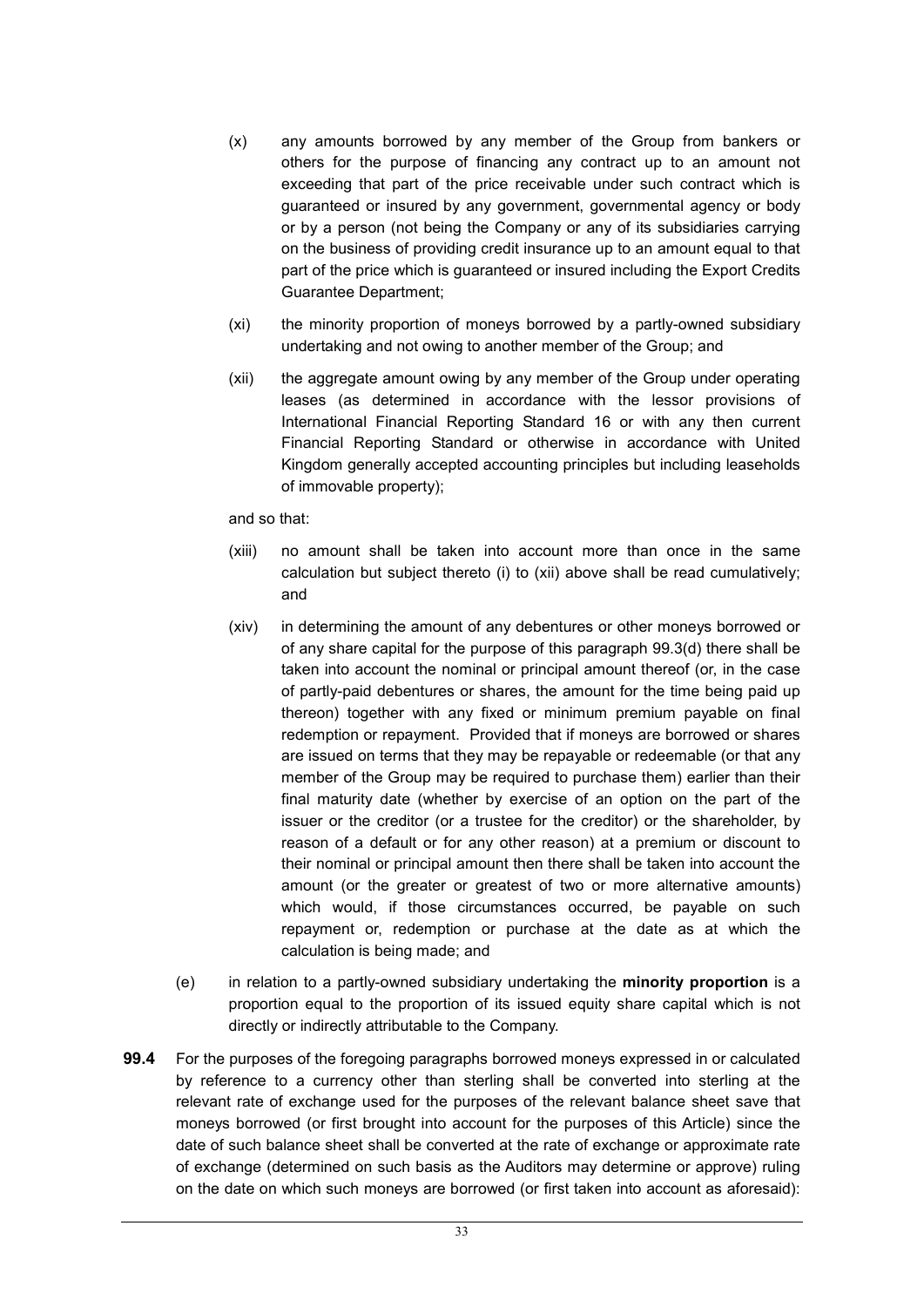provided that in the case of any bank overdraft or other borrowing of a fluctuating amount (together herein described as an **Overdraft Account**) the following further provisions shall apply:

- (a) if the amount outstanding on an Overdraft Account on a date as at which a calculation is being made for the purpose of the foregoing limit is not more than the amount outstanding on such Overdraft Account at the date of the relevant balance sheet, the whole of such amount shall be converted at the rate of exchange used for the purpose of such balance sheet;
- (b) if the amount outstanding on an Overdraft Account on a date as at which the calculation is being made for such purpose exceeds the amount which was outstanding on the same Overdraft Account at the date of the relevant balance sheet (or if the latter amount is nil), an amount equal to the excess shall be converted at the rate of exchange or approximate rate of exchange (determined on such basis as the Auditors may determine or approve) on the last business day preceding the date as on which the calculation is being made for such purpose and the balance shall be converted at the rate of exchange used for the purpose of the said balance sheet.
- **99.5** The determination of the Auditors as to the amount of the Adjusted Capital and Reserves at any time shall be conclusive and binding on all concerned and for the purposes of their computation the Auditors may at their discretion make such further or other adjustments (if any) as they think fit. Nevertheless the Directors may act in reliance on a bona fide estimate of the amount of the Adjusted Capital and Reserves at any time and if in consequence the limit hereinbefore contained is inadvertently exceeded an amount of borrowed moneys equal to the excess may be disregarded until the expiration of three months after the date on which by reason of a determination of the Auditors or otherwise the Directors became aware that such a situation has or may have arisen.
- **99.6** No person dealing with the Company or any of its subsidiary undertakings shall be concerned to see or enquire whether the said limit is observed and no debt incurred or security given in excess of such limit shall be invalid or ineffectual unless the lender or the recipient of the security had, at the time when the debt was incurred or security given, express notice that the said limit had been or would thereby be exceeded.

#### **100 Change of Name**

The Company may change its name by resolution of the Directors.

# **ALTERNATE DIRECTORS**

## **101 Alternate Directors**

**101.1** Any Director (other than an alternate Director) may at any time by writing under his hand and deposited at the Office, or delivered at a meeting of the Directors, appoint any person (including another Director) to be his alternate Director and may in like manner at any time terminate such appointment. Such appointment, unless previously approved by the Directors or unless the appointee is himself a Director, shall only take effect upon and subject to being so approved by the Directors.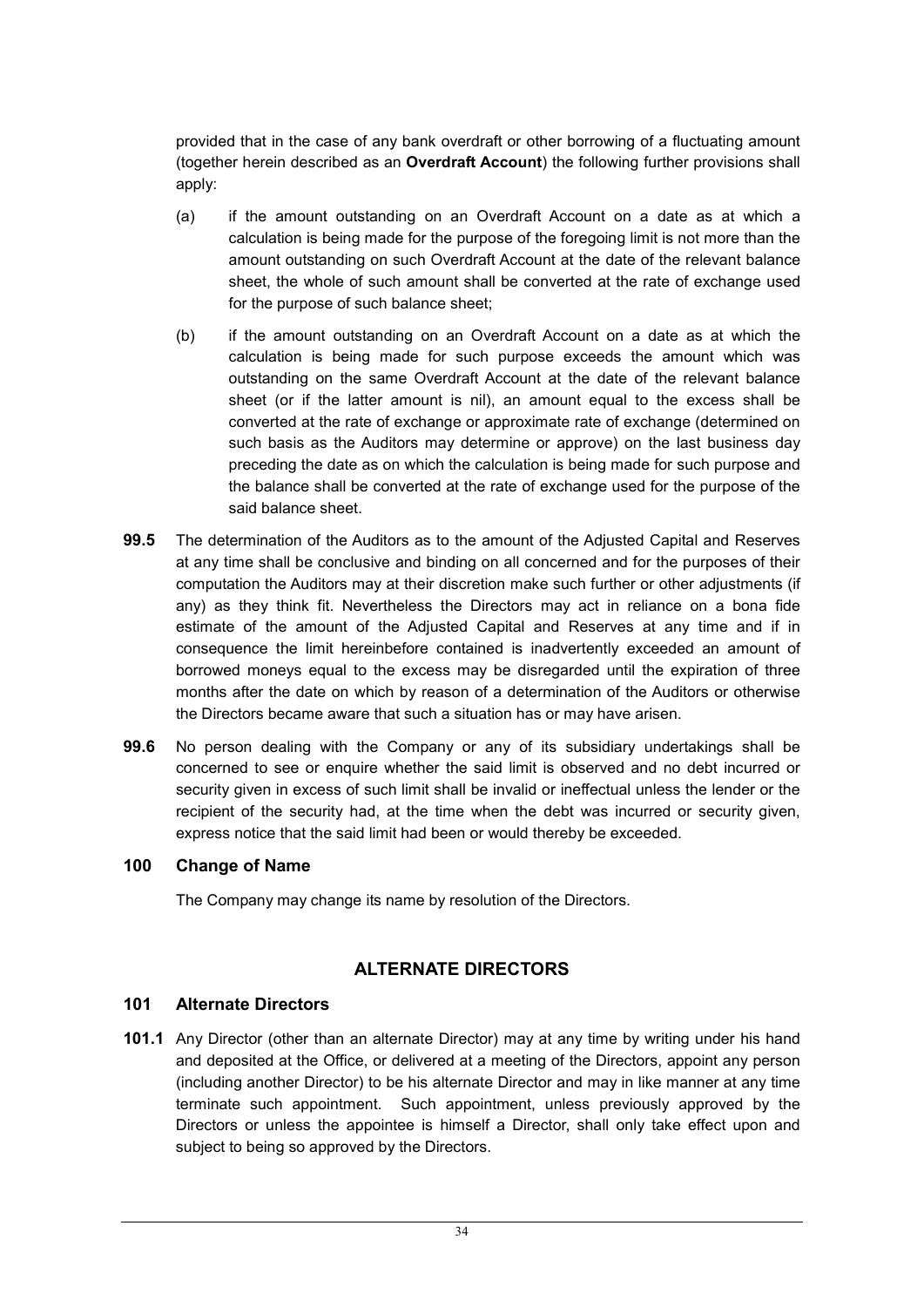- **101.2** An alternate Director shall cease to be an alternate Director if his appointor ceases to be a Director or dies, but, if a Director retires by rotation or otherwise but is re-appointed or deemed to have been re-appointed at the General Meeting at which he retires, any appointment of an alternate Director made by him which was in force immediately prior to his retirement shall continue after his re-appointment.
- **101.3** An alternate Director shall cease to be an alternate Director on the occurrence in relation to the alternate Director of any event which, if it occurred in relation to his appointor, would result in termination of the appointor's appointment as a Director.
- **101.4** An alternate Director shall be entitled to receive notices of meetings of the Directors and shall be entitled to attend and vote as a Director at any such meeting at which his appointor is not personally present and generally at such meeting to perform all functions of his appointor as a Director and for the purposes of the proceedings at such meeting the provisions of these Articles shall apply as if he (instead of his appointor) were a Director. If he shall be himself a Director or shall attend any such meeting as an alternate for more than one Director, his voting rights shall be cumulative but he shall not be counted more than once for the purposes of the quorum. An alternate Director's signature to any resolution in writing of the Directors shall be as effective as the signature of his appointor, if his appointor is not available to sign the resolution. To such extent as the Directors may from time to time determine in relation to any committees of the Directors the foregoing provisions of this paragraph shall also apply mutatis mutandis to any meeting of any such committee of which his appointor is a member.
- **101.5** Save as otherwise provided in these Articles, an alternate Director shall:
	- (a) be deemed for all purposes to be a Director;
	- (b) alone be responsible for his own acts and defaults;
	- (c) in addition to any restrictions which may apply to him personally, be subject to the same restrictions as his appointor; and
	- (d) not be deemed to be the agent of his appointor.
- **101.6** An alternate Director may be repaid by the Company such expenses as might properly have been repaid to him if he had been a Director, but shall not (unless the Company by Ordinary Resolution otherwise determines) be entitled to any fee for his services as an alternate Director.
- **101.7** An alternate Director shall be entitled to be indemnified by the Company to the same extent as if he were a Director.

#### **SECRETARY**

#### **102 Secretary**

The Secretary shall be appointed by the Directors on such terms and for such period as they may think fit. Any Secretary so appointed may at any time be removed from office by the Directors, but without prejudice to any claim for damages for breach of any contract of service between him and the Company. If thought fit two or more persons may be appointed as Joint Secretaries. The Directors may also appoint from time to time on such terms as they may think fit one or more Deputy and/or Assistant Secretaries.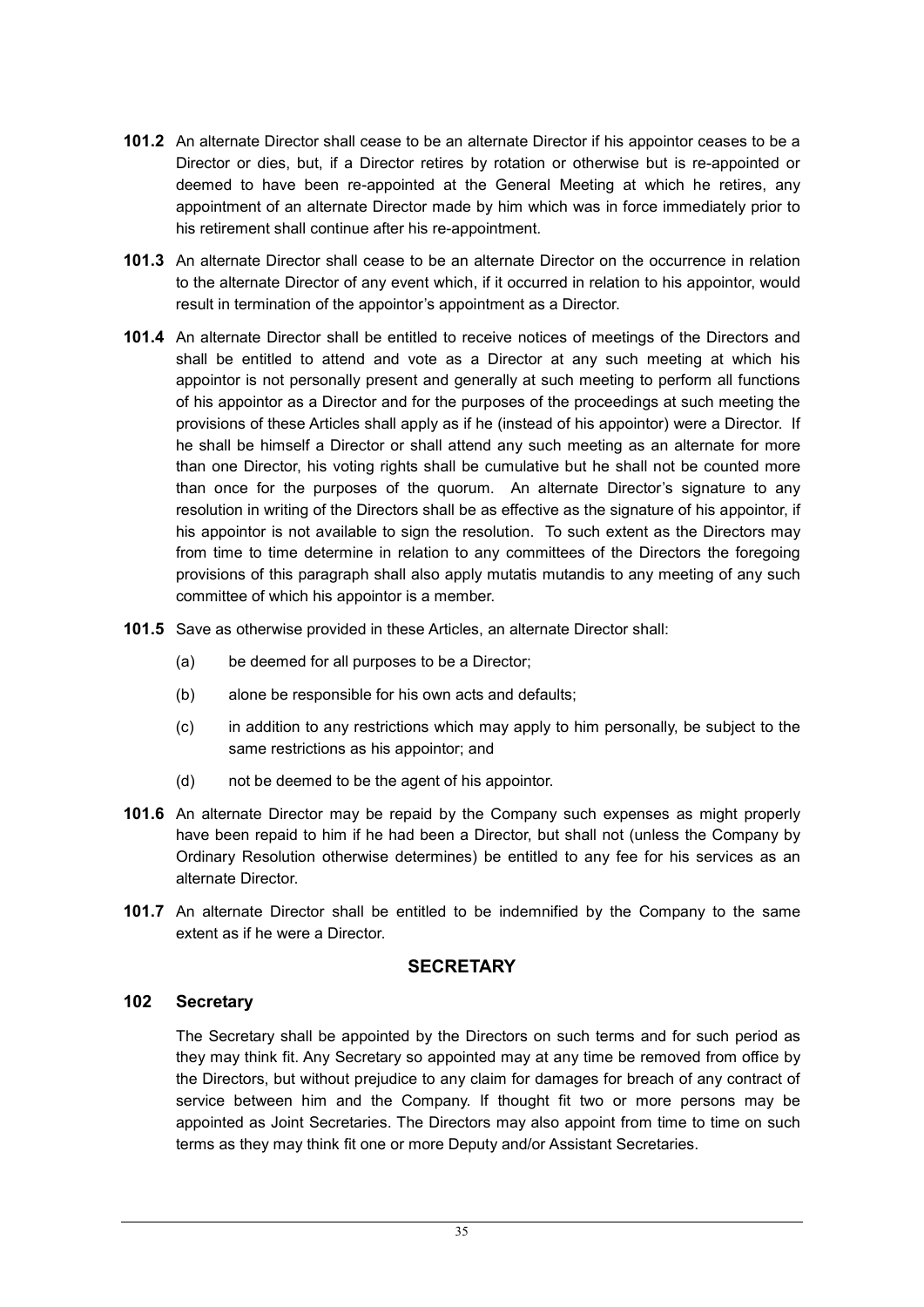## **THE SEAL**

#### **103 The Seal**

- **103.1** The Directors shall provide for the safe custody of the Seal and any Securities Seal and neither shall be used without the authority of the Directors or of a committee authorised by the Directors in that behalf and that authority may consist of an instruction or approval given by letter, facsimile, telegram, e-mail or telephone by the majority of the Directors or of the members of a duly authorised Committee. The Securities Seal shall be used only for sealing securities issued by the Company and documents creating or evidencing securities so issued.
- **103.2** Every instrument to which the Seal or the Securities Seal shall be affixed (other than a certificate for or evidencing shares, debentures or other securities (including options) issued by the Company) shall be signed autographically by at least one Authorised Person in the presence of a witness who attests his signature.
- **103.3** For the purposes of this Article, an **Authorised Person** is:
	- (a) any Director of the Company;
	- (b) the Secretary; or
	- (c) any person authorised by the Directors for the purpose of signing documents to which the Seal or the Securities Seal is to be applied.

# **AUTHENTICATION OF DOCUMENTS**

#### **104 Authentication of documents**

Any Director or the Secretary or any person appointed by the Directors for the purpose shall have power to authenticate any document affecting the constitution of the Company and any resolution passed at a shareholders' meeting or at a meeting of the Directors or any committee, and any book, record, document or account relating to the business of the Company, and to certify copies thereof or extracts therefrom as true copies or extracts; and where any book, record, document or account is elsewhere than at the Office the local manager or other officer of the Company having the custody thereof shall be deemed to be a person appointed by the Directors as aforesaid. A document purporting to be a copy of any such resolution, or an extract from the minutes of any such meeting, which is certified as aforesaid shall be conclusive evidence in favour of all persons dealing with the Company upon the faith thereof that such resolution has been duly passed or, as the case may be, that any minute so extracted is a true and accurate record of proceedings at a duly constituted meeting.

## **RESERVES**

## **105 Establishment of reserves**

The Directors may from time to time set aside out of the profits of the Company and carry to reserve such sums as they think proper which, at the discretion of the Directors, shall be applicable for any purpose to which the profits of the Company may properly be applied and pending such application may either be employed in the business of the Company or be invested. The Directors may divide the reserve into such special funds as they think fit and may consolidate into one fund any special funds or any parts of any special funds into which the reserve may have been divided. The Directors may also without placing the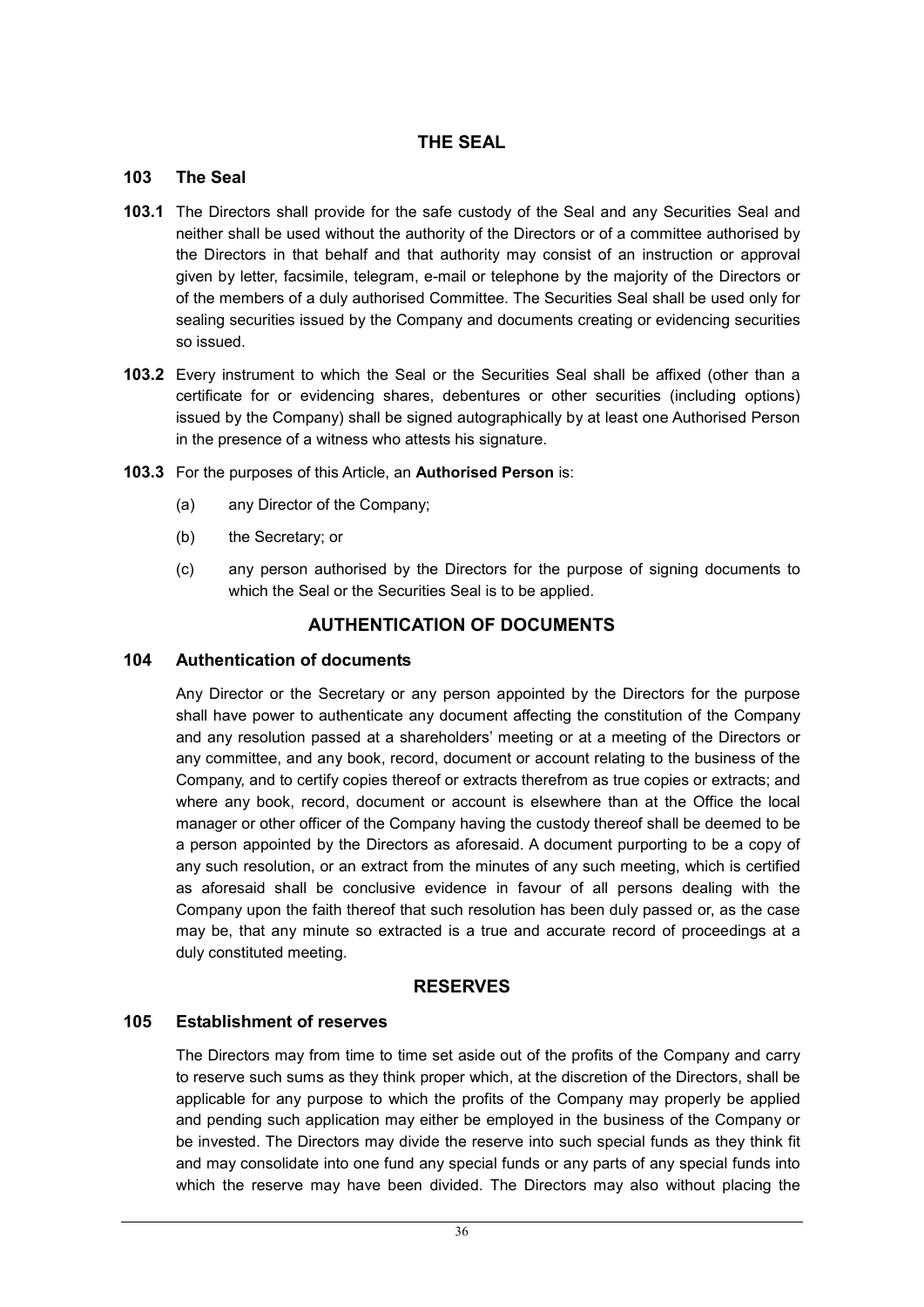same to reserve carry forward any profits. In carrying sums to reserve and in applying the same the Directors shall comply with the provisions of the Statutes.

#### **106 Business bought as from past date**

Subject to the provisions of the Statutes, where any asset, business or property is bought by the Company as from a past date the profits and losses thereof as from such date may at the discretion of the Directors in whole or in part be carried to revenue account and treated for all purposes as profits or losses of the Company. Subject as aforesaid, if any shares or securities are purchased cum dividend or interest, such dividend or interest may at the discretion of the Directors be treated as revenue, and it shall not be obligatory to capitalise the same or any part thereof.

## **DIVIDENDS**

#### **107 Final dividends**

The Company may by Ordinary Resolution declare dividends to be paid to the members according to their respective rights and interests in the profits and may fix the time for payment of such dividends but no such dividend shall exceed the amount recommended by the Directors.

#### **108 Fixed and interim dividends**

If and so far as in the opinion of the Directors the profits of the Company justify such payments, the Directors may pay the fixed dividends on any class of shares carrying a fixed dividend expressed to be payable on fixed dates on the half-yearly or other dates prescribed for the payment thereof and may also from time to time pay interim dividends on shares of any class of such amounts and on such dates and in respect of such periods as they think fit. Provided the Directors act in good faith they shall not incur any liability to the holders of any shares for any loss they may suffer by the lawful payment, on any other class of shares having rights ranking after or pari passu with those shares, of any such fixed or interim dividend as aforesaid.

#### **109 Distribution in specie**

The Company may upon the recommendation of the Directors by Ordinary Resolution direct payment of a dividend in whole or in part by the distribution of specific assets (and in particular of paid-up shares or debentures of any other company) and the Directors shall give effect to such resolution. Where any difficulty arises in regard to such distribution, the Directors may settle the same as they think expedient and in particular may issue fractional certificates, may fix the value for distribution of such specific assets or any part thereof, may determine that cash shall be paid to any member upon the footing of the value so fixed in order to adjust the rights of members and may vest any assets in trustees.

#### **110 No dividend except out of profits**

No dividend shall be paid otherwise than out of profits available for distribution under the provisions of the Statutes.

#### **111 Ranking of shares for dividend**

Unless and to the extent that the rights attached to any shares or the terms of issue thereof otherwise provide, all dividends shall (as regards any shares not fully paid throughout the period in respect of which the dividend is paid) be apportioned and paid pro rata according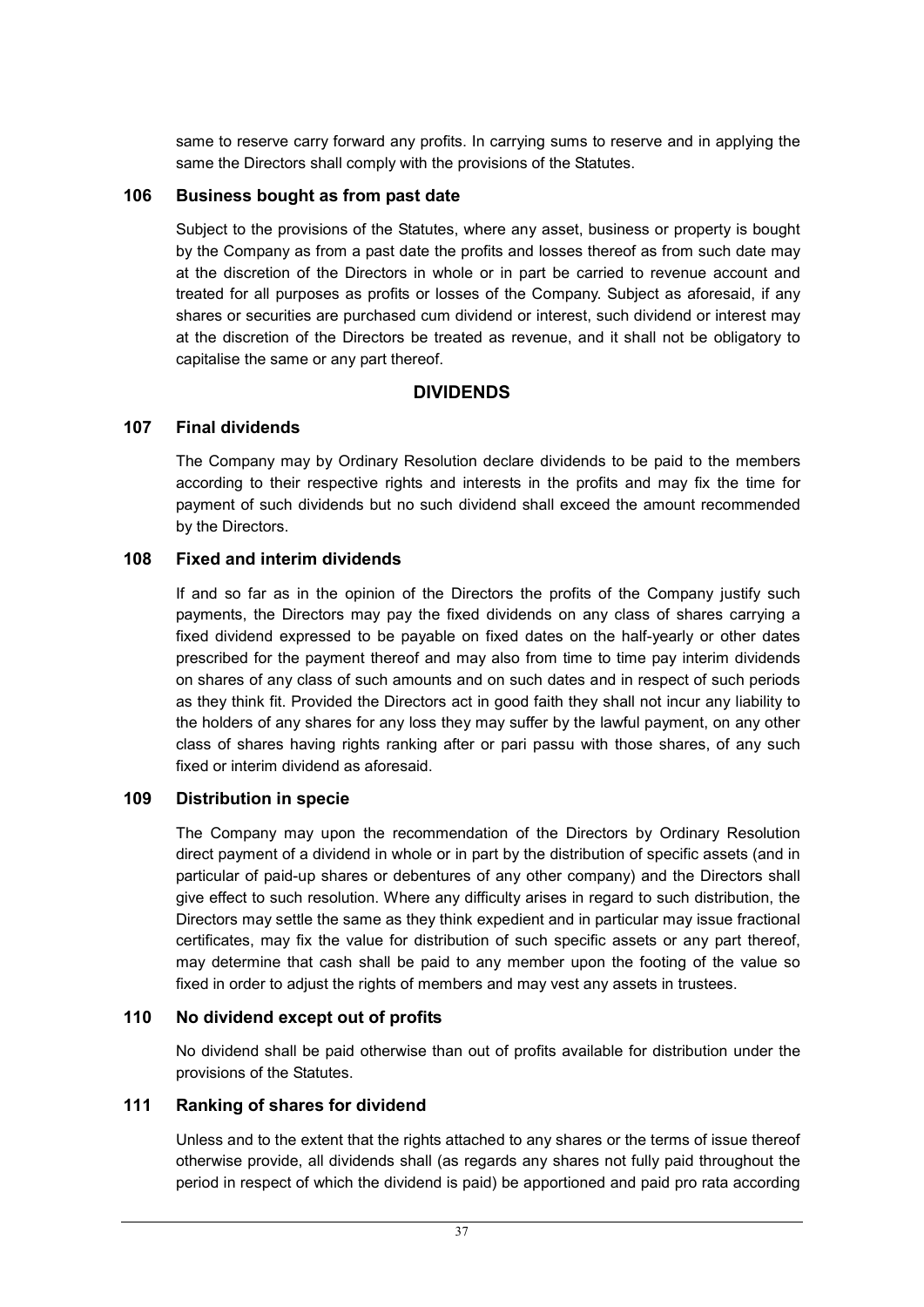to the amounts paid on the shares during any portion or portions of the period in respect of which the dividend is paid. For the purposes of this Article no amount paid on a share in advance of calls shall be treated as paid on the share.

#### **112 Manner of payment of dividends**

- **112.1** Any dividend or other moneys payable on or in respect of a share shall be paid to the member or to such other person as the member (or, in the case of joint holders of a share, all of them) may in writing direct. Such dividend or other moneys may be paid:
	- (a) by cheque sent by post to the payee or, where there is more than one payee, to any one of them, to the address shown in the Register or such other address as that person may in writing direct;
	- (b) by inter-bank transfer to such account as the payee or payees shall in writing direct;
	- (c) using the facilities of a relevant system (subject to the facilities and requirements of the relevant system);
	- (d) by any electronic means as the Directors consider appropriate to such account as the payee or payees shall in writing direct; or
	- (e) by such other method of payment as the member (or in the case of joint holders of a share, all of them) may agree to in writing.
- **112.2** In respect of the payment of any dividend or other moneys payable on or in respect of a share, the Directors may decide, and notify the member that:
	- (a) one or more of the means described in Article 112.1 will be used for payment and a member may elect to receive the payment by one of the means so notified in the manner prescribed by the Directors;
	- (b) one or more of such means will be used for the payment unless a member elects otherwise in the manner prescribed by the Directors; or
	- (c) one or more of such means will be used for the payment and that members will not be able to elect otherwise.
- **112.3** The Directors may for this purpose decide that different methods of payment may apply to different members or groups of members.
- **112.4** Payment of any dividend or other moneys payable on or in respect of a share is made at the risk of the member. The Company is not responsible for a payment which is lost or delayed. Payment, in accordance with these Articles, of any cheque by the bank upon which it is drawn, or the transfer of funds by any means, or (in respect of shares in uncertificated form) the making of payment by means of a relevant system, shall be a good discharge to the Company.
- **112.5** Subject to the provisions of these Articles and to the rights attaching to any shares, any dividend or other moneys payable on or in respect of a share may be paid in such currency as the Directors may determine, using such exchange rate for currency conversions as the Directors may select.
- **112.6** The Company may cease to send any cheque, warrant, order by post or to employ any other means of payment (including using the facilities of a relevant system) for any dividend on any shares which is normally paid in that manner if in respect of at least two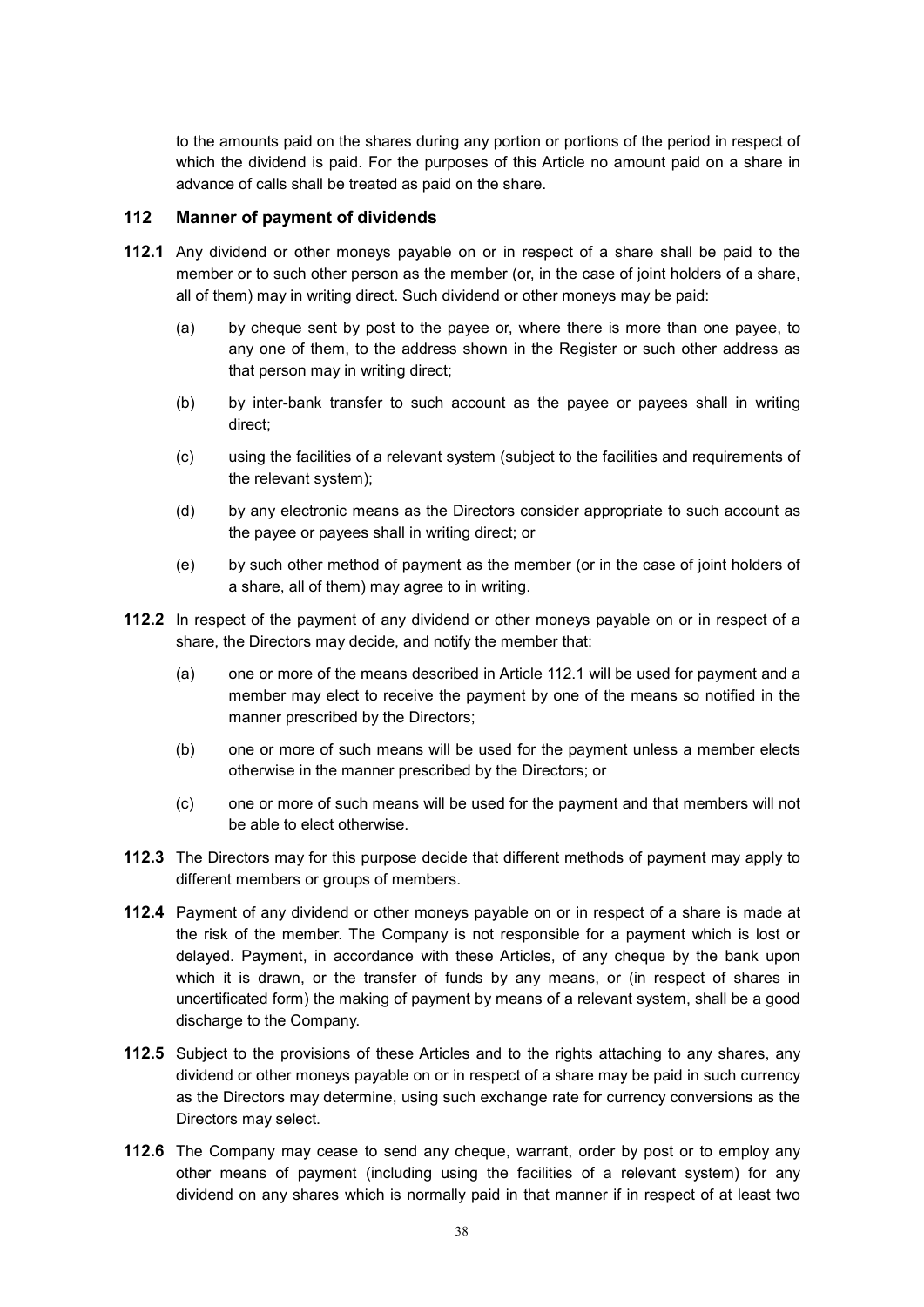consecutive dividends payable on those shares the cheque, warrant, order or other means of payment has been returned undelivered, remains uncashed or has otherwise failed or following one such occasion reasonable enquiries have failed to establish the member's new address or account details necessary to make the relevant payment but, subject to the provisions of these Articles, shall recommence sending cheques, warrants or orders or employing any other means of payment (including using the facilities of a relevant system) in respect of the dividends payable on those shares if the holder or person entitled by transmission claims the arrears of dividend and does not instruct the Company to pay future dividends in some other way.

#### **112.7** In the event that:

- (a) a member does not specify an address, or does not specify an account of a type prescribed by the Directors, or other details necessary in order to make a payment of a dividend or other moneys payable on or in respect of a share by the means by which the Directors have decided in accordance with this Article that a payment is to be made, or by which the member has elected to receive payment, and such address or details are necessary in order for the Company to make the relevant payment in accordance with such decision or election; or
- (b) if payment cannot be made by the Company using the details provided by the member,

then the dividend or other moneys payable on or in respect of a share shall be treated as unclaimed for the purposes of these Articles.

## **113 Joint holders**

If two or more persons are registered as joint holders of any share, or are entitled jointly to a share in consequence of the death or bankruptcy of the holder or otherwise by operation of law, any one of them may give effectual receipts for any dividend or other moneys payable or property distributable on or in respect of the share.

## **114 Record date for dividends**

Any resolution for the declaration or payment of a dividend on shares of any class, whether a resolution of the Company in General Meeting or a resolution of the Directors, may specify that the same shall be payable to the persons registered as the holders of such shares at the close of business on a particular date, notwithstanding that it may be a date prior to that on which the resolution is passed, and thereupon the dividend shall be payable to them in accordance with their respective holdings so registered, but without prejudice to the rights inter se in respect of such dividend of transferors and transferees of any such shares.

# **115 No interest on dividends**

No dividend or other moneys payable on or in respect of a share shall bear interest as against the Company.

## **116 Retention of dividends**

**116.1** The Directors may retain any dividend or other moneys payable on or in respect of a share on which the Company has a lien and may apply the same in or towards satisfaction of the moneys payable to the Company in respect of that share.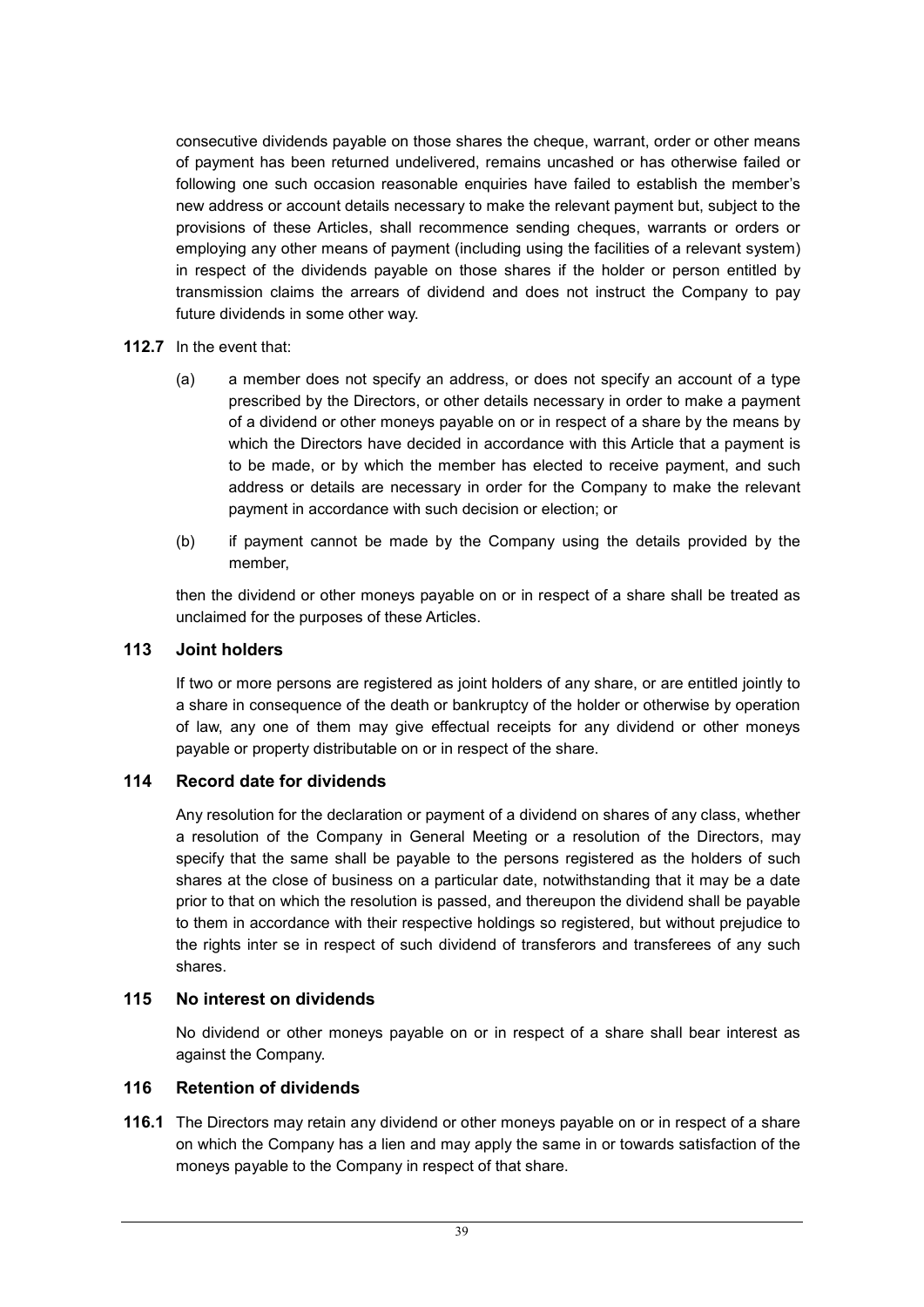**116.2** The Directors may retain the dividends payable upon shares in respect of which any person is under the provisions as to the transmission of shares hereinbefore contained entitled to become a member, or which any person is under those provisions entitled to transfer, until such person shall become a member in respect of such shares or shall transfer the same.

## **117 Unclaimed dividend**

- **117.1** All unclaimed dividends, interest or other sums payable may be invested or otherwise made use of by the Directors for the benefit of the Company until claimed. The payment by the Directors of any unclaimed dividend or other moneys payable on or in respect of a share into a separate account shall not constitute the Company a trustee in respect thereof. Any dividend unclaimed after a period of 12 years from the date on which such dividend was declared or became due for payment shall be forfeited and shall revert to the Company and the Company shall not be liable in any respect, nor be required to account, to the relevant member or person entitled by virtue of transmission on death or bankruptcy or otherwise by operation of law to such dividends or other moneys and the Company shall be entitled to use such dividends or other moneys for the Company's benefit in any manner that the Directors may from time to time think fit.
- **117.2** If the Company sells shares in accordance with Article 38, any dividend or other moneys that have not been cashed or claimed by a member (or person entitled by virtue of transmission on death or bankruptcy or otherwise by operation of law to such dividends or other moneys) shall revert to the Company when such shares are sold. The Company shall be entitled to use such uncashed or unclaimed dividends or other moneys for the Company's benefit in any manner that the Directors may from time to time think fit.

#### **118 Waiver of dividend**

The waiver in whole or in part of any dividend on any share by any document (whether or not executed as a deed) shall be effective only if such document is signed by the shareholder (or the person entitled to the share in consequence of the death or bankruptcy of the holder or otherwise by operation of law) and delivered to the Company and if or to the extent that the same is accepted as such or acted upon by the Company.

# **CAPITALISATION OF PROFITS AND RESERVES**

## **119 Capitalisation of profits and reserves**

- **119.1** The Directors may, with the sanction of an Ordinary Resolution of the Company, capitalise any sum standing to the credit of any of the Company's reserve accounts (including any share premium account, capital redemption reserve or other undistributable reserve) or any sum standing to the credit of the profit and loss account.
- **119.2** Such capitalisation shall be effected by appropriating such sum to the holders of Ordinary Shares on the Register at the close of business on the date of the resolution (or such other date as may be specified therein or determined as therein provided) in proportion to their then holdings of Ordinary Shares and applying such sum on their behalf in paying up in full unissued Ordinary Shares (or, subject to any special rights previously conferred on any shares or class of shares for the time being issued, unissued shares of any other class) for allotment and distribution credited as fully paid up to and amongst them as bonus shares in the proportion aforesaid.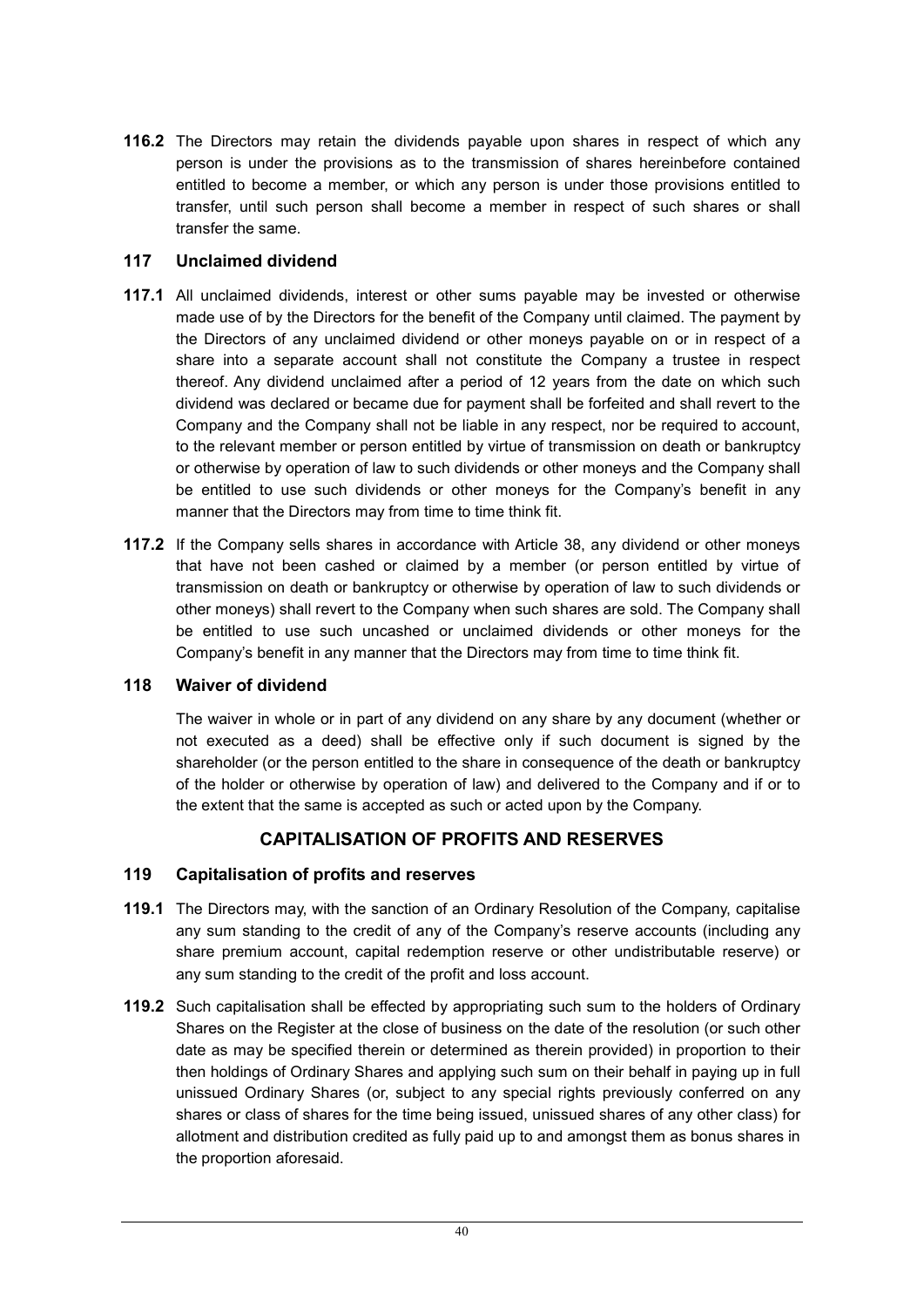**119.3** The Directors may do all acts and things considered necessary or expedient to give effect to any such capitalisation, with full power to the Directors to make such provisions as they think fit for any fractional entitlements which would arise on the basis aforesaid (including provisions whereby fractional entitlements are disregarded or the benefit thereof accrues to the Company rather than to the members concerned). The Directors may authorise any person to enter on behalf of all the members interested into an agreement with the Company providing for any such capitalisation and matters incidental thereto and any agreement made under such authority shall be effective and binding on all concerned.

#### **SCRIP DIVIDENDS**

#### **120 Scrip dividends**

- **120.1** Subject as hereinafter provided, the Directors may offer to ordinary shareholders the right to receive, in lieu of dividend (or part thereof), an allotment of new Ordinary Shares credited as fully paid.
- **120.2** The Directors shall not make such an offer unless so authorised by an Ordinary Resolution passed at any General Meeting, which authority may extend to dividends declared or paid prior to the third Annual General Meeting of the Company occurring thereafter, but no further provided that this Article shall, without the need for any further Ordinary Resolution, authorise the Directors to offer rights of election in respect of any dividend declared or proposed after the date of the adoption of these Articles.
- **120.3** The Directors may either offer such rights of election in respect of the next dividend (or part thereof) proposed to be paid; or may offer such rights of election in respect of that dividend and all subsequent dividends, until such time as the election is revoked; or may allow shareholders to make an election in either form.
- **120.4** The basis of allotment on each occasion shall be determined by the Directors so that, as nearly as may be considered convenient, the value of the Ordinary Shares to be allotted in lieu of any amount of dividend shall equal such amount. For such purpose the value of an Ordinary Share shall be equal to the average of the middle market quotation for a fully paid Ordinary Share adjusted if necessary for the proposed dividend on the London Stock Exchange, as derived from the Daily Official List, on each of the first five business days on which the Ordinary Shares are quoted "ex" the relevant dividend or calculated in such other manner as may be determined by, and in accordance with an Ordinary Resolution.
- **120.5** If the Directors determine to offer such right of election on any occasion they shall give notice in writing to the ordinary shareholders of such right and shall issue forms of election and shall specify the procedures to be followed in order to exercise such right. Provided that they need not give such notice to a shareholder who has previously made, and has not revoked, an earlier election to receive Ordinary Shares in lieu of all future dividends, but instead shall send him a reminder that he has made such an election, indicating how that election may be revoked in time for the next dividend proposed to be paid.
- **120.6** On each occasion the dividend (or that part of the dividend in respect of which a right of election has been accorded) shall not be payable on Ordinary Shares in respect whereof the share election has been duly exercised and has not been revoked (the elected Ordinary Shares), and in lieu thereof additional shares (but not any fraction of a share) shall be allotted to the holders of the elected Ordinary Shares on the basis of allotment determined as aforesaid. For such purpose the Directors shall capitalise, out of such of the sums standing to the credit of reserves (including any share premium account or capital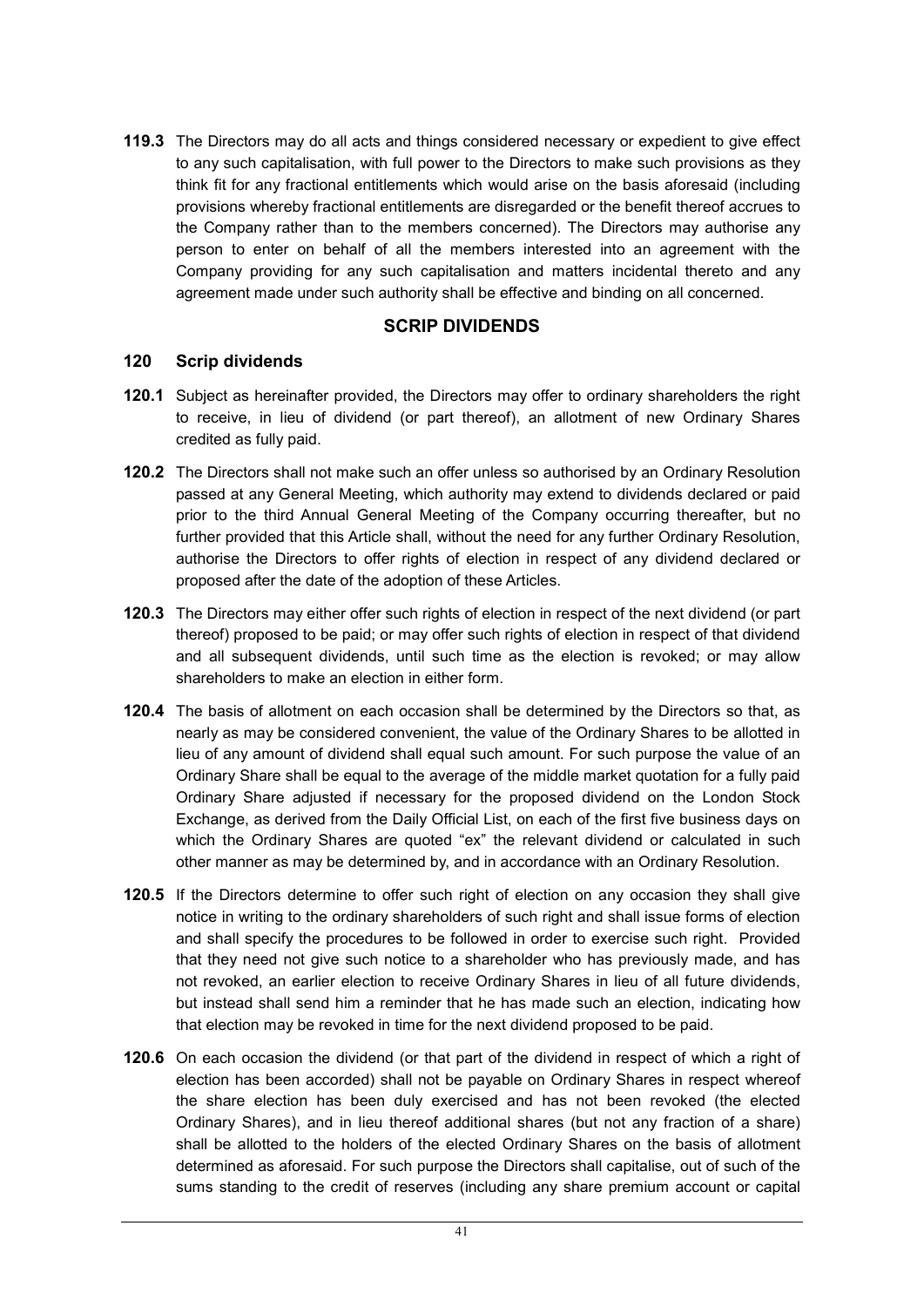redemption reserve) or profit and loss account as the Directors may determine, a sum equal to the aggregate nominal amount of additional Ordinary Shares to be allotted on that occasion on such basis and shall apply the same in paying up in full the appropriate number of unissued Ordinary Shares for allotment and distribution to and amongst the holders of the elected Ordinary Shares on such basis.

- **120.7** The additional Ordinary Shares so allotted on any occasion shall rank pari passu in all respects with the fully-paid Ordinary Shares in issue on the record date for the relevant dividend save only as regards participation in the relevant dividend.
- **120.8** Article 119 shall apply (mutatis mutandis) to any capitalisation made pursuant to this Article.
- **120.9** No fraction of an Ordinary Share shall be allotted. The Directors may make such provision as they think fit for any fractional entitlements including, without limitation, provision whereby, in whole or in part, the benefit thereof accrues to the Company and/or fractional entitlements are accrued and/or retained and in either case accumulated on behalf of any ordinary shareholder.
- **120.10** The Directors may on any occasion determine that rights of election shall not be made available to any ordinary shareholders with registered addresses in any territory where in the absence of a registration statement or other special formalities the circulation of an offer of rights of election would or might be unlawful, and in such event the provisions aforesaid shall be read and construed subject to such determination.
- **120.11** In relation to any particular proposed dividend the Directors may in their absolute discretion decide (i) that shareholders shall not be entitled to make any election in respect thereof and that any election previously made shall not extend to such dividend or (ii) at any time prior to the allotment of the Ordinary Shares which would otherwise be allotted in lieu thereof, that all elections to take shares in lieu of such dividend shall be treated as not applying to that dividend, and if so the dividend shall be paid in cash as if no elections had been made in respect of it.

## **ACCOUNTS**

## **121 Accounting records**

Accounting records sufficient to show and explain the Company's transactions and otherwise complying with the Statutes shall be kept at the Office, or at such other place as the Directors think fit, and shall always be open to inspection by the officers of the Company. Subject as aforesaid no member of the Company or other person shall have any right of inspecting any account or book or document of the Company except as conferred by statute or ordered by a court of competent jurisdiction or authorised by the Directors.

## **122 Copies of accounts for members**

A copy of every annual report and accounts which is to be laid before a General Meeting of the Company (including every document required by law to be comprised therein or attached or annexed thereto) shall not less than 21 days before the date of the meeting be sent to every member of, and every holder of debentures of, the Company and to every other person who is entitled to receive notices of meetings from the Company under the provisions of the Statutes or of these Articles. Provided that this Article shall not require a copy of these documents to be sent to any member to whom a copy of a strategic report with the supplementary material required by the Statutes is sent in accordance with the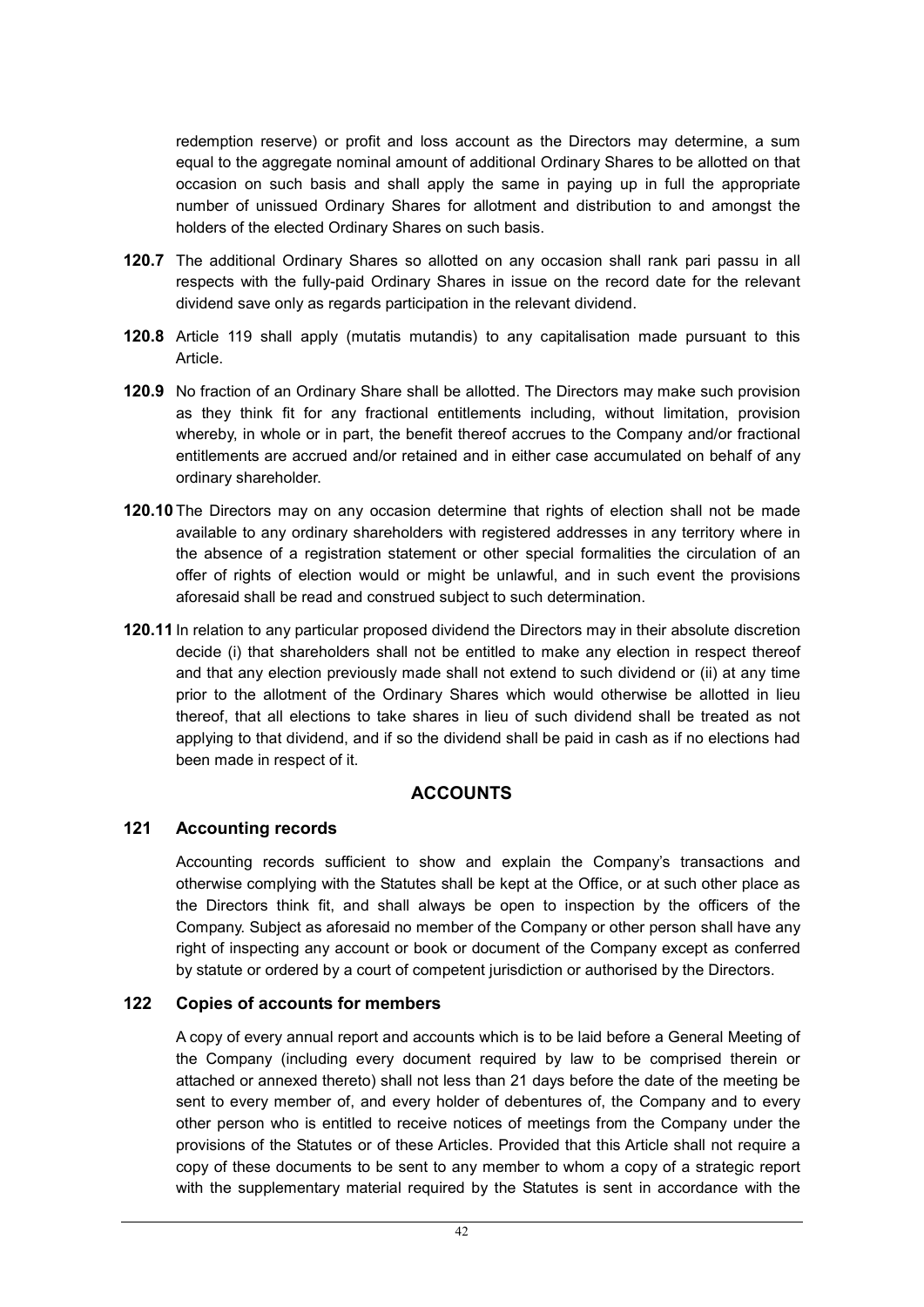Statutes nor to more than one of joint holders nor to any person of whose postal address the Company is not aware, but any member or holder of debentures to whom a copy of these documents has not been sent shall be entitled to receive a copy free of charge on application at the Office.

## **AUDITORS**

#### **123 Validity of Auditor's acts**

Subject to the provisions of the Statutes, all acts done by any person acting as an Auditor shall, as regards all persons dealing in good faith with the Company, be valid, notwithstanding that there was some defect in his appointment or that he was at the time of his appointment not qualified for appointment or subsequently became disqualified.

# **COMMUNICATIONS WITH MEMBERS**

#### **124 Communications by the Company**

- **124.1** Without prejudice to Article 128, the Company may, subject to and in accordance with the Companies Acts and these Articles, send, supply or deliver any offer, notice, document or information to members by:
	- (a) handing such offer, notice, document or information to the intended recipient;
	- (b) pre-paid post or by otherwise delivering such offer, notice, document or information to him;
	- (c) electronic means; and/or
	- (d) making such offer, notice, document or information available on a website.
- **124.2** The Company Communications Provisions have effect, subject to the provisions of these Articles, for the purposes of any offer, notice, document or information to be sent, supplied or delivered by the Company to its members.
- **124.3** Any offer, notice, document or information (including a share certificate) which is sent, supplied or delivered by the Company in hard copy form, or in electronic form but to be delivered other than by electronic means, and which is sent by pre-paid post and properly addressed shall be deemed to have been received by the intended recipient at the expiration of 24 hours (or where first class mail is not employed, 48 hours) after the time it was posted, and in proving such receipt it shall be sufficient to show that such offer, notice, document or information was properly addressed, pre-paid and posted.
- **124.4** Any offer, notice, document or information which is sent, supplied or delivered by the Company by electronic means shall be deemed to have been received by the intended recipient 24 hours after it was transmitted and in proving such receipt it shall be sufficient to show that such offer, notice, document or information was properly addressed.
- **124.5** Any offer, notice, document or information which is sent or supplied by the Company by means of a website shall be deemed to have been received when the material was first made available on the website or, if later, when the recipient received (or is deemed to have received) notice of the fact that the material was available on the website.
- **124.6** Subject to these Articles, the method or methods of delivery adopted by the Company on any one occasion shall not in any way restrict the Company from using any alternative method or methods of delivery on a different occasion.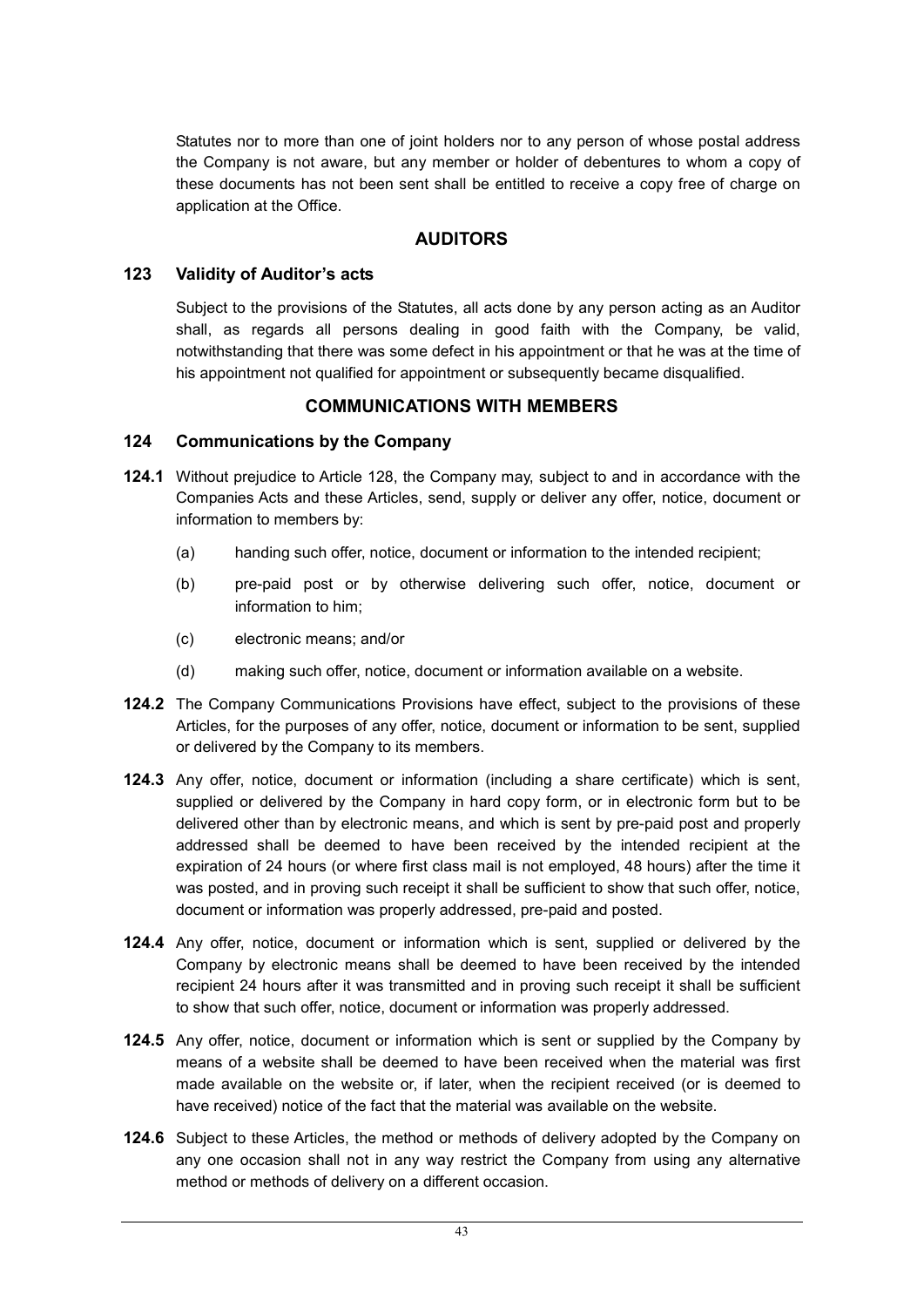- **124.7** The accidental failure to send, or the non-receipt by any person entitled to, any notice of or other document relating to any meeting or other proceeding shall not invalidate the relevant meeting or other proceeding.
- **124.8** The provisions of this Article shall have effect in place of the Company Communications Provisions relating to deemed delivery of offers, notices, documents or information.

#### **125 Joint holders**

Anything which needs to be agreed or specified by the joint holders of a share shall for all purposes be taken to be agreed or specified by all the joint holders where it has been agreed or specified by the joint holder whose name stands first in the Register in respect of the share. Any offer, notice, document or information which is authorised or required to be sent, supplied or delivered to joint holders of a share may be sent or supplied to the joint holder whose name stands first in the Register in respect of the share, to the exclusion of the other joint holders. The provisions of this Article shall have effect in place of the Company Communications Provisions regarding joint holders of shares.

#### **126 Deceased and bankrupt members**

A person entitled to a share in consequence of the death or bankruptcy of a member or otherwise by operation of law upon supplying to the Company such evidence as the Directors may reasonably require to show his title to the share, and upon supplying also an address at which notices may be sent or supplied to such person, shall be entitled to have sent or supplied to him at such address any offer, notice, document or information to which the said member would have been entitled. Any offer, notice, document or information so sent or supplied shall for all purposes be deemed to be duly sent or supplied to all persons interested (whether jointly with or as claiming through or under him) in the share. Save as aforesaid any offer, notice, document or information sent or supplied to the address of any member in pursuance of these Articles shall, notwithstanding that such member be then dead or bankrupt or in liquidation, and whether or not the Company has notice of his death or bankruptcy or liquidation, be deemed to have been duly sent or supplied in respect of any share registered in the name of such member as sole or first-named joint holder. The provisions of this Article shall have effect in place of the Company Communications Provisions regarding the death or bankruptcy of a holder of shares in the Company.

#### **127 Overseas members**

Subject to the Statutes, the Company shall not be required to send offers, notices, documents or information to a member who (having no registered address within the United Kingdom), has not supplied to the Company a postal address within the United Kingdom for the service of notices. Save that if such a member has supplied an electronic address for the purposes of receipt of communications in electronic form may, subject to the Statutes and the discretion of the Directors, have offers, notices, documents or information served upon him at such an address.

#### **128 Suspension of postal services**

If at any time by reason of the suspension or curtailment of postal services within the United Kingdom the Company is unable to give notice by post in hard copy form of a shareholders' meeting, such notice shall be deemed to have been given to all members entitled to receive such notice in hard copy form if such notice is advertised in at least one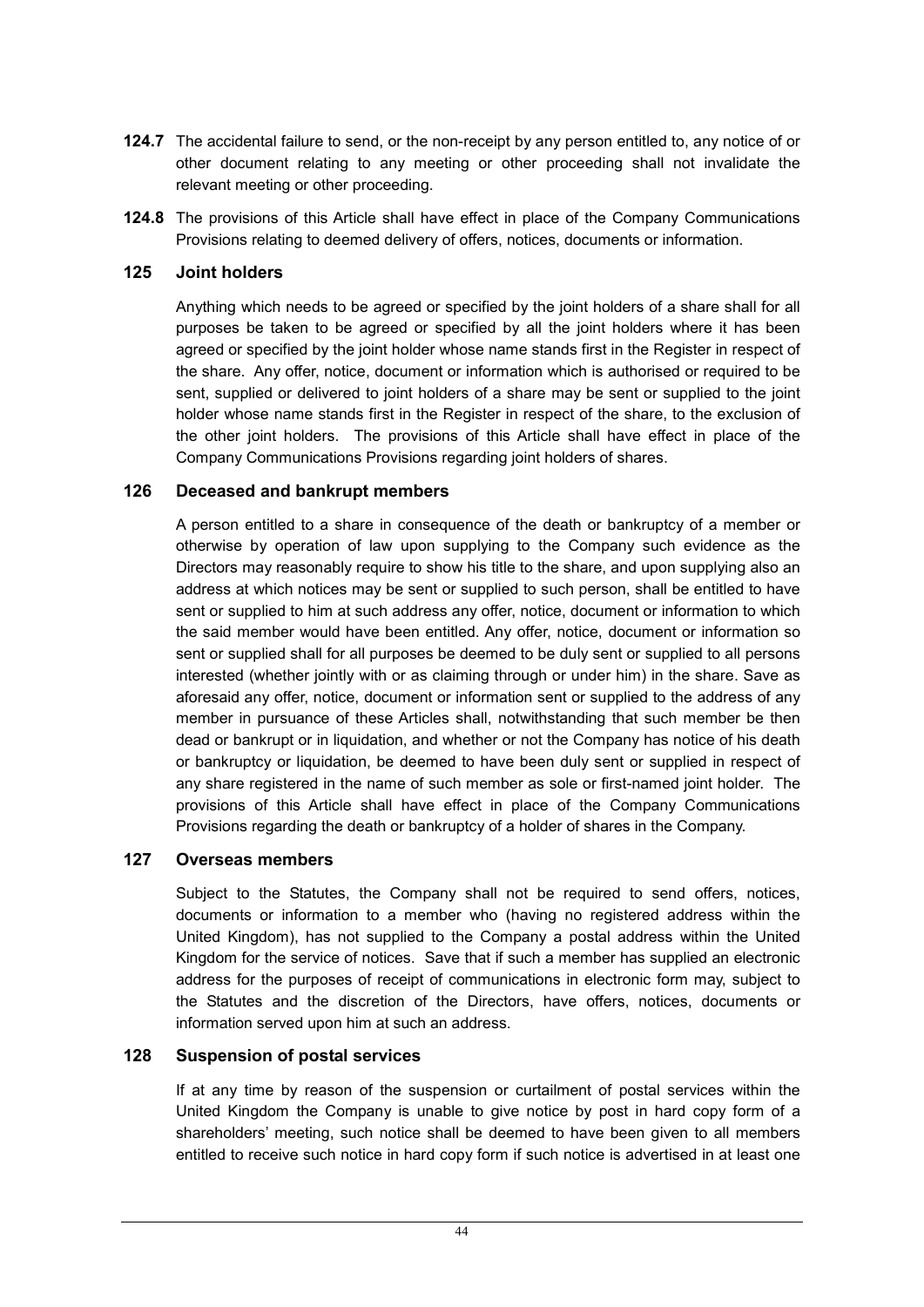national newspaper and such notice shall be deemed to have been given on the day when the advertisement appears (or first appears). In any such case the Company shall:

- (a) make such notice available on its website from the date of such advertisement until the conclusion of the meeting or any adjournment thereof; and
- (b) send confirmatory copies of the notice by post to such members if at least seven days prior to the meeting the posting of notices to addresses throughout the United Kingdom again becomes practicable.

#### **129 Signature and authentication of documents**

Where under these Articles a notice or other document is required to be signed or authenticated by a member or other person then any notice or other document sent or supplied in electronic form is sufficiently authenticated in any manner authorised by the Company Communications Provisions or in such other manner as may be approved by the Directors. The Directors may designate mechanisms for validating any such notice or other document, and any such notice or other document not so validated by use of such mechanisms shall be deemed not to have been received by the Company.

#### **130 Statutory requirements as to notices**

Nothing in any of the preceding six Articles shall affect any requirement of the Statutes that any particular offer, notice, document or information be sent or supplied in any particular manner.

#### **WINDING UP**

#### **131 Directors' power to petition**

The Directors shall have power in the name and on behalf of the Company to present a petition to the Court for the Company to be wound up.

#### **132 Distribution of assets in specie**

If the Company shall be wound up (whether the liquidation is voluntary, under supervision, or by the Court) the Liquidator may, with the authority of a Special Resolution, divide among the members in specie or in kind the whole or any part of the assets of the Company and whether or not the assets shall consist of property of one kind or shall consist of properties of different kinds, and may for such purpose set such value as he deems fair upon any one or more class or classes of property and may determine how such division shall be carried out as between the members or different classes of members. The Liquidator may, with the like authority, vest any part of the assets in trustees upon such trusts for the benefit of members as the Liquidator with the like authority shall think fit, and the liquidation of the Company may be closed and the Company dissolved, but so that no contributory shall be compelled to accept any shares or other property in respect of which there is a liability.

#### **DESTRUCTION OF DOCUMENTS**

#### **133 Destruction of documents**

Subject to compliance with the rules (as defined in the CREST Regulations) applicable to shares of the Company in uncertificated form, the Company shall be entitled to destroy all instruments of transfer or other documents which have been registered or on the basis of which registration was made at any time after the expiration of six years from the date of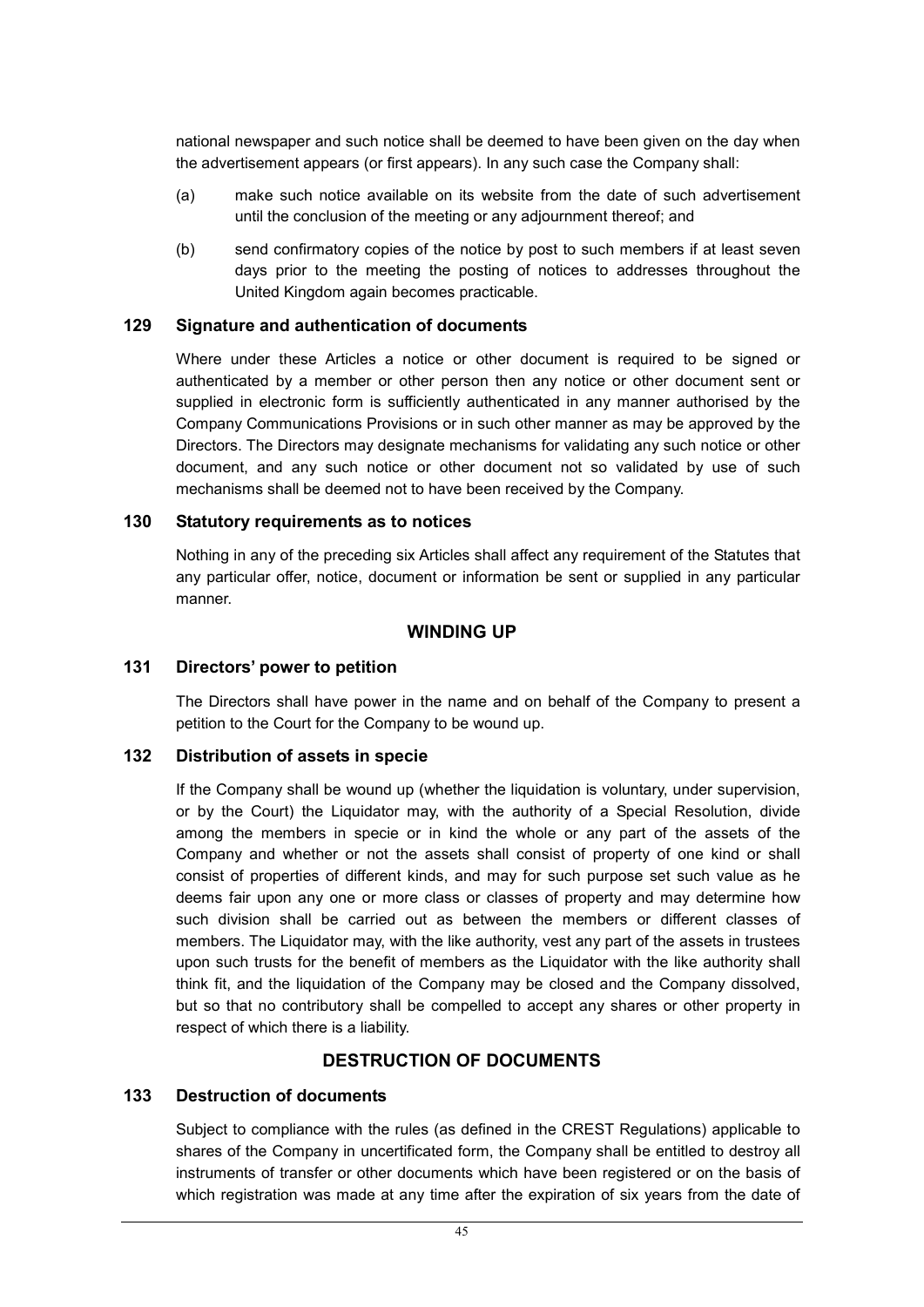registration thereof and all dividend mandates and notifications of change of address at any time after the expiration of two years from the date of recording thereof and all share certificates which have been cancelled at any time after the expiration of one year from the date of the cancellation thereof and it shall conclusively be presumed in favour of the Company that every entry in the Register purporting to have been made on the basis of an instrument of transfer or other document so destroyed was duly and properly made and every instrument of transfer so destroyed was a valid and effective instrument duly and properly registered and every share certificate so destroyed was a valid and effective certificate duly and properly cancelled and every other document hereinbefore mentioned so destroyed was a valid and effective document in accordance with the recorded particulars thereof in the books or records of the Company provided always that:

- (a) the provisions aforesaid shall apply only to the destruction of a document in good faith and without notice of any claim (regardless of the parties thereto) to which the document might be relevant;
- (b) nothing herein contained shall be construed as imposing upon the Company any liability in respect of the destruction of any such document earlier than as aforesaid or in any other circumstances which would not attach to the Company in the absence of this Article;
- (c) references herein to the destruction of any document include references to the disposal thereof in any manner.

# **PROVISION FOR EMPLOYEES**

## **134 Provision for Employees**

The Company may, pursuant to a resolution of the Directors, make provision for the benefit of persons employed or formerly employed by the Company or any of its subsidiary undertakings in connection with the cessation or the transfer to any person of the whole or part of the undertaking of the Company or that subsidiary undertaking.

## **INDEMNITY**

## **135 Indemnity**

- **135.1** Subject to the provisions of and so far as may be consistent with and not prohibited by or rendered void under the Statutes, the Company may indemnify every Director, Secretary and other officer of any Relevant Company (as defined in paragraph 135.4 of this Article), including by funding any expenditure incurred or to be incurred, against all costs, charges, expenses, losses or liabilities incurred by such person or persons in the actual or purported execution and/or discharge of their duties or the exercise or purported exercise of their powers.
- **135.2** Subject to the provisions of and so far as may be consistent with and not prohibited by or rendered void under the Statutes, the Company may indemnify to any extent any person who is or was a director of an associated company that is a trustee of an occupational pension scheme (as defined in Section 235(6) of the Act), directly or indirectly (including by funding any expenditure incurred or to be incurred by him) against any liability incurred by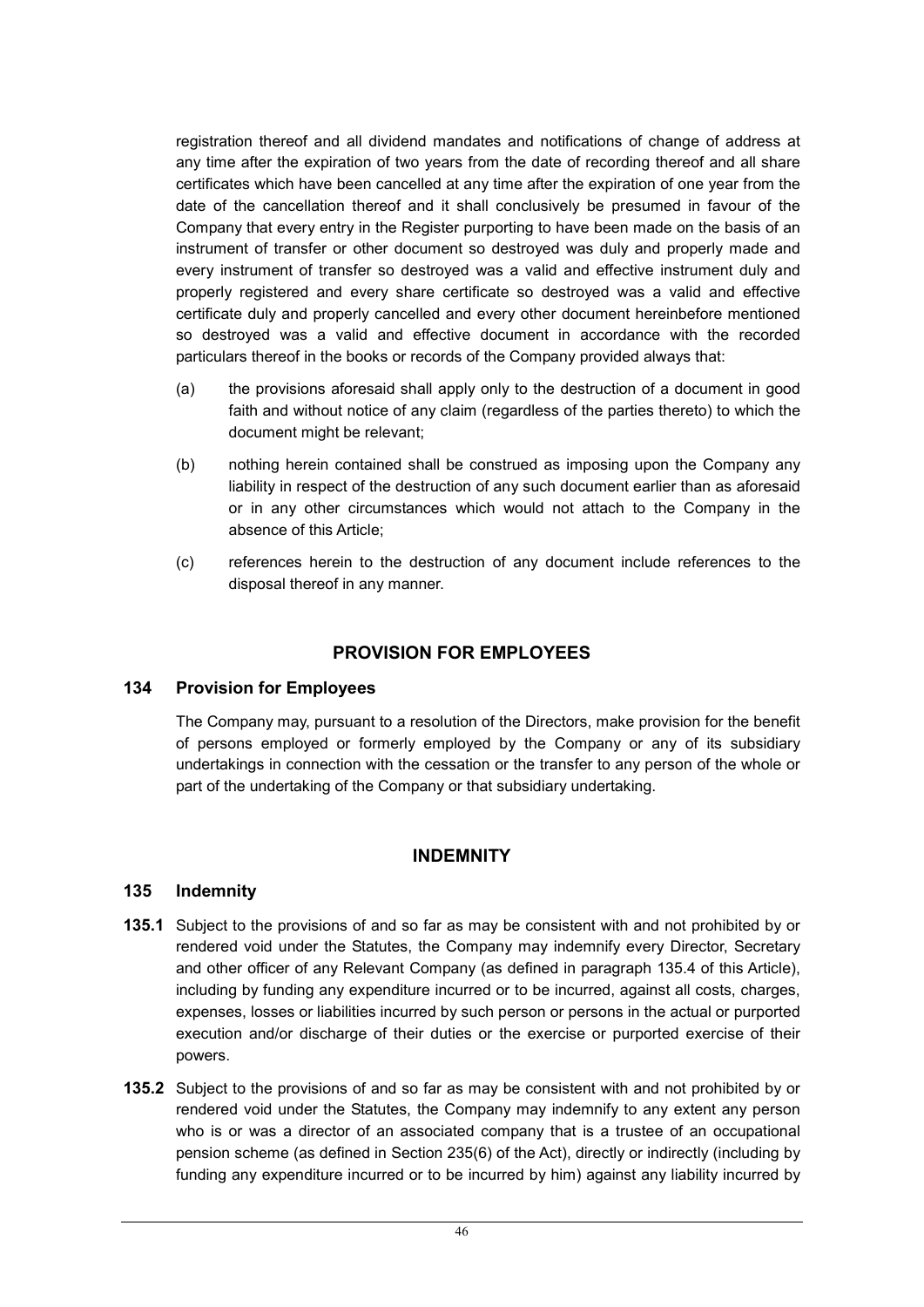him in connection with the company's activities as trustee of an occupational pension scheme.

- **135.3** Without prejudice to paragraphs 135.1 and 135.2 of this Article the Directors shall have power to purchase and maintain insurance for or for the benefit of any persons who are or were at any time Directors, officers or employees of any Relevant Company (as defined in paragraph 135.4 of this Article) or who are or were at any time trustees of any pension fund or employees' share scheme in which employees of any Relevant Company are interested, including (without prejudice to the generality of the foregoing) insurance against any liability incurred by such persons in respect of any act or omission in the actual or purported execution and/or discharge of their duties and/or in the exercise or purported exercise of their powers and/or otherwise in relation to their duties, powers or offices in relation to any Relevant Company, or any such pension fund or employees' share scheme.
- **135.4** For the purposes of paragraphs 135.1 to 135.3 of this Article **Relevant Company** shall mean the Company, any holding company of the Company or any other body, whether or not incorporated, in which the Company or such holding company or any of the predecessors of the Company or of such holding company has or had any interest whether direct or indirect or which is in any way allied to or associated with the Company, or any subsidiary undertaking of the Company or of such other body.